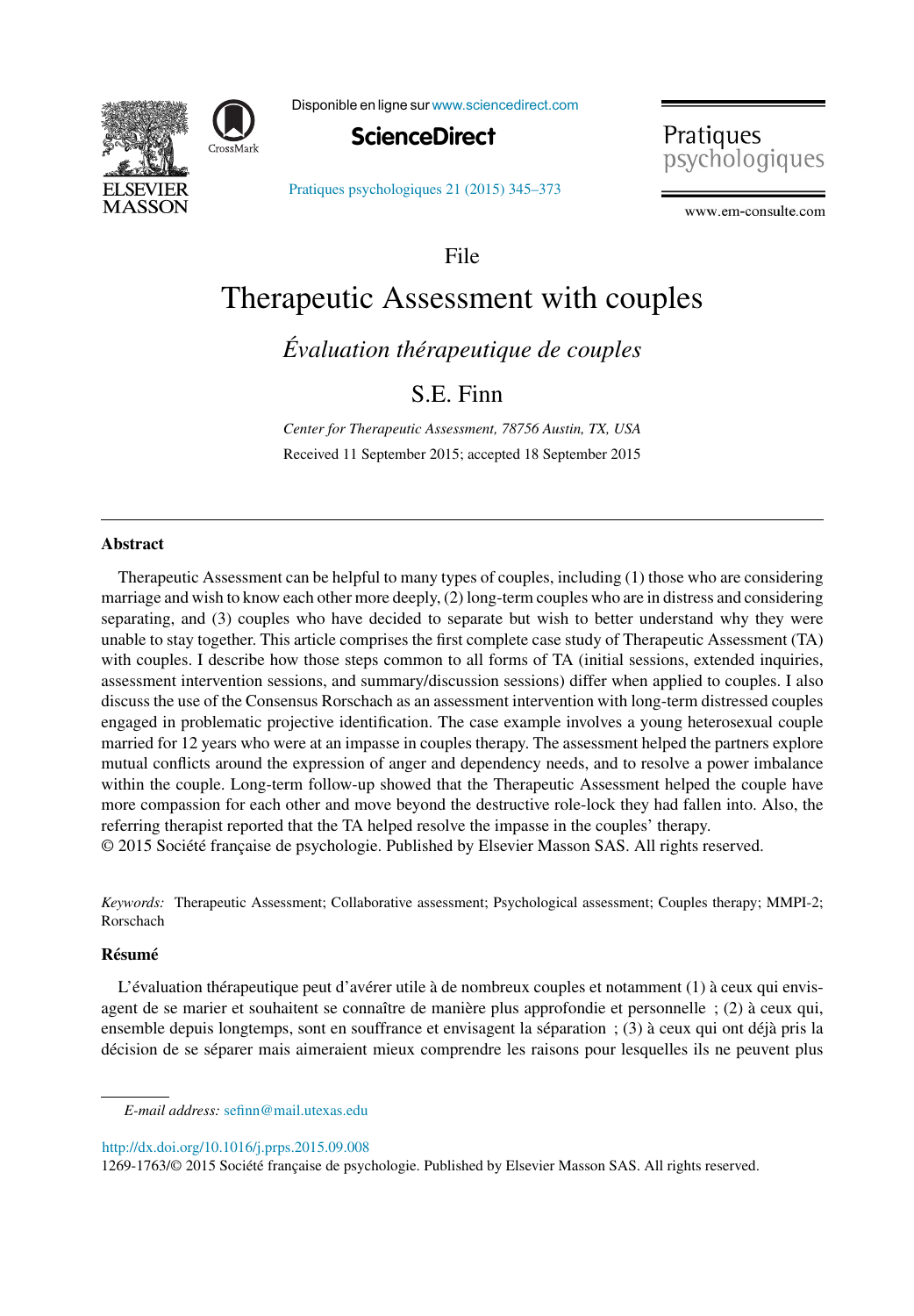### 346 *S.E. Finn / Pratiques psychologiques 21 (2015) 345–373*

continuer conjointement. Cet article présente la première étude de cas entièrement dédiée à l'évaluation thérapeutique avec des couples. Je décrirai comment les étapes communes à tout type d'évaluation thérapeutique (les séances initiales, l'enquête élargie, les interventions évaluatives, les résumés écrits et les séances de discussion) différent lorsque ce modèle est appliqué aux couples. Je discuterai également l'utilisation du Rorschach Consensuel comme intervention évaluative avec des couples en souffrance depuis un important laps de temps et fonctionnant, de manière problématique, dansl'identification projective. L'exemple présenté décrit le cas d'un jeune couple hétérosexuel, marié depuis 12 ans, dansl'impasse dansleur thérapie de couple actuelle. L'évaluation a aidé les deux partenaires à explorer leurs conflits mutuels en lien avec les manifestations de colère et les besoins de dépendance et de résoudre ainsi un problème de déséquilibre dansleur couple. Le suivi à long terme a montré comment l'évaluation thérapeutique a été bénéfique à ce couple qui a réussi à exprimer une compassion réciproque et à dépasser l'enfermement dans un rôle, éminemment destructeur, qui était le leur par le passé. Par ailleurs, le psychothérapeute ayant adressé ce couple a confirmé l'intérêt de l'évaluation thérapeutique qui a aussi contribué à lever les obstacles présents dans le cours de cette thérapie. © 2015 Société française de psychologie. Publié par Elsevier Masson SAS. Tous droits réservés.

*Mots clés:* Évaluation thérapeutique ;Évaluation collaborative ;Évaluation psychologique ;Thérapie de couple ;MMPI-2 ; Rorschach

Over the past 22 years, my colleagues and I have practiced Therapeutic Assessment (TA) with hundreds of couples, and almost all of them have been helped by and expressed appreciation for our work. However, with a few exceptions [\(Finn,](#page-27-0) [2004,](#page-27-0) [2012\)](#page-27-0) I have written very little about this application of TA; I think this is mainly because it is difficult to convey the complexity and power of these couples' assessments without overwhelming a reader. My goal in this paper is to present a concise case example that illustrates the main features of couples' Therapeutic Assessment and gives a "feel" for the intricate nature and power of the work.

First, here are some general comments about applying collaborative psychological assessment to exploring intimate relationships.

# **1. Types of couples' assessments**

### *1.1. Long-term couples in distress*

The most frequent type of couple we see in TA have been together for many years and either: (1) have never achieved the intimacy and satisfaction in their relationship that they desired, or (2) previously were closer in their relationship but then confronted a crisis that the partners were unable to resolve. Many couples of this second type are referred by couples' therapists or pastoral counselors who feel "stuck" or unsuccessful in their efforts to help the couples relate better. Other couples hear about our assessments from neighbors or friends who have undergone a couples' assessment. Many, but not all of these distressed couples are seriously considering separation or divorce, and the assessment is a "last-ditch" effort to do all they can do before taking such a step. I will write much more about working with distressed couples in my case illustration.

# *1.2. Pre-marital assessments*

About 20 years ago, several ministers in Austin who were impressed by our work with distressed couples approached me about helping to prepare couples for marriage by conducting pre-marital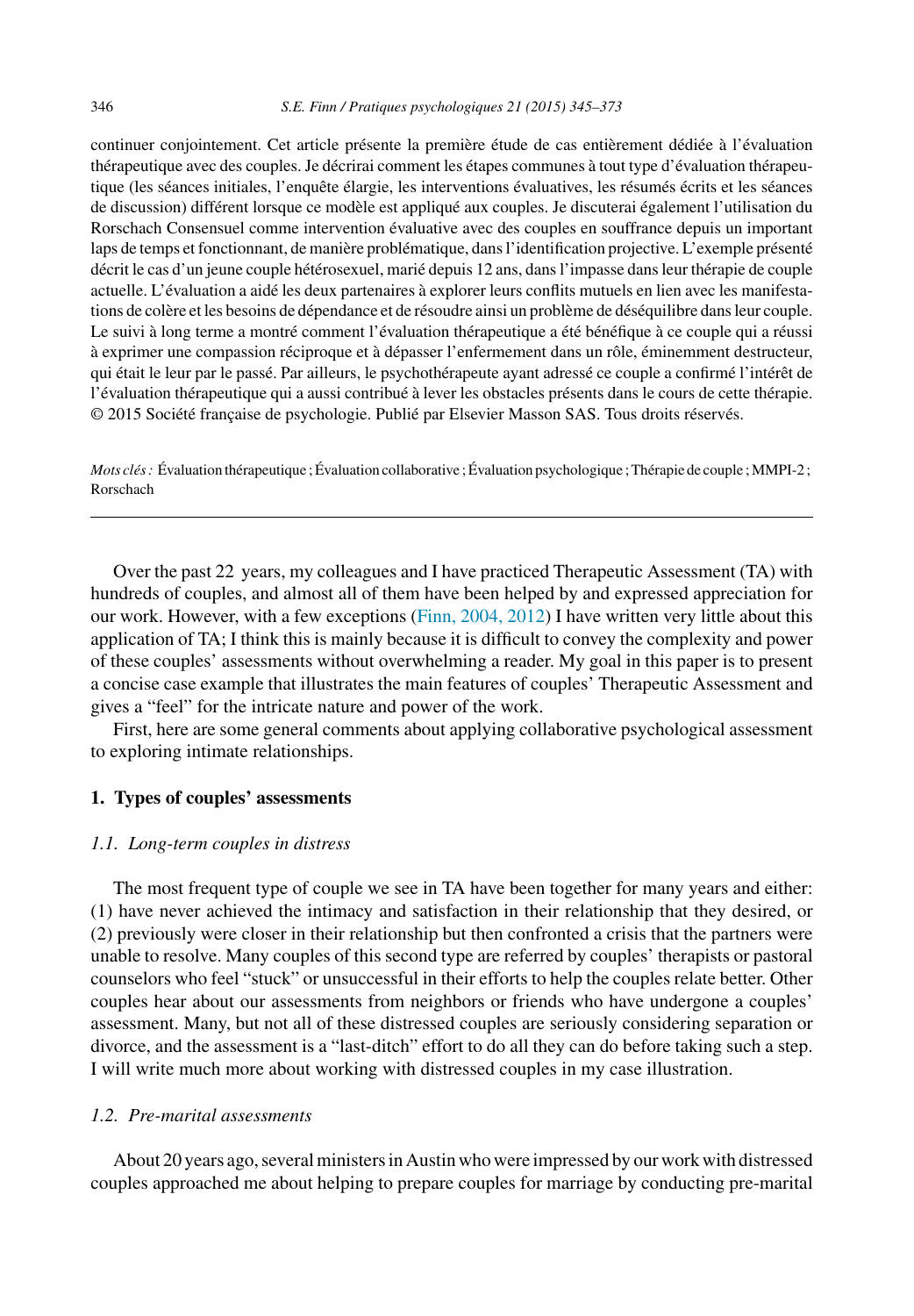Therapeutic Assessments. At first, these ministers mainly referred couples they had concerns about, but after a while I developed a brief Therapeutic Assessment protocol that could be used with most couples—even those who seemed to be a good match. These pre-nuptial assessments typically involve an initial 2-hour session in which I gather assessment questions and collect background information about the couple. A typical question is "What potential problems might arise in our marriage, and how should we handle them if they do?" Each partner then completes the MMPI-2 [\(Butcher,](#page-27-0) [Dahlstrom,](#page-27-0) [Graham,](#page-27-0) [Tellegen,](#page-27-0) [&](#page-27-0) [Kaemmer,](#page-27-0) [1989\),](#page-27-0) the Family Assessment Measure-III [\(Skinner,](#page-28-0) [Steinhauer,](#page-28-0) [&](#page-28-0) [Santa-Barbara,](#page-28-0) [1995\),](#page-28-0) and we do a Consensus Rorschach together ([Finn,](#page-27-0) [2007,](#page-27-0) [2012\),](#page-27-0) followed by a summary/discussion session.

In general, these assessments are rewarding to do. Although a few couples decide to call off or delay their wedding plans as a result of the Therapeutic Assessment (and I typically agree with and support this decision), most move ahead with their marriages feeling they understand each other better and are closer. I have had feedback from many of these couples that the assessments were extremely helpful to them after they were married.

### *1.3. Couples who are separating*

The least frequent type of couples seeking Therapeutic Assessment are long-term pairs who are in the process of separation and/or divorce and who come for an assessment with the goal of better understanding "what went wrong," typically in hopes of having a better separation. In these couples, the Therapeutic Assessment helps the partners construct a more accurate, coherent, and compassionate "eulogy" for the relationship, and the assessment helps the couple in their grieving process. In my experience, almost all of these couples ask themselves at some point during the TA, "Do we really want to go ahead with our separation?"; but, I have never yet seen a couple change their minds. However, I have seen these post-separation TAs greatly assist couples in getting along together after they part.

A final type of post-separation couples' assessment is where TA is used as part of a child custody/parenting plan evaluation. I refer readers to the chapter by [Evans](#page-27-0) [\(2012\),](#page-27-0) who developed and provides an excellent description of this adaptation.

# **2. Common patterns in long-term couples in distress**

From years of working with long-term couples in distress, I have come to recognize frequent patterns that both make sense theoretically and also provide insights into how to use collaborative assessment to help such couples. Let me summarize these patterns:

- typically, one or both partners in these couples have histories of trauma, insecure attachment, or mental illness that have led to in "imbalances" in their personalities, for example, the inability to express anger, an extreme sensitivity to rejection/criticism, or rigid counter-dependence;
- often the partners in these couples are attracted to each other initially in part because the other person's personality complements their own, e.g., one partner is highly logical, the other emotionally sensitive; one tends to overwork, while the other is good at relaxing and having fun; or, one longs for admiration and mirroring, the other is adoring and humble;
- early in the couple relationship, these differences are generally a source of satisfaction and appreciation, e.g., the person who tends to overwork is helped by the other partner's ability to "lure" him/herinto relaxing, orthe logical partner benefitsfromthe other's emotionalsensitivity. A kind of healthy "projective identification" gets established, where one person's strengths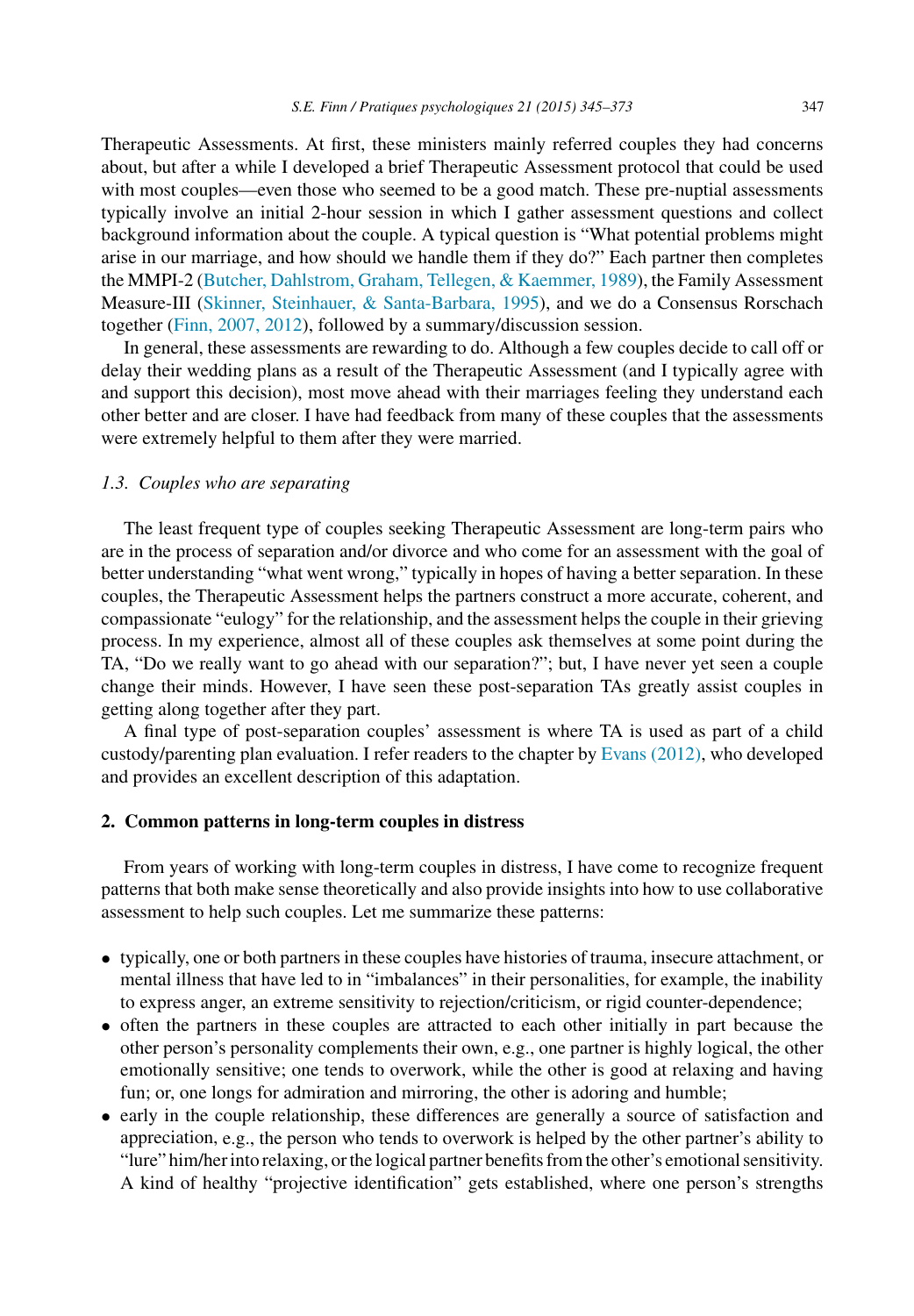compensate for the other's weaknesses, and each person experiences a kind of balance in life that he/should would by unable to achieve alone;

- in some couples, both people become more balanced in their personalities as a result of learning from and internalizing the complementary strengths of the partner. The couple grows closer and their relationship becomes more stable as this occurs. However, in most of the distressed long-term couples we see, trauma, insecure attachment, and/or mental illness have reduced the relational flexibility of one or more of the partners. Also, sometimes a stressful event (e.g., death of a child, loss of a job, illness of a parent) leads each person to cling more tightly to his/her characteristic ways of coping. As a result, differences that were once a source of appreciation and enjoyment become more and more exaggerated, e.g., the emotional person become more emotional, leading the logical person to become more logical, and vice versa. The partner who overworks becomes more and more annoyed by the other's lack of initiative, and compensates by overworking more. Conflict increases in the couple, creating more and more anxiety, and leading to a vicious cycle of problematic projective identification, where each person becomes more and more a caricature of who he/she was at the beginning of the relationship and the couple can no longer remember why they got together;
- until we are taught how to do it, it is almost impossible for any of us to think systemically or intersubjectively ([Finn,](#page-27-0) [2002\).](#page-27-0) We tend to see the world and our relationships in simple linear terms, —such as "I want more sex and my partner does not. If only my partner would agree to more sex, I would be happier." In fact, complex interaction effects are closer to the truth, such as, "When I don't get as much sex as I want, I get anxious and pushy. My partner is very sensitive to being controlled and when I am pushy she backs away from sex. When she retreats, I get angry and more insistent, which scares her more and makes her even less interested in having sex with me. Then I get even angrier";
- thus, most distressed long-term couples arrive for a Therapeutic Assessment convinced that their relationship problems are the other person's fault, and each partner is largely unaware of his/her own part in the marital "dance." This cycle of mutual blame and projection is very destructive to the relationship and to the individuals over time and often leads to a seemingly hopeless impasse in the relationship;
- if the Therapeutic Assessment can illuminate the systemic aspects of the couple problems and help each person see how she/he is contributing to the vicious interactive cycle, the couple can begin to see each other in more compassionate terms and each partner can learn what he/she can do to improve the couple relationship. The couple can also come to see the "dance" they get into as the real problem, and this helps them stop blaming each other so much;
- this kind of intervention requires a combination of both individual and couples sessions and involves both confrontation and emotional support by the assessor.

# **3. Case example: David and Ann**

I will now present a case example of a distressed long-term couple that benefited from a Therapeutic Assessment. Names and major identifying information have been changed, and the couple also gave me permission to write about our work together.

David, age 35, and Ann, age 31, had been married for 12 years and had 3 small children when they entered marital therapy. Ann was severely depressed at the time, and David felt perplexed and hopeless about how to support her. Initially Ann had sought psychotherapy on her own, but after one session, the therapist, Dr. Perlman had suggested that they include her husband. After several months of couples' sessions, Dr. Perlman asked if I would see David and Ann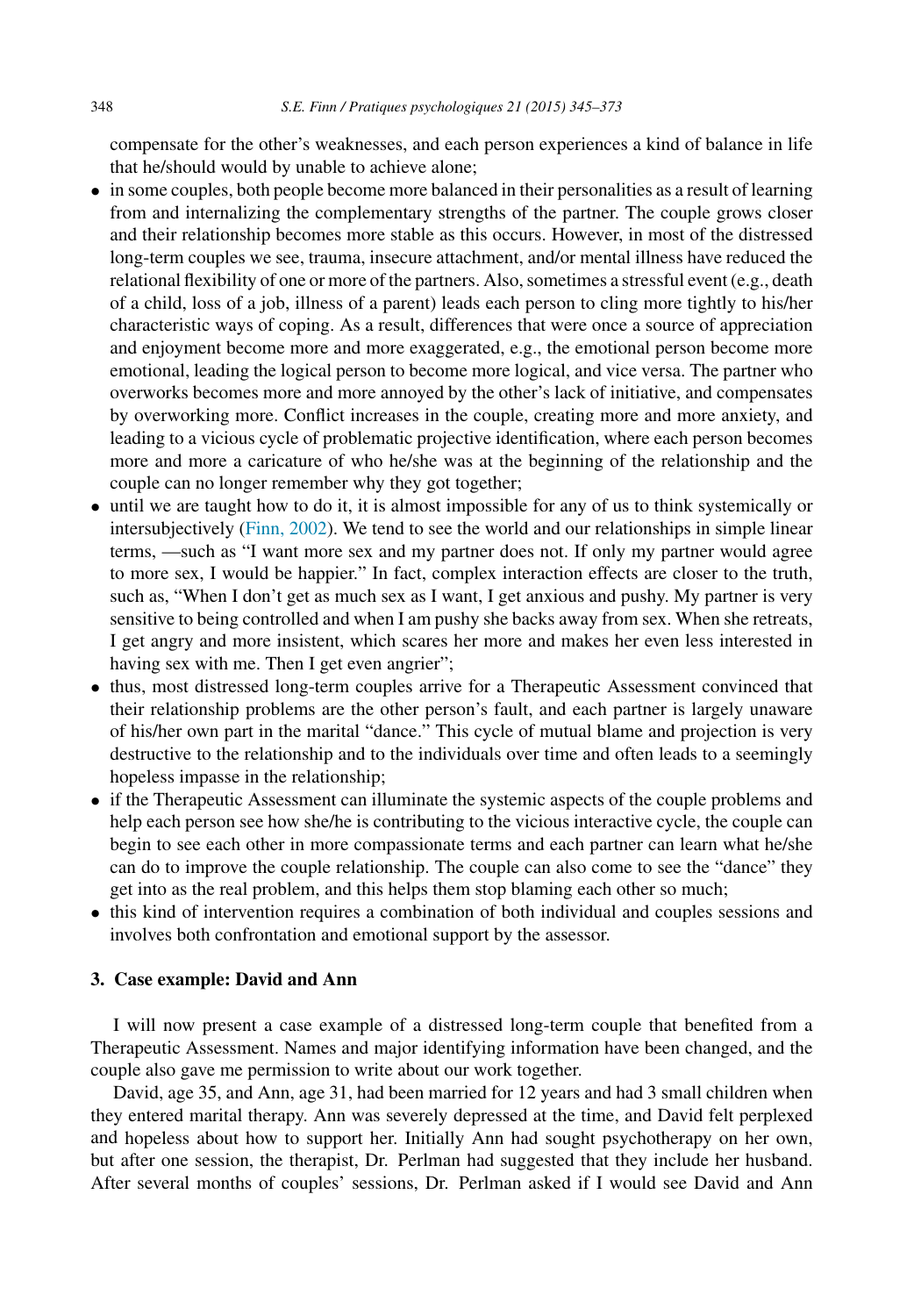<span id="page-4-0"></span>

Fig. 1. Flow chart of a couples' Therapeutic Assessment.

for a couple's Therapeutic Assessment, saying that he already felt perplexed about how to help them. Dr. Perlman described David as overbearing and self-centered, and Ann as submissive and self-sacrificing, and reported that he spent couples' sessions trying to get David to "shut up" and Ann to "speak up" for herself, with little success. Dr. Perlman wondered how much of the couples' relationship problems reflected "traditional Texan stereotypes about the roles of men and women," and he confessed that as a "Jewish socialist from New York City" he felt disoriented by this "traditional, conservative, Christian couple." I was intrigued and told Dr. Perlman I would meet the couple and advise him and them if I thought a Therapeutic Assessment could help. Shortly after, David contacted me to schedule an initial appointment for him and Ann.

### *3.1. Initial session with the couple*

### *3.1.1. General format*

Fig. 1 shows the general flow chart for a couples' Therapeutic Assessment [\(Finn,](#page-27-0) [2007\).](#page-27-0) As this chart shows, after the phone contact with the referring therapist and/or couple, the first step is an initial meeting with couple. As described by [Frackowiak,](#page-27-0) [Fantini,](#page-27-0) [and](#page-27-0) [Aschieri](#page-27-0) [\(this](#page-27-0) [issue\),](#page-27-0) the goals of thissession are to, asis generally true of all forms of Therapeutic Assessment, answer any questions the clients have about Therapeutic Assessment, begin to form a collaborative relationship with the clients, develop "assessment questions" the clients wish to have addressed through the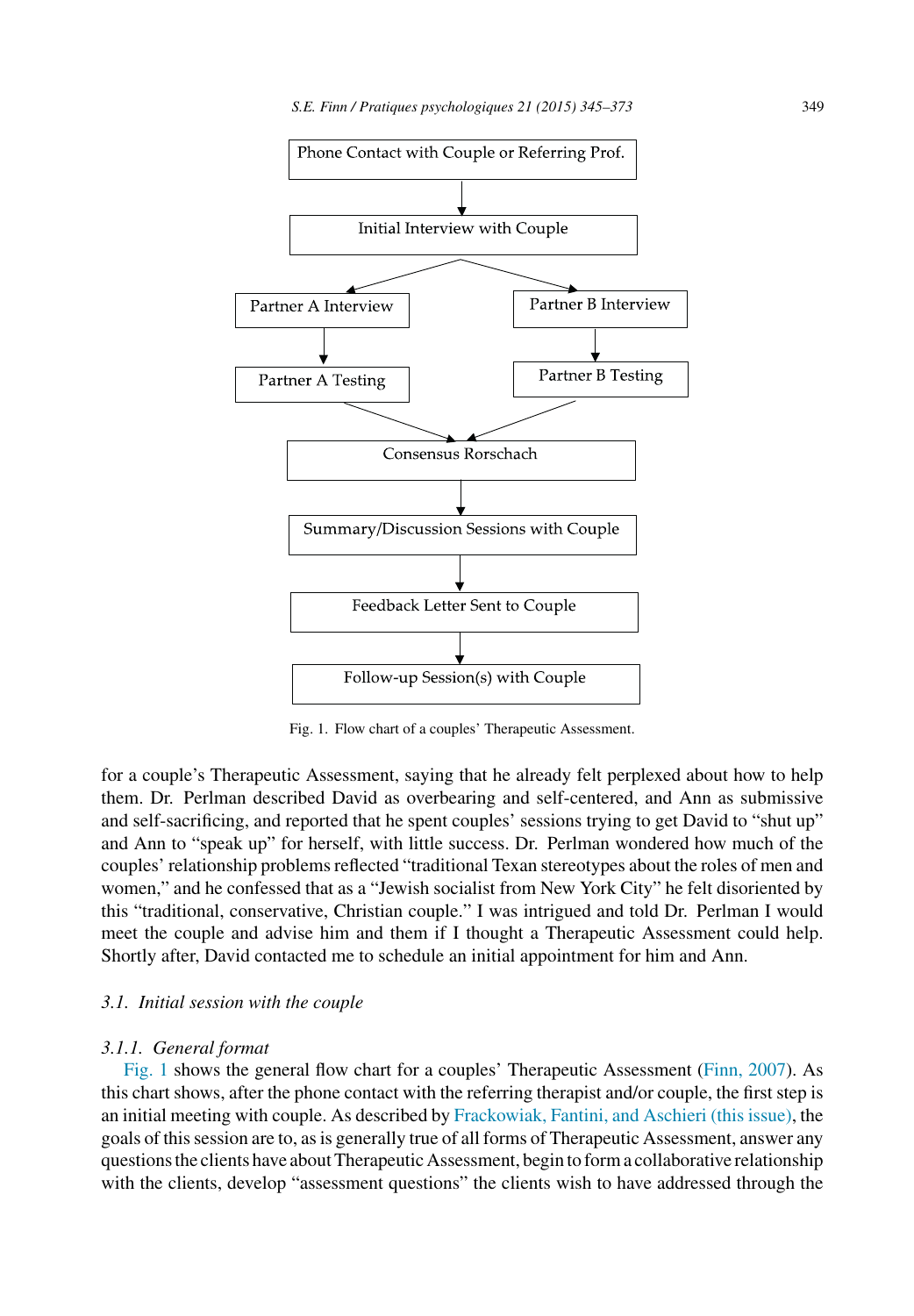assessment, collect background information about the couple and their presenting concerns, and complete a verbal contract for the assessment.

One modification unique to TA with distressed long-term couples concerns the assessment questions clients develop to guide the assessment. We invite the partners in these couples to pose questions about themselves and questions about the couple relationship, and we do not accept questions from one partner focusing solely on the other, such as "Why doesn't my wife ever want to have sex?" Instead, we work to reframe such questions into versions that "include the person asking the question" in them, such as, "What can I do that might help my wife want to have more sex?" or "Is there anything I am doing that is turning my wife off sexually?" or even, "Why do I get so angry when my wife turns down my requests to have sex?" This kind of "reworking" of the questions begins to disrupt the blaming and projections occurring in these couples and is a first step towards teaching them to think systemically. As you might imagine, some couples require a great deal of explanation and support and are confused about why we have this "rule." We patiently explain our belief that most relationship problems involve both partners (i.e., "It takes two to tango"), even if that is not immediately apparent, and that we have found these "systemic" questions to be much more helpful to couples. We recognize that imposing this framework is a therapeutic intervention in itself, and we are not surprised if things do not go smoothly or quickly at this stage. For couples that are deep in the throes of projective identification, continuing to blame each other can be an important way of each person maintains his/her psychological equilibrium, and asking them to stop this presents them with quite a dilemma.

Obviously, one other difference in initial sessions with couples is that the assessor must maintain a respectful, empathic stance towards each partner: listening to each person without taking sides, managing the time and power balance in the session so that each partner gets to speak, mirroring the feelings of each person, showing compassion for the difficulties the couple is experiencing, and mirroring their desire to get help. This equidistant stance often "settles" the couple, allowing their curiosity to emerge. When all goes well, the assessor ends the session by clarifying what is entailed in the couples TA and asking whether the couple wishes to proceed. Many couples agree immediately; others say they need to talk and that they will notify the assessor later of their decision.

# *3.1.2. Case example*

When I greeted David and Ann in my office waiting room, the first thing that struck me was how depressed Ann looked. Her eyes were closed and had dark circles around them, she stood slowly and laboriously when I said hello and shook my hand limply, and I had the impression of someone who had completely given up. David seemed tightly wound, speaking rapidly with a strained look on his face, and protectively ushering Ann into my office with a hand on the small of her back. They were attractive and conservatively dressed and had very strong Texas accents; I could see how Dr. Perlman might feel a cultural gap.

When I inquired what they knew about the couples' assessment Dr. Perlman had proposed, David launched into a long monologue that was difficult to interrupt. Ann sat quietly, looking very subdued, as David described that the two of them had been married 12 years and that for the first 9 years he had been "a real jerk." David said he had had a drinking problem that was now under control since he "found Jesus" three years earlier. He traveled frequently in his job as an engineering consultant, and admitted that he "used to take Ann for granted," but had now seen the light. "She and the children are the most important things in my life," he said, patting Ann on the leg. "I'm trying to show that to her now, but it doesn't seem to be working. Maybe it's just too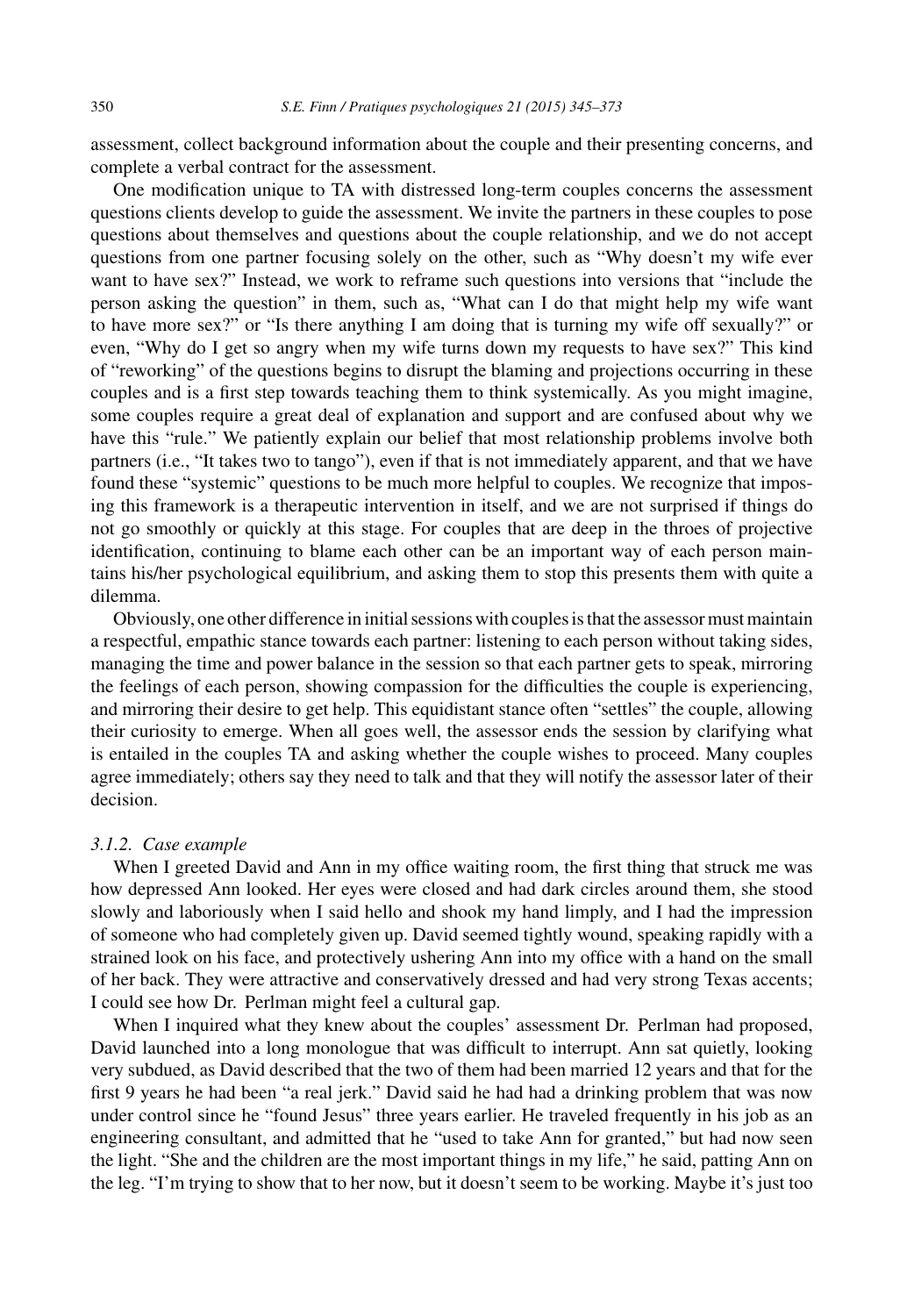late." I thanked David for filling me in and turned to Ann, asking what she hoped to accomplish with the assessment. She seemed very tired as she explained that she had "disappeared" in her relationships with David and their 3 children, all of whom were under the age of 7. She described long periods at home with David away on business trips, no support from extended family (his parents lived in the Virgin Islands and Ann's had died in a car accident shortly before they met), and few friends. She said she felt "de-selved" and that she had tried explaining this to David, but did not feel he understood. At first, the sessions with Dr. Perlman had helped, but now the couples' therapy seemed to be at a standstill. Dr. Perlman had suggested that she see a psychiatrist to investigate anti-depressant medication, but she was reluctant, believing this implied that her depression was the main cause of the couple's problems.

As Ann talked, I had to keep David from jumping in at several points, telling him I wanted Ann to talk and would get his perspective soon. Each time I held this limit, I noticed that Ann's voice got a little stronger and by the end of the 2-hour session she seemed to have more energy than when she arrived. During the meeting, I was able to assist the couple in developing the questions below. They quickly understood my request to form questions about themselves and their relationship, and neither needed help reframing their questions to be more systemic.

# *3.2. David's questions*

# 3.2.1. Why doesn't Ann feel that I respect her, when I try so hard to show her that her point *of view counts?*

As mentioned earlier, David said that he had treated Ann badly in the past, for example by asking her to handle the children and all the housework on her own. He explained that he was raised to be extremely frugal and that he had initially been resistant to Ann's request for someone to clean the house or stay with the children so she could have a break. When Ann got extremely depressed, however, he realized that he had been asking too much of her and had agreed to these requests. Ann still complained, however, that he treated her like a servant overall.

#### *3.2.2. How can I learn to be more emotionally in tune with Ann?*

David said he greatly valued Ann's emotional sensitivity and that it was one of the things that had attracted him to her. His analysis of their current struggles was that he was "deaf" to emotions and that he kept hurting Ann without meaning to. He told about several times in the couples sessions when Dr. Perlman had challenged him on things he had said, for example, that Ann "used to keep up her figure more." He said that he had not meant anything by this, and that he had not realized Ann might take offense until Dr. Perlman had stopped and asked her. David said that he saw himself as having a "very thick skin," but that he wanted to learn to be more in tune with Ann's emotions. At several points he also implied that Ann was overly sensitive.

# *3.2.3. I don't let people or things get close to my emotions so I'm never exposed. Why? What are some of the steps I can take to change this?*

I asked David how in tune he was with his own emotions, and he confessed that he did not focus on emotions and did not like to show people his emotions, but he was not sure why. He also wondered if it was possible to change this in order to help his relationship with Ann and if so, what would be required.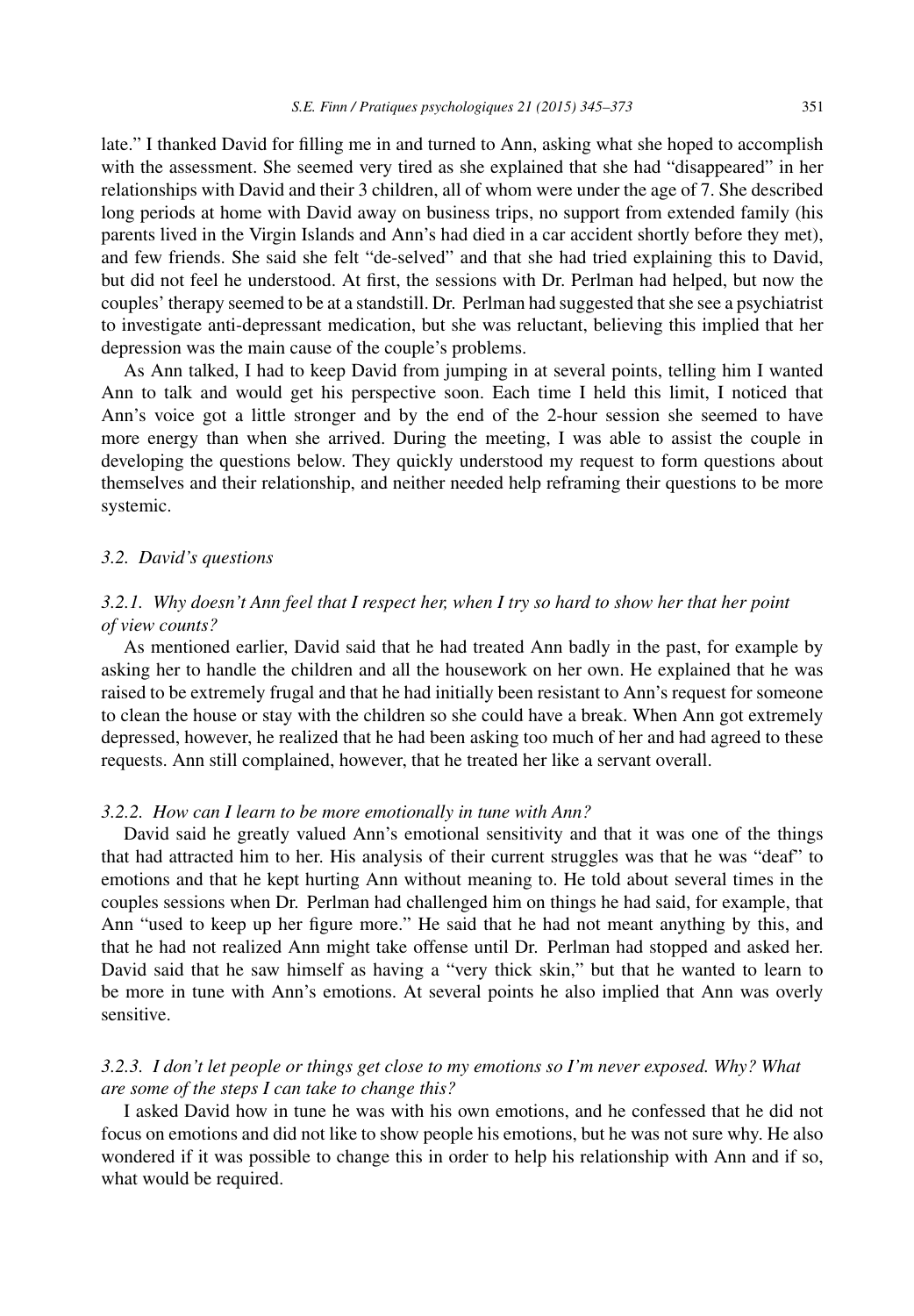# *3.2.4. What emotions are down there that would come up if I opened up more?*

As David and I talked more about emotions, he said that sometimes he felt that he had "a lot of emotions inside" but that he did not know what they were. We agreed to use the assessment to explore this issue.

### *3.3. Ann's questions*

# *3.3.1. Am I too sensitive, or is David really too rough?*

This question came in reaction to David's implying that Ann was overly sensitive. She said that she experienced David as incredibly insensitive, and at times very rude. When I asked for an example, she told of David's insistence that she manage the children and the house on her own when she had first asked for help. "He said that he could do all this with one hand tied behind his back, suggesting that I was incompetent or lazy!" Apparently, when she later told David this in a meeting with Dr. Perlman, he was mystified how she could have drawn such a conclusion. When I asked how all this had made her feel, Ann said "hopeless and discouraged."

### *3.3.2. Are my expectations too high in our marriage?*

Ann said that she had been attracted to David because he was so "kind, strong, and stable." They had met shortly after her parents had died in a car accident, and she had appreciated how caring and supportive David was to her at the time. She had expected to feel cherished and taken care of after they married, but now wondered if this was unrealistic. She knew that David worked hard and supported the family financially. Was it too much to expect that he would also be there more for her emotionally? And what had happened to the man who had been so kind when her parents were killed?

### *3.3.3. Why do I feel so put down in our marriage?*

Ann said that she could see David trying to show her that she was important to him but that it did not feel "real" to her, and instead she ended up feeling patronized. She had tried explaining this to David, but she could not really find the words or tell him how to act differently. Perhaps, she mused, the problem was really her.

# *3.3.4. Am I a nag, or is David just overreacting when I say something that isn't totally positive?*

As I listened to Ann's concerns, I asked if she had expressed her unhappiness directly to David. She said she did not, because David got defensive and accused her of "nagging" him. She talked about feeling "boxed in" by David's "overreaction" whenever she said something that was not positive. This made her doubt whether she was truly off base in her complaints.

Clients' assessment questions serve many purposes in a Therapeutic Assessment ([Finn,](#page-27-0) [2007\),](#page-27-0) including giving the assessor a window in to how the clients think about their problems in living at the beginning of the assessment. I found David's and Ann's questions to be very informative. I noticed that 3 of David's 4 questions focused more on him than on the couple relationship, while all of Ann's 4 questions seemed to be of the type, "Is it me or is it him?". This fact made me wonder if David was more differentiated within the couple, perhaps because he had a rich work life outside the relationship. Ann's "world" seemed more focused on David and the family, and this made sense in that she had few outside relationships. I also wondered if David was simply more egocentric.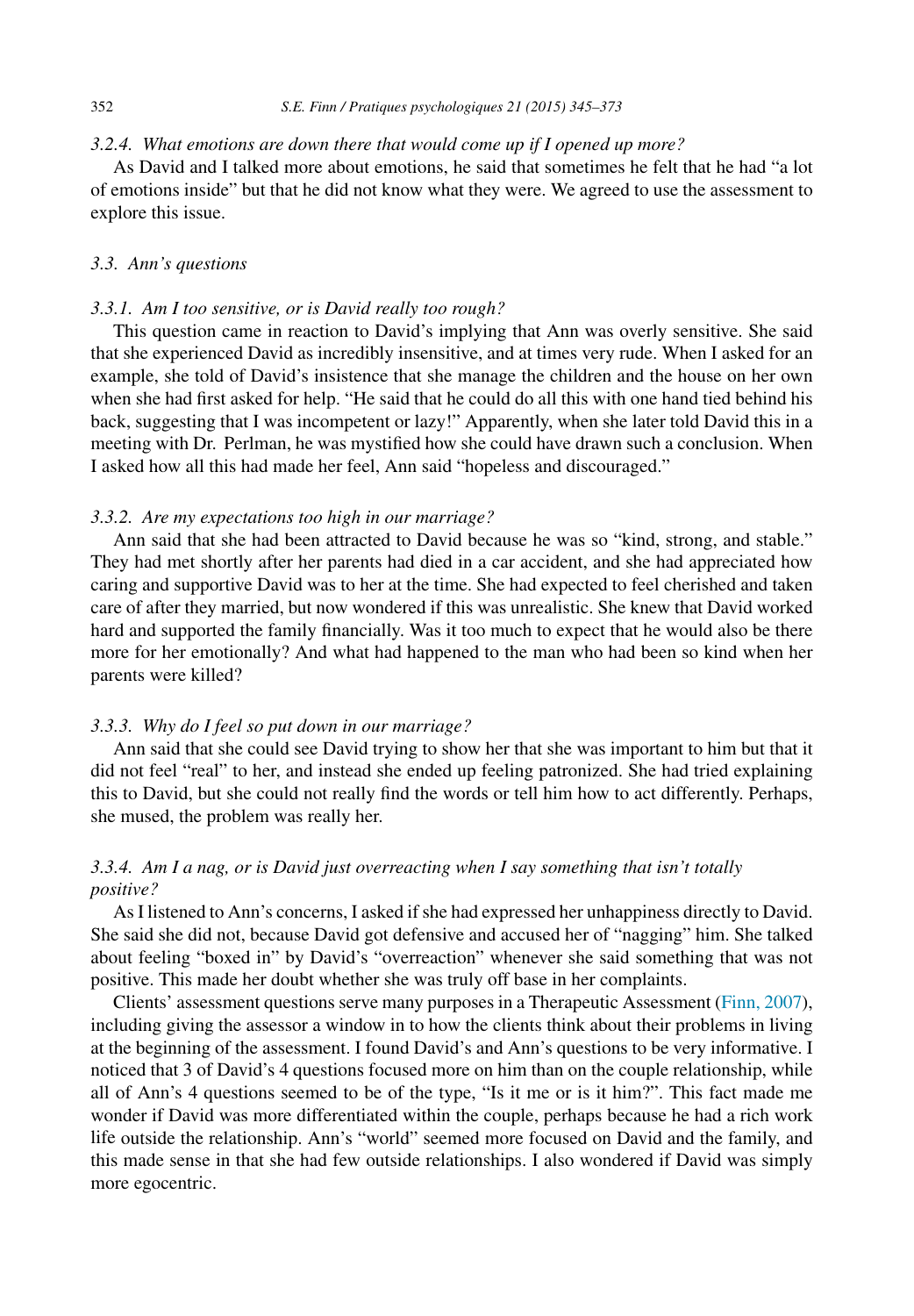Also, neither spouse had attempted to use the assessment questions to blame the other, e.g., "Why is he so insensitive?" "Why is she so thin-skinned?" and had easily accepted my instructions to focus questions on themselves and their relationship. This gave me hope that any projective identification between them was not so entrenched that they needed it to maintain their individual psychological equilibrium and that they would be able to be truly curious about their couples problems. Nevertheless, as is common in distressed couples, none of their questions showed a ready understanding that couples' problems might be systemic. Ann's "Is it me or him?" questions implied she did not yet see "It's both" as a likely answer; and David's questions—while showing concern for Ann and a recognition of his own emotional blocks—lacked a sense that both people would have to collaborate in finding a new way of being together. And so I moved on to the next steps of the assessment with guarded optimism.

# *3.4. Individual testing sessions*

### *3.4.1. General format*

As shown in [Fig.](#page-4-0) 1, after the initial session, each member of a couple is seen individually, is interviewed, and takes a number of standardized psychological tests. The goal of these sessions is for the assessor to establish a secure individual relationship with each partner and to begin to understand—by means of testing and discussion—each individual's personal "dilemma of change" that impacts the couple relationship. $\frac{1}{1}$ 

Standardized testing sessions in Therapeutic Assessment are very similar to those in traditional assessment, with the exception of what is called the "extended inquiry" [\(Finn,](#page-27-0) [2007\).](#page-27-0) Following the standardized administration of a test, TA assessors often ask clients to comment on their experiences with the test and reflect on interesting features of their responses. This might involve discussing the context of critical items the client endorsed on the MMPI-2 or whether any responses to the TAT or Rorschach have personal meanings for the client. Extended inquiries are typically focused on aspects of test responses or behaviors that are linked to the clients' assessment questions. For example, a man might ask "Why does my wife experience me as demeaning?" and then make a number of critical comments during the Rorschach administration, e.g., that the test "is stupid", "not scientific" and "no better than astrology." Afterwards the assessor might invite the client to reflect on such comments, perhaps sharing the assessor's own reaction to the client's comments. This discussion might lead to insights about what happens in the couple, and to a partial answer to the client's assessment question.

#### *3.4.2. Case example*

David and Ann both completed the MMPI-2 and the Rorschach during their individualsessions with me.

*3.4.2.1. MMPI-2s.* [Fig.](#page-9-0) 2 shows the basic MMPI-2 profiles for each person. Focusing first on David's results, the validity scales could be interpreted as his trying to present himself in a favorable light during the assessment ( $K = 64 T$ ,  $S = 66 T$ ), or possibly as showing that David was a man who did not "wear his feelings on his sleeve" or show vulnerability easily ([Lewak,](#page-27-0) [Marks,](#page-27-0) [&](#page-27-0) [Nelson,](#page-27-0)

 $1$  By "dilemma of change" I mean that aspect of a person's psychological make-up where adaptive behaviors are blocked because of past trauma, shame, or previously learned coping strategies.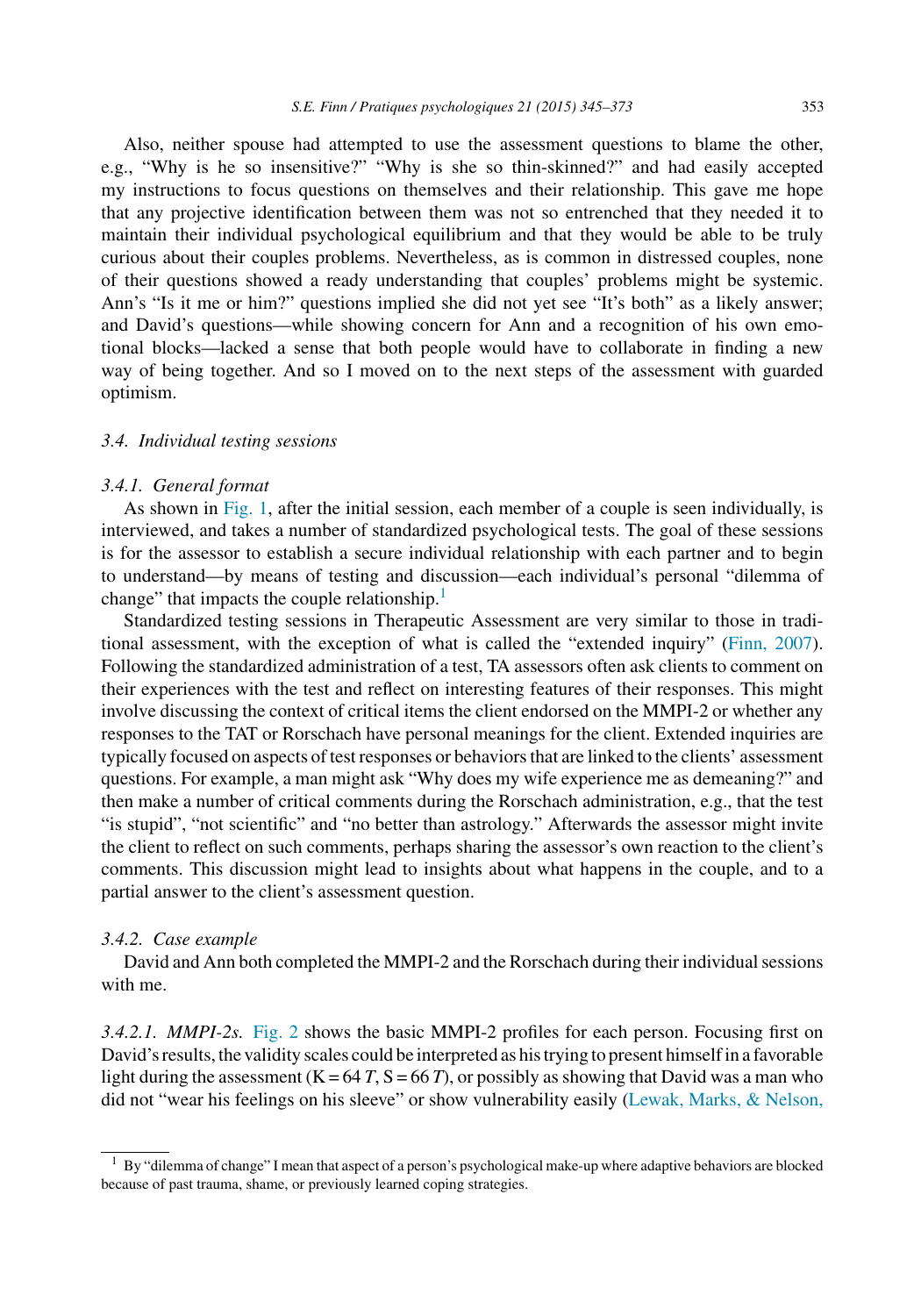<span id="page-9-0"></span>

Fig. 2. David and Ann's MMPI-2 Profiles. VRIN: Variable Response Inconsistency Scale; TRIN: True-Response Inconsistency Scale; F: infrequency; Fb: infrequency back page; Fp: infrequency psychopathology; S: superlative self-presentation; Hs: scale 1, hypochondriasis; D: scale 2, depression; Hy: scale 3, hysteria; Pd: scale 4, psychopathic deviate; Mf: scale 5, masculinity–femininity; Pa: scale 6, paranoia; Pt: scale 7, psychasthenia; Sc: scale 8, schizophrenia; Ma: scale 9, hypomania; Si: scale 0, social introversion.

[1990\).](#page-27-0) This latter interpretation was consistent with David's third assessment question, "I don't let people or things get close to my emotions. . ." Moving on to the clinical scales, there were little or no signs of emotional distress in David's profile (Scale 2 = 47 *T*, Scale 7 = 47 *T*). People with similar profiles suppress anger and then blow up, and have underlying needs for affection but present themselves as highly independent (4-3 code type). Marital conflicts and substance abuse are frequent, and partners of these individuals typically complain that they are self-centered and controlling, sensitive to rejection, and hostile when criticized [\(Graham,](#page-27-0) [2012\).](#page-27-0) Overall, David presented himself as a confident, extraverted man (Scale  $5 = 42 T$ , Scale  $0 = 40 T$ ) who was highly practical rather than emotionally focused (Scale 5 = 42 *T*). People with similar scores often want to know how to "fix" problems, rather than understand emotional or relational patterns.

In contrast, Ann's MMPI-2 showed a high level of emotional distress, so much so that her profile could be read as a "cry for help" or as an attempt to present herself at her worst  $(F = 82 T,$ Fb = 98 *T*, K = 37 *T*). Ann reported a severe level of depression (Scale 2 = 92 *T*), moderate anxiety (Scale  $7 = 73$  *T*), and feelings of isolation and alienation (Scale  $8 = 73$  *T*, Scale  $0 = 76$  *T*). Her profile also showed severe conflicts around the expression of anger (underlying 4-3 code type), and suggested that she tended to deny anger and express it indirectly (Scale  $4 = 79$  T, Scale  $5 = 35$  T, Scale  $6 = 63 T$ ). Women with similar profiles have a strong need to be taken care of, and often feel unappreciated and victimized in their intimate relationships ([Graham,](#page-27-0) [2012\).](#page-27-0) Typically, they are unable to see how their lack of assertiveness sets them up to feel taken advantage of [\(Lewak](#page-27-0) et [al.,](#page-27-0) [1990\).](#page-27-0)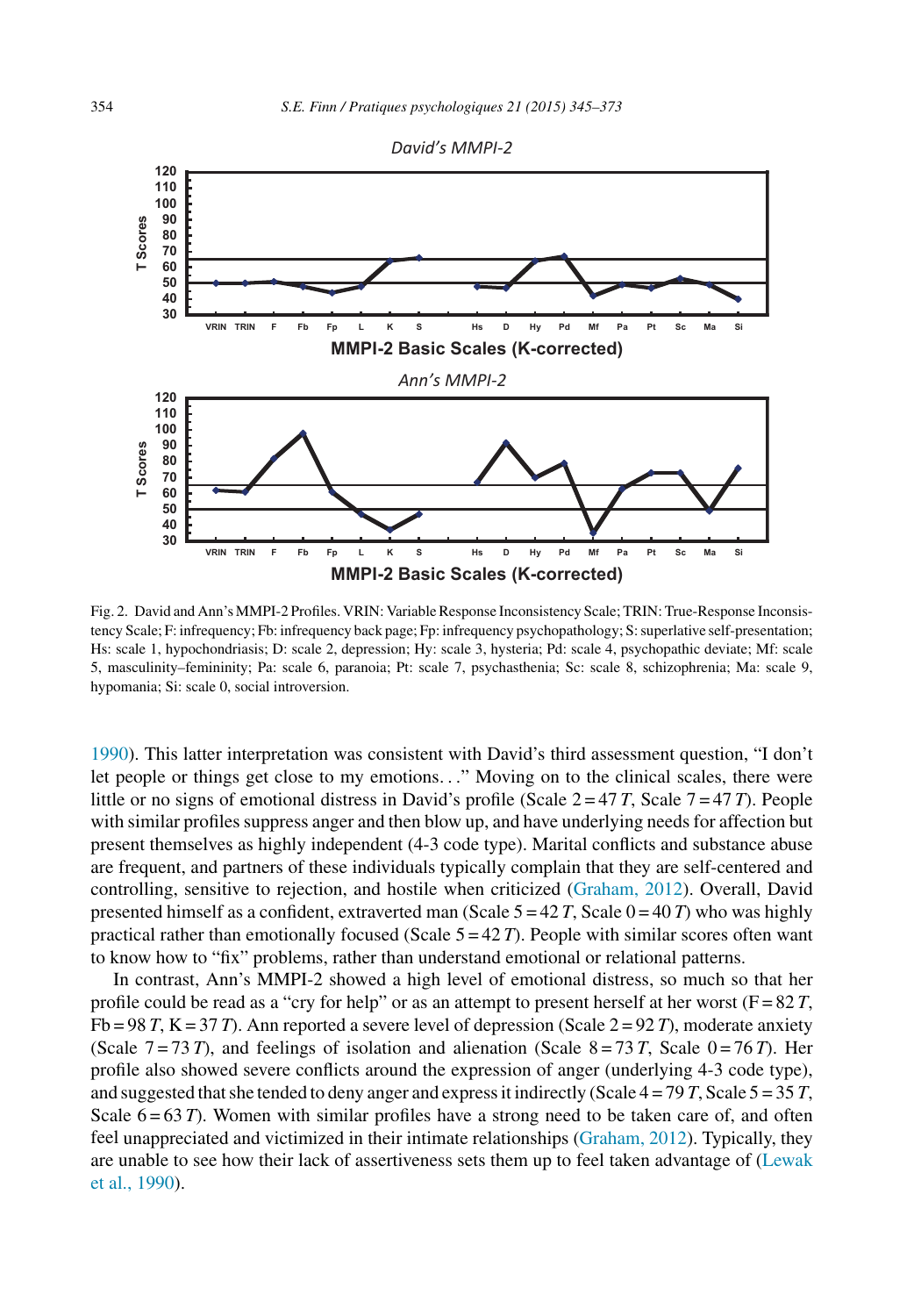Perhaps the most remarkable feature of the David's and Ann's MMPI-2 profiles was how complementary they appeared when considered together. In some ways, they were almost perfect mirror-images of each other: David's MMPI-2 was somewhat guarded, Ann's was not guarded enough; David's scores showed little distress, Ann's a great deal; David seemed decisive and controlling, Ann submissive and unassertive; David presented himself as highly extraverted, Ann depicted herself as socially isolated and anxious; David seemed very unemotional, Ann highly emotional. I have come to believe that this pattern of "opposing" MMPI-2 profiles in long-term distressed couples reflects the process of projective identification I wrote about earlier. The two people are initially drawn together by their complementary strengths, but over time—as mutual wounding occurs and anxiety increases—the original differences become exaggerated, so that the couple appears incompatible. Thus the "opposing" MMPI-2 profiles represent the end of a long-term process of mutual alienation. However, such couples also have difficulty separating and typically continue to be bound together by underlying similarities, which are also often visible in the testing. For example, David's and Ann's MMPI-2 profiles showed that both of them were conflicted about their wish to be taken care of and were confused about how to appropriately express such needs to the other. In addition, both struggled to integrate and express anger in a healthy manner.

*3.4.2.2. David'sRorschach results.* AsI havewritten about[\(Finn,](#page-27-0) [1996b\),](#page-27-0)I believe theRorschach is extremely useful in revealing aspects of clients' emotions and experiences that they are unable to report and in giving a glimpse of their functioning in emotionally stimulating, interpersonal, unstructured situations. In couples TA, the Rorschach often helps me find empathy for clients' dilemmas of change and their challenges in intimate relationships.

David's scores from the Rorschach Comprehensive System ([Exner,](#page-27-0) [1993\)](#page-27-0) suggested that he backed away from and constricted his emotions  $(R = 14, \text{Afr} = .27, \text{SumC} = 3.5)$  in part because he was so easily overwhelmed by emotions ( $FC:CF + C = 1:3$ ). He appeared to be harboring many painful affect states (DEPI = 6) including unconscious feelings of shame and insecurity ( $V = 3$ , Egocentricity index = .31) and painful longing  $(T = 4, Fd = 2)$ . His interpersonal scores (COP = 0,  $H = 2$ , GHR:PHR = 1:3, Isolate/R = .36) were typical of individuals who have a dismissing attachment status ([Finn,](#page-27-0) [2011\),](#page-27-0) i.e., they learned early on that relying on others for emotional care and attunement would result in inevitable disappointment, and they learned to cope by keeping busy and focusing on work, achievement, and activities where they felt successful and in control.

These results helped me "get in David's shoes" and begin to understand potential answers to many of his assessment questions. He had difficulty being in touch with Ann emotionally because he was so cut-off from his own deeper feelings. If David did make contact with his split-off emotional self, he would be flooded with shame, insecurity, anxiety, and depression, and his detachment was a major way he maintained his psychological equilibrium. By operating in a "1-person system," David kept people from "opening Pandora's box" and exposing him to a vulnerable side of himself he could not tolerate. And although David needed Ann and longed to stay in relationship with her, he was so anxious about his needs getting met that he tried to control her and to maintain an image of his being the strong one.

*3.4.2.3. Extended inquiry.* Following the standardized administration of the Rorschach, I asked David what he had noticed during the test, and the following discussion took place:

David: *It was OK, except for those last three cards. I didn't like all those colors, and in fact, I think I said fewer things on those ones*.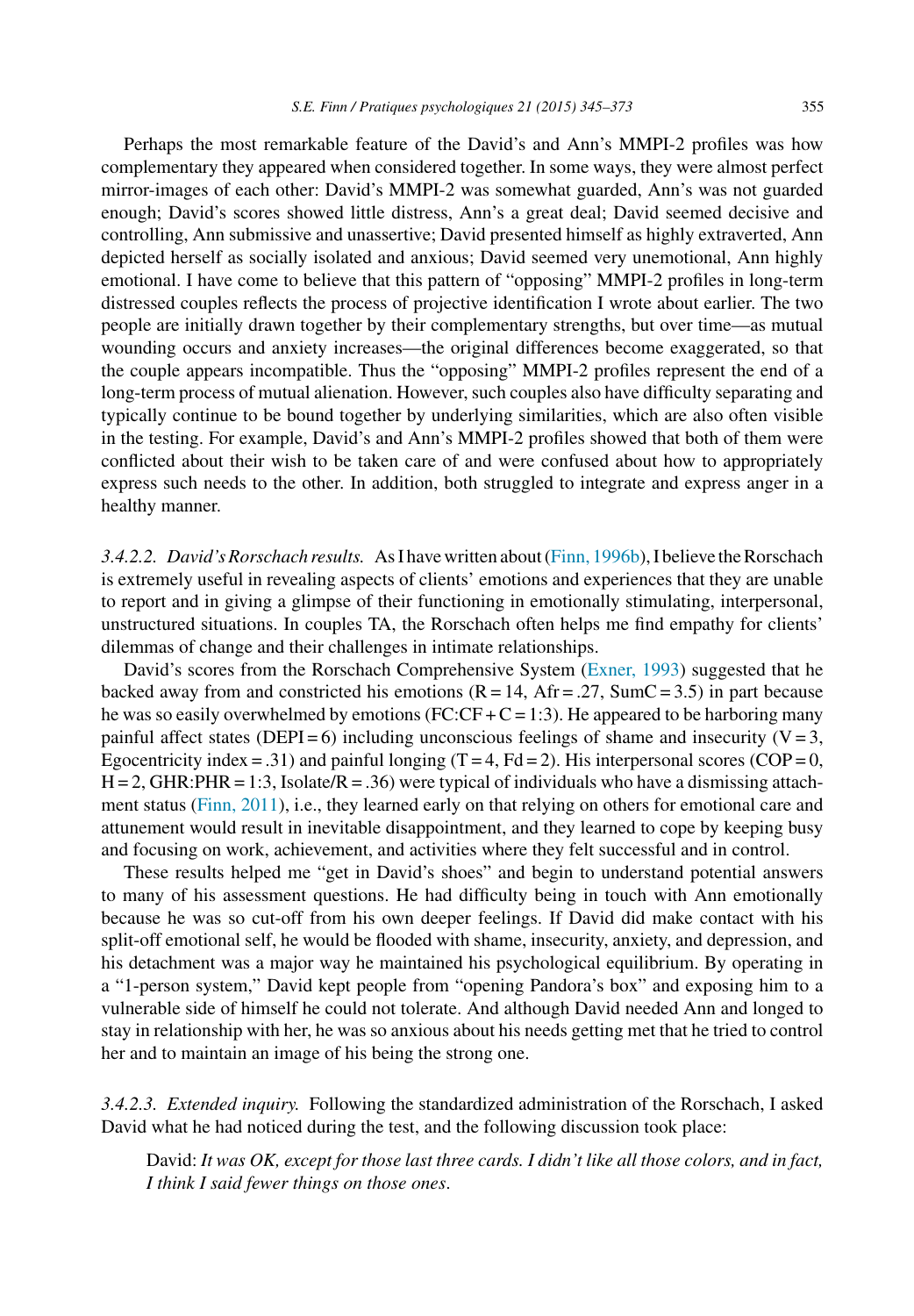Finn: *I noticed that—you only gave one responses to each of those last three cards card, whereas on the other ones, you saw more. What didn't you like about those three cards?* David: *I don't know. It's hard to put into words. I think it hassomething to do with emotions. They made me uncomfortable.*

Finn: *That's interesting, because there is a theory that those three cards stir up emotions in people*—*because of the colors.*

David: *That seems right to me. I just wanted to be done with them and give 'em back to* you. I didn't feel that about the other cards. As I told you, I don't really "do" emotions. My *whole family is that way.*

Finn: *That makes me think about your assessment question, "I don't let people or things get close to my emotions. Why?" It sounds like your discomfort with emotions came into play when you were doing this test.*

David: *I guess so.*

Finn: *Do you have any sense of what would have happened if you had stuck with those three cards and not given them right back?*

David: *Not really.*

Finn: *Are you willing to trying a little experiment with me that might help us answer your question better?*

I then proposed to David that I give him Cards VIII–X again and that he try to see more responses. He agreed and gave me several additional responses to each card. I noticed that these new responses contained a lot of traumatic content (i.e., blood, damage, aggression, and sex), while David's previous responses to the cards had not. For example, on Card VIII, David had initially seen the popular "two bears climbing a mountain." During our second pass at the card, David saw "a demon coming out of hell, intent on destroying the world" and "a very damaged spine." On Card IX, during the standard administration, David had seen a horse's head. During the extended inquiry, he saw "two demons fighting" and "a woman with her legs spread. . . here's the vagina" (a response that seemed to make him very uncomfortable). Card X of the extended inquiry involved warring creatures trying to capture a pole. After he had finished I asked David what he had noticed.

David: *I don't like the things I saw.*

Finn: *In what way?*

David: *There's a lot of evil and fighting, and this one* (pointing to the vagina) *seemed lewd.* Finn: *Yes, these responses were much more emotionally intense, weren't they?*

David: *Yes! What does that mean?*

Finn: *Well, I'm wondering if it helps explain why these cards made you so uneasy, and why you gave only one response the first time to each card.*

David: *You mean like I didn't want to see these things?*

Finn: *What do you think?*

David: *I guess that's right. They remind me of when I was younger, before I met Ann, and I did a lot of bad things. Now I try not to think about those days.*

Finn: *And when you do think about them, what do you feel about that period of your life?* David: *Guilty, I guess, and sad. I was a real asshole back then*.

Finn: *So perhaps we are beginning to answer your question, "What emotions would come up if I opened up more?"*

David: *I guess that's right. So what should I do about all this?*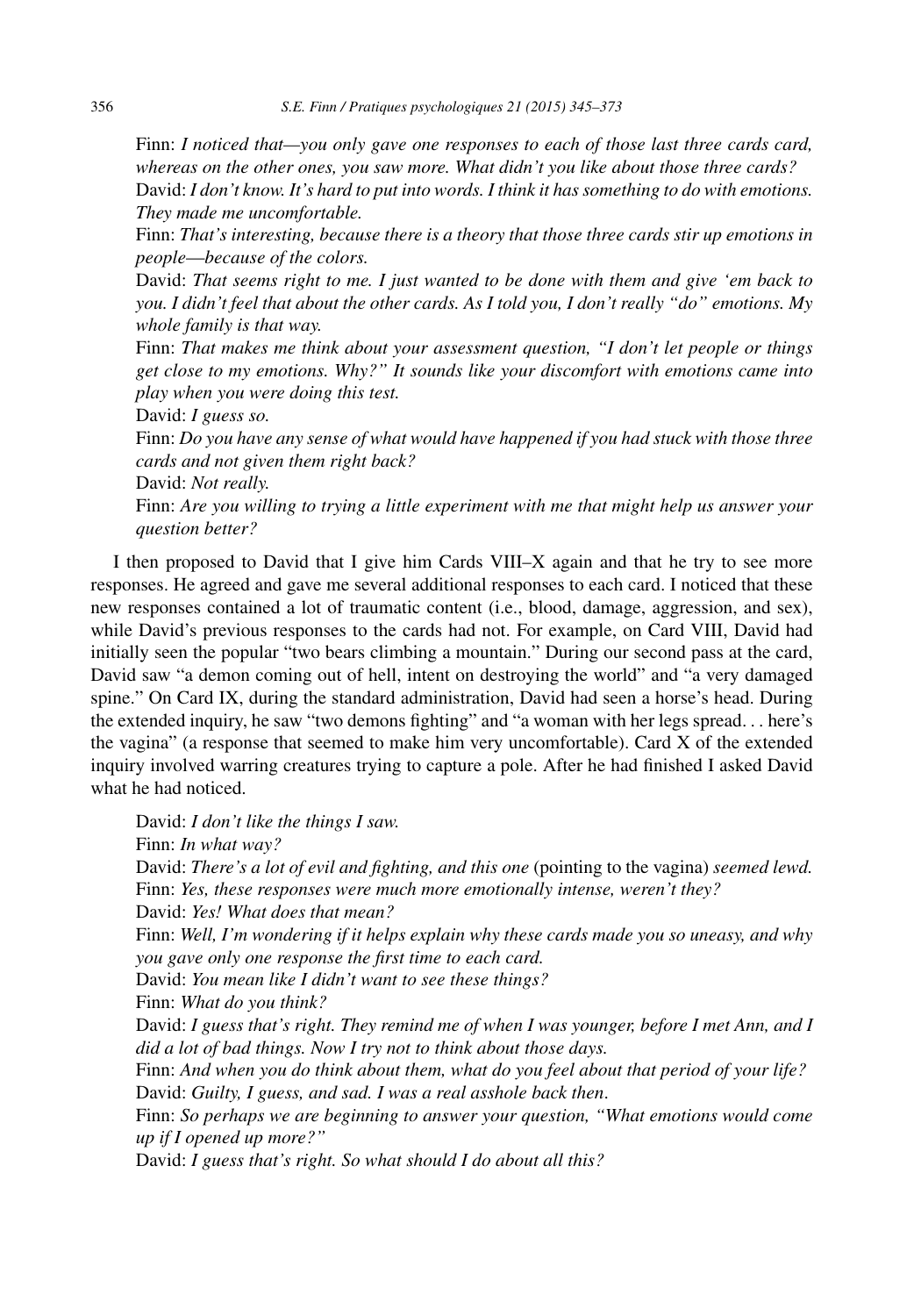I reassured David there was nothing he had to do right now, and thanked him for trusting me to do our "experiment." I told him we would be talking more about all this as the assessment progressed and how it related to his and Ann's relationship.

*3.4.2.4. Ann's Rorschach results.* Ann's Rorschach Comprehensive System scores showed how easily she became flooded in highly emotional situations ( $R = 60$ , Lambda = .20), how sensitive she was to her environment, and how difficult it was for her to detach from her emotions ( $A$ fr = 1.4). Interestingly, she appeared less depressed on the Rorschach ( $DEPI = 3$ ) than she had on the MMPI-2. Ann's dilemma of change seemed to revolve around her passive interpersonal style  $(Ma:Mp = 1:5)$  combined with her buried unconscious rage and anger  $(S = 22, AG = 4, AgC = 14)$ . Because this rage was so intense, Ann had to keep it out of her awareness, which set her up to turn it against herself and be depressed. At this point I also began to have a sense of potential answers to Ann's assessment questions. She *was* very sensitive emotionally and it was likely she felt so "de-selved" in part because she was unable to be assertive in relationships for fear of opening up a tidal wave of anger and resentment that she could not contain. David could certainly be pushy, but Ann needed to reintegrate her anger in order to hold her own in the relationship.

*3.4.2.5. Extended inquiry.* When I asked Ann if anything had struck her about her Rorschach responses, she could not think of anything. I said I thought I had noticed one thing and I wanted to see if she noticed it too. I then selected and read all 14 Aggressive Content (AgC) and 4 Aggressive Movement (AG) responses: "a bat flying right at you, attacking" (Card I), "two people kicking each other, they are bleeding" (Card II), "grizzly bears" (Card II), "two women fighting over a purse" (Card III), "a monster" (Card IV), "a dragon" (Card IV), etc. I then asked:

Finn: *Do you notice any theme in those responses?*

Ann: *They're not very nice, are they?* (laughing)

Finn: *In what way do you mean?*

Ann: *They're all angry and trying to hurt somebody!*

Finn: *Any ideas what that tells us*—*that you saw all those things?*

Ann: *That I'm an angry person?* (sounding confused) *But I don't think of myself that way!* Finn: *Right, in fact from what I've seen, you seem to express anger less frequently than most people.*

Ann: *I think that's true. Dr. Perlman said he doesn't understand why I'm not angrier at David. But I don't feel it*. . .

Finn: *Right. If we don't feel it, we can't express it, right? But I wonder if your responses tell us that the anger might be in there somewhere.*

Ann: *You mean like I push it aside?*

Finn: *And keep it out of awareness. Does that seem possible to you?*

Ann: *Yeah*. . . *I guess I really don't like to feel angry. It feels "un-lady-like."*

Finn: *Really? I see. I guess women in the south aren't supposed to be angry, are they?*

Ann: *My mother always said we shouldn't*. . . *that patience was a feminine virtue, and it was a woman's responsibility to be gentle and kind to her family.*

Finn: *Does that still seem right to you?*

Ann: *I think so* (long pause) *but maybe there's a downside to being too patient. Maybe I've been that way with David. I think it's good he finally realizes he's been putting work and himself before me and the children.*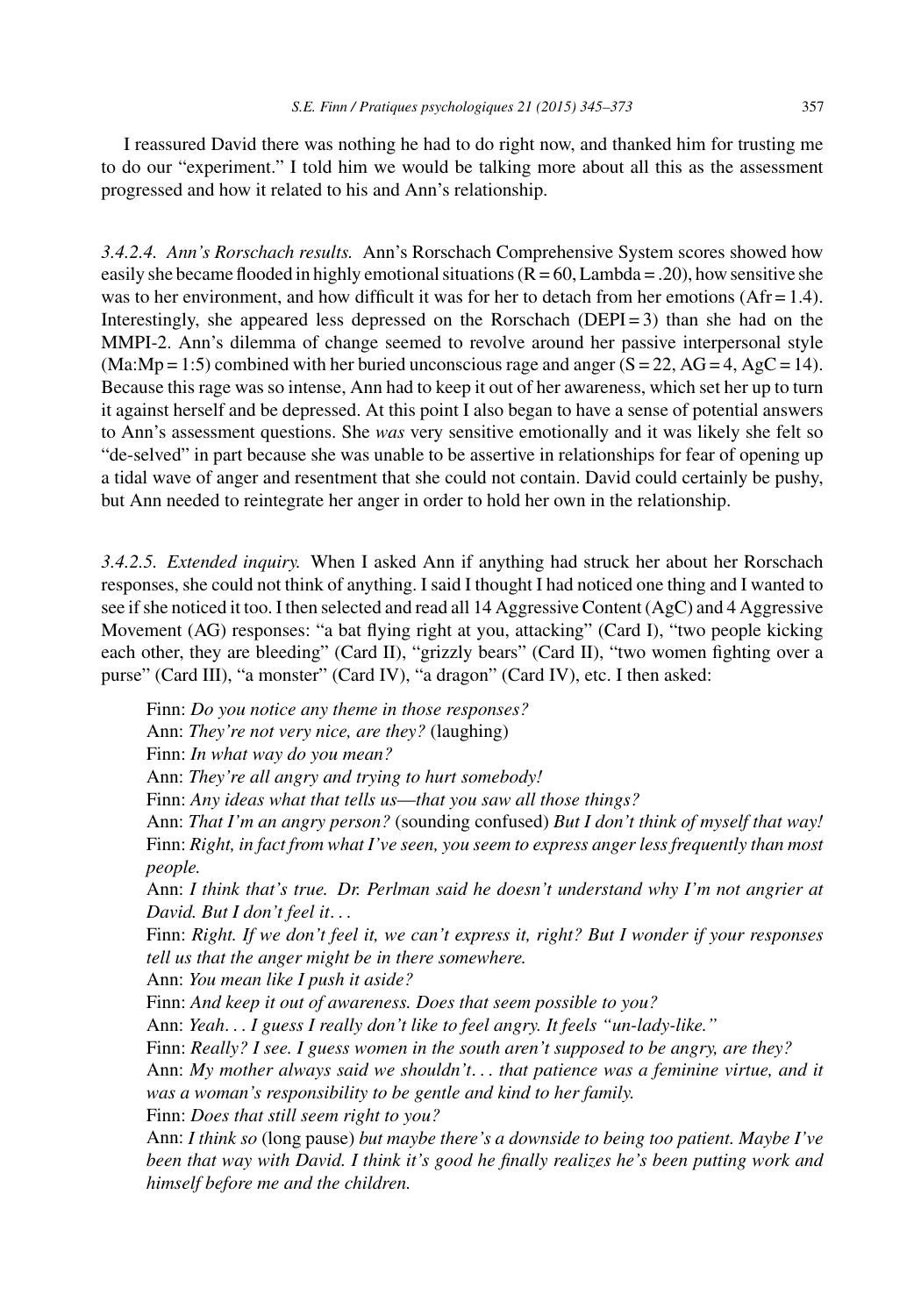Finn: *Right. Although it also seems he doesn't like it if you're critical of what he's been doing.*

Ann: *Exactly. Then I get told I'm being ungrateful and nagging.*

Finn: *So you're really in a dilemma here with your anger. You've been taught it wasn't good for a woman to show anger, but if you're too patient, David never gets feedback on how he's affecting you and the children. But if you speak up, sometimes he reacts badly to that.* Ann: *You're right! So I feel hopeless. Is there anything I can do?*

Finn: *This is what you and David and I will be exploring in our next sessions. But for now* I think we can say that it would help you if you could feel more comfortable and less guilty *about your anger. That will involve rethinking some of what you've been taught about being a woman.*

Ann left the session looking thoughtful and more hopeful.

### *3.5. Consensus Rorschach*

As shown in [Fig.](#page-4-0) 1, following the individual testing sessions, I reunite the couple for the latter parts of the Therapeutic Assessment. The next step is an *assessment intervention session* ([Finn,](#page-27-0) [2007\)](#page-27-0) designed to help the couple become aware of assessment findings that might otherwise be too difficult to hear in the feedback sessions. As described by [Frackowiak](#page-27-0) et [al.](#page-27-0) [\(this](#page-27-0) [issue\),](#page-27-0) the goal of a couples' assessment intervention is almost always to highlight systemic aspects of the couple's difficulties. As mentioned earlier, helping distressed couples become aware of their intersubjective "dance" can lead to breakthroughs in understanding and behavior. Very often I use the Consensus Rorschach ([Finn,](#page-27-0) [1996a,](#page-27-0) [2007,](#page-27-0) [2012\)](#page-27-0) for the couples' assessment intervention. This procedure—in which couples are asked to negotiate conjoint responses to the Rorschach cards—has a long history ([Handler,](#page-27-0) [1997\)](#page-27-0) and can even be used as a standardized test with couples ([Aschieri,](#page-27-0) [2012\).](#page-27-0) When used as an assessment intervention, I find the Consensus Rorschach very helpful in undoing problematic projective identification [\(Finn,](#page-27-0) [2012\).](#page-27-0) I use a subset of the cards and a procedure I have described in detail previously [\(Finn,](#page-27-0) [2007\).](#page-27-0)

*Case example*. My goal for the session with Ann and David was to build on the work I had done with each individually and help them begin to understand the dance they did—where David functioned as a combination "rescuer" and "insensitive persecutor" for Ann, and she was in the role of the "demoralized, sensitive, victim." I had not seen the couple together for several months when we met for the assessment intervention. During our check-in, they both said they had already learned things from our sessions; Ann said she felt less depressed and that David seemed more attentive. David said he had thought a lot about our last individual session (the extended inquiry of the Rorschach) and was eager to learn more. I explained that I wanted to do an activity with them to explore several of their assessment questions. I said that in particular I hoped we would gain insights into David's questions: "Why doesn't Ann feel that I respect her, when I try so hard to show her that her point of view counts?" and "How can I learn to be more emotionally in tune with Ann?" We would also be considering Ann's questions: "Are my expectations too high in our marriage?" and "Why do I feel so put down in our marriage?" I then gave the instructions for the Consensus Rorschach—briefly, that I would give them some of the same Rorschach cards we had used in the individual sessions. Their job was to find responses they both could see and both could agree on and then to report them to me. I would be videotaping the whole interaction so we could discuss it later.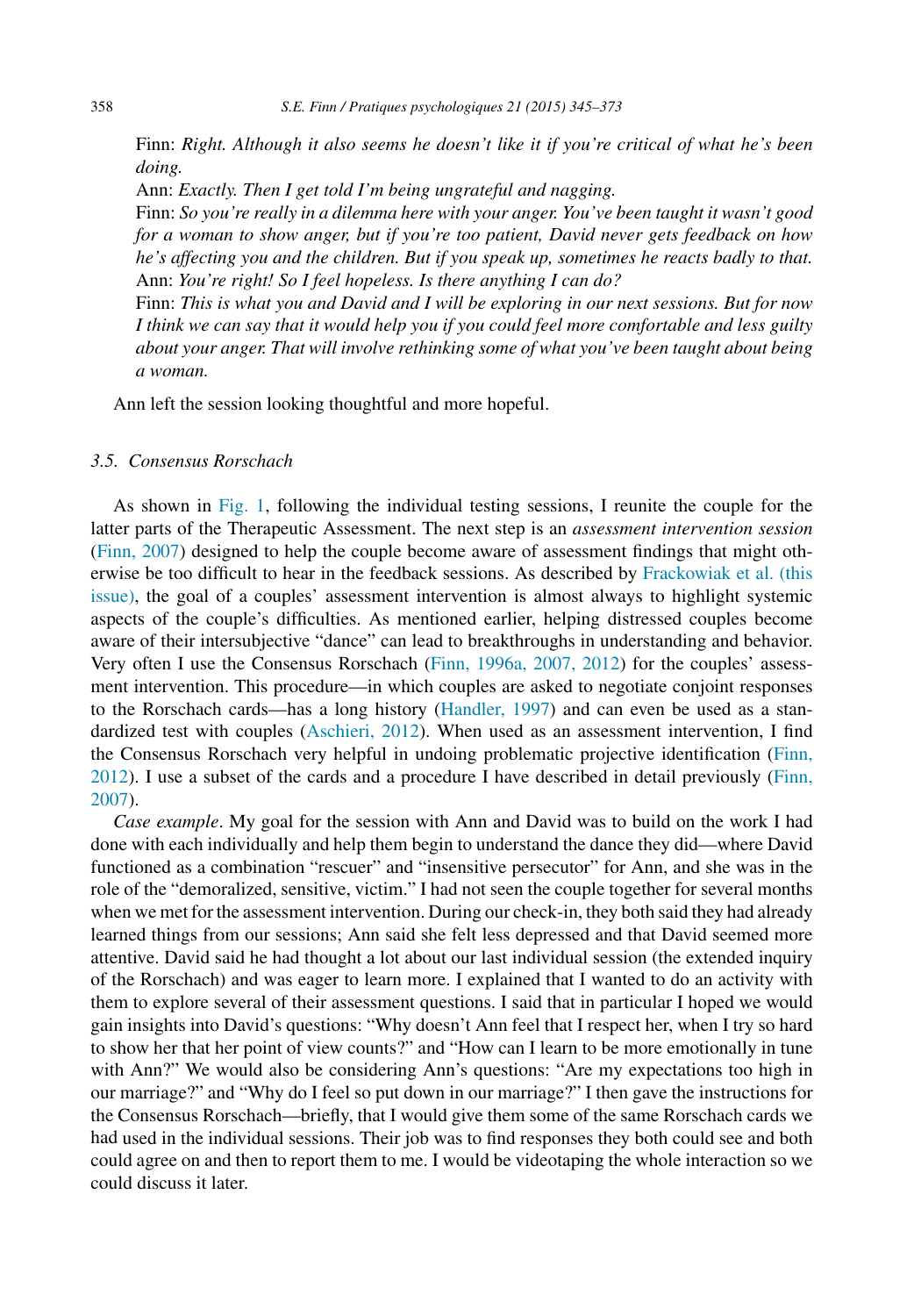I found the couple's interaction on Card I fascinating. David took charge immediately, taking the card from my hand and directing Ann ("You say what you saw first") to give a response (she saw "a Jack-o-lantern"), which he appeared to briefly consider before sharing his response "a bat." They then looked to me, and I reminded them the task was to find responses they both could see and agree upon reporting. David said he could see the Jack-o-lantern, but that it looked "mangled" (i.e., damaged) to him because it "wasn't round." Ann at first protested that pumpkins did not need to be round, but when David said, "You have to agree on the 'mangled' part," she acquiesced and said, "I guess it's a little mangled." They then considered David's bat response and he showed it to Ann. She could see it easily, and followed David's directions to show it to me during the inquiry phase. I noticed that she added "antennae" (D1) to the bat when explaining it, laughing softly and glancing sideways at David, but he did not seem to notice.

To my eye, this interaction was an example of projective identification in action during the Consensus Rorschach. David was the partner with more underlying depression on the individual Rorschachs, and by changing Ann's Jack-o-lantern response to being "mangled" and getting her to go along with this, he got her to "take on" one of his morbid (i.e., depressive) responses. Ann "accepted" David's depression after initially resisting, but then she retaliated indirectly by adding the incongruous "antennae" to his bat percept. It was asif Ann was unconsciously communicating, "If you're going to ruin my Jack-o-lantern, then I'll ruin your bat." I sincerely doubted each of them was aware of the dynamics I had witnessed.

David continued to direct the task on the other cards, and there was an interesting moment on Card V, when David suggested a "bat" and Ann a "butterfly." It was clear that they both could see the other's response, although Ann said she did not think the lower details of the blot (D9) were part of the bat. David then prompted Ann to tell me what they had agreed on, and at first she appeared uncertain, telling me, "He sees a bat." At David's urging ("put butterfly first!"), she then reported her butterfly response, and then David asked, "Can we also say a bat?" She agreed. When I asked where the bat was located, David took the card from Ann and circled the whole image with his finger—including the D9 area she had previously excluded. Ann said nothing and looked away. That time I was fairly sure she had noticed something.

After completing the initial set of 5 cards, I asked the couple to take 15-minute break and to refrain from discussing the task. While they were out of the room, I cued up my video to the interaction to Card V. When the couple returned from the break, I asked them how they had felt during the task. They both said they had enjoyed it. David asked Ann, "Did you feel like I was pushing on you too much?" and she said, "A bit. More at the beginning." At that point, David became visibly upset and started explaining how he had been working hard for Ann to feel important and included, but that it only got him "rebuked." I interrupted and slowed him down and asked Ann to say more. She said David had frequently told her to show and explain their responses during the task, and she had not wanted "to be the only one in that role." She added, "I don't like having the same role all the time." (I made an internal note of this comment). David started to defend himself, and I interrupted again, suggesting that we view an excerpt from the video and then come back to our discussion. They agreed. I then showed them the recording of their interaction during Card V and asked what they saw.

Ann: I didn't really care what it was. I could see the bat and the butterfly. I think it wasn't *all that important to me.*

Finn: *You didn't really care. And what did you see, David?*

David: *Isaw myself bending over backwardsto show Ann that herresponses were important to me. It's just what I said before.*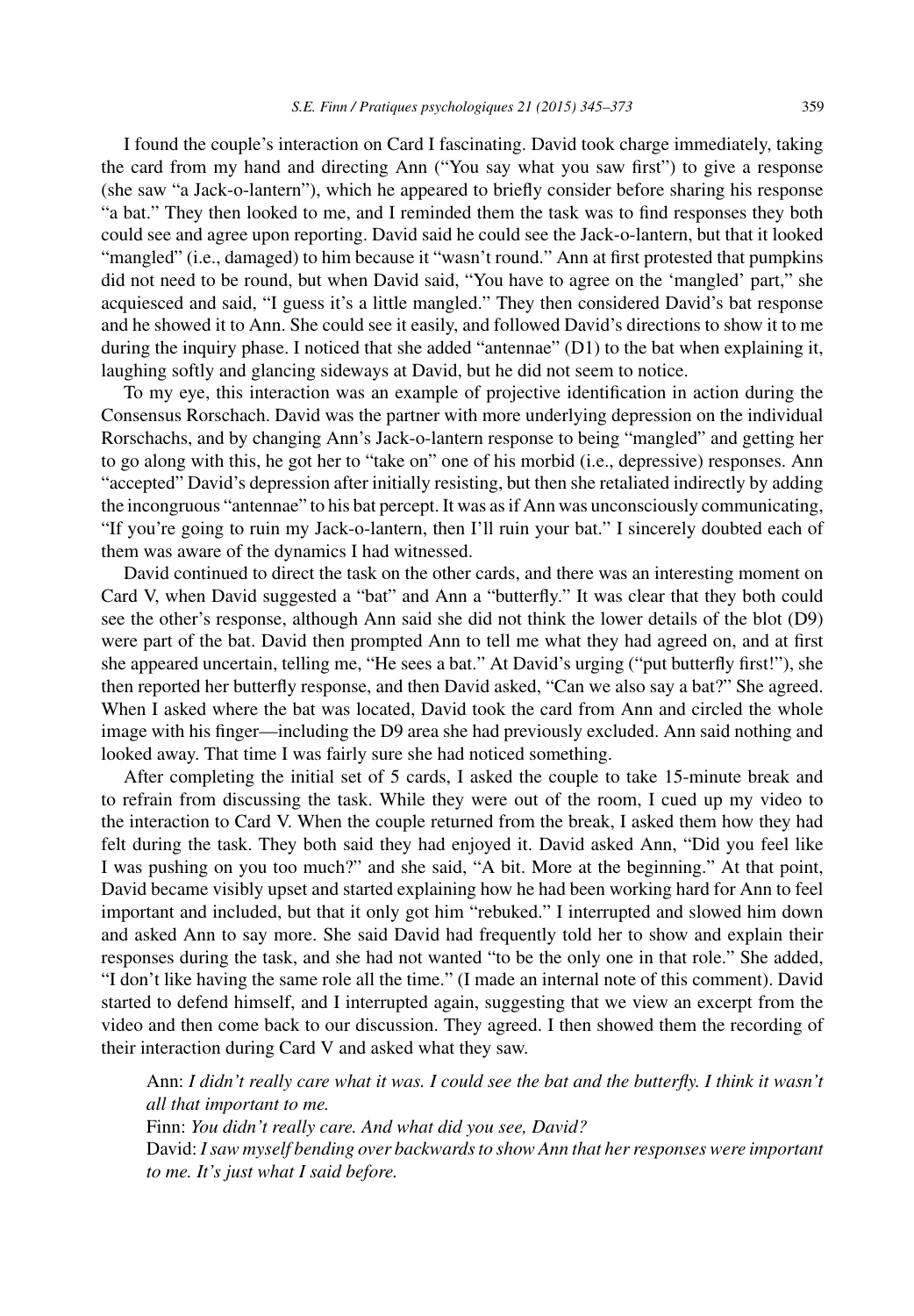Finn: *And how were you doing that?*

David: *Well, right there, I told her "put butterfly first." And then I politely asked if she could* also see the bat. That was my way of trying to make her feel important but also to put my *part in.*

Finn: *Ann, did that make you feel important?*

Ann: *No, not really*. . .

David: (interrupting) *See, that's what I'm talking about. In my mind I'm doing something very clearly to show Ann Irespect her, but it doesn'tring the bell, and instead I get criticized. That's what I was talking about earlier when*. . .

Finn: *David, I'm going to break in again, because I have an idea.* David: *OK.*

Finn: *I think I might have an insight into one of your questions—the one about why Ann doesn't think you respect her even though you're trying hard to show her you do.* David: *OK.*

Finn: *I did see you working hard to include Ann in this process, and I also noticed when* you told Ann to give me her response first. I can see how that was a way of showing that *her opinion counts. But do you also see, if you're the one who includes Ann, decides how* she is to be included, and tells her what to do to include herself, then you're still in charge. *That's not true collaboration. You're still directing the show* (Ann nodded vigorously.)

David: *I am guilty as charged. That is my nature. But I'll tell you what happens if I don't. We get to a virtual gridlock. Ann can't make-up her mind. You should see when we have to* agree on a restaurant to go to. I keep suggesting ones, but Ann can't choose or give her own *idea. She is unable to pull the trigger on anything, and I've never had a problem pulling the trigger.*

Finn: *I agree*. . . *this is a pattern both of you contribute to, and if Ann spoke up more, you might respond differently. For example, Ann, I noticed that you did express an opinion that the lower things were not part of the bat, but then when David circled the whole blot, you didn't speak up.*

Ann: *Yes, I know.* Finn: *Do you know what you were thinking?* Ann: *That it just wasn't that important.* Finn: *So you see, this is a pattern you both contribute to.*

I then proposed that we try an experiment. I told the couple I would give them one of the cards we had not yet worked with, and I suggested they approach it differently. I asked Ann to speak up first and to "act more like she cared." I asked David to sit back and let Ann direct the task. They agreed and I handed Card IX to Ann. There was a 5-second pause while she studied the card, then David prompted her:

David: *So say what you see*. . . *Uh oh, there I go again.* (covering his face) *I'm supposed to just sit back right now, aren't I?*

Finn: *That's what we agreed on. What do you think happened?*

David:*I don't know.In thisinstance Ithink I presumed*—*becauseAnn often is uncomfortable entering into new situations*—*that she might need my help easing in.*

Finn: *Ann, were you feeling uncomfortable right at that moment?* (Ann, shook her head negatively.)

David: *Probably not. So I'm just gonna have to sit back and not grab the ball.* Finn: *Which means?*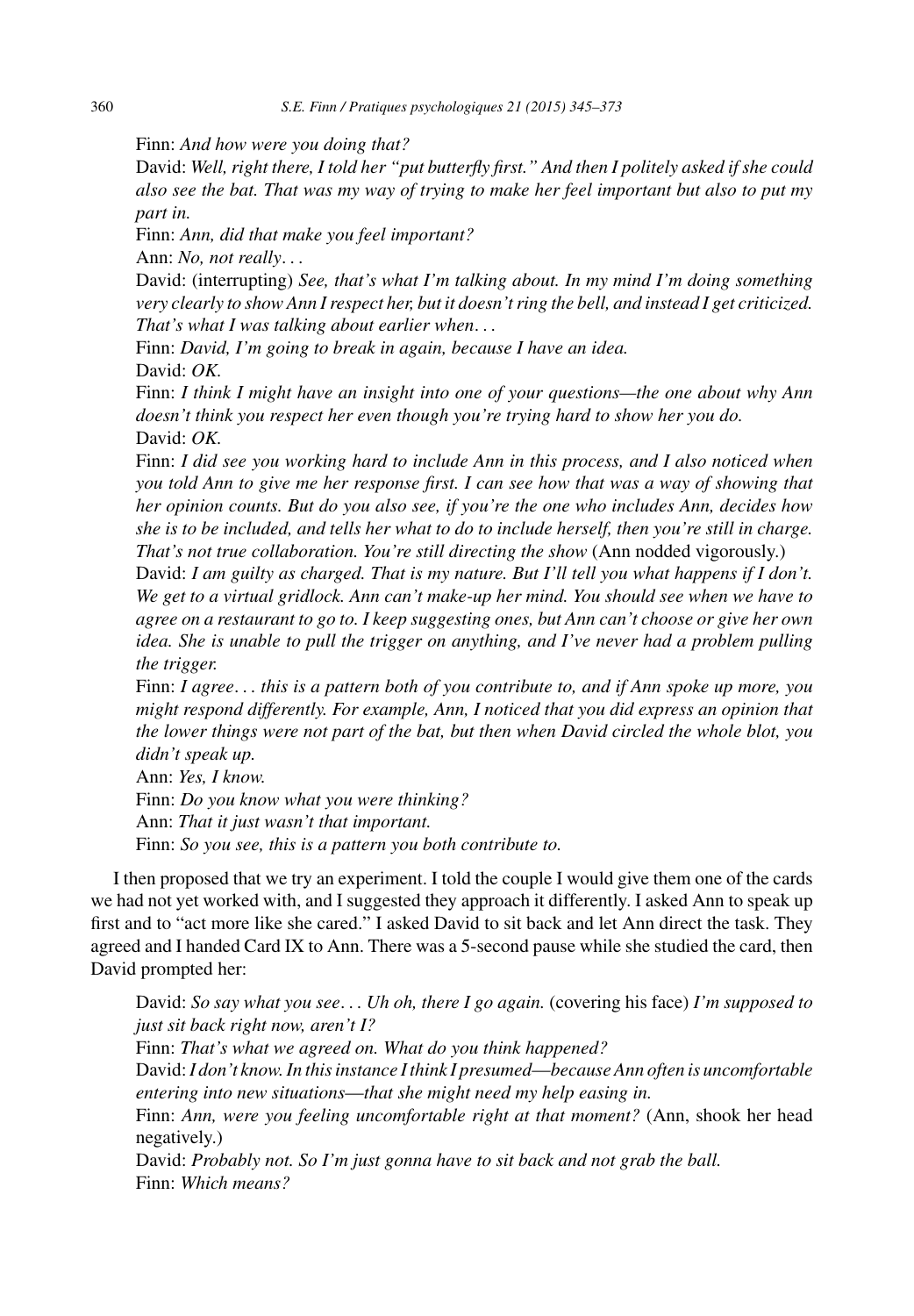David: *Waiting and tolerating the silence. I've always been that way. In school, when the teacher asked a question in class and no one answered, I would feel uncomfortable and raise my hand and grab the ball. Not for me, but so the teacher wouldn't feel bad.*

Finn: *So my guess is this, David. When the silence comes, there is some uncomfortable feeling in you, and you grab the ball to get away from that feeling.* (Of course, I was thinking about his Rorschach results.)

David: *I think that's right.*

Finn: *And I think that uncomfortable feeling has something to do with the difficult things you saw when we were alone and went back and did the Rorschach the second time. So for you not to act, you're going to have to tolerate some discomfort. Are you up for that?* David: *I'll try.*

We then entered a phase of working on Ann's part of the dance. I gave Ann Card IX and asked her to lead the task and to say what she saw in a strong voice. (David literally sat on his hands and locked his lips so as not to speak.) Ann looked down and said in a weak voice, "I think. . . I guess. . . it could be an alien from outer space." I intervened:

Finn: *Ann, let's pause. How would you describe the way you just gave your response?* Ann: *I don't know*. . . *I guess you're asking because it wasn't very strong.* Finn: *That's right. You're supposed to be the leader, no? So let's start again and see if you can act as if you care and you feel confident.*

We then did several trials of this, with me encouraging Ann to be more convincing, speak in a strong voice, etc. Finally, she managed to do this, saying, "I see an alien!" with confidence. But right after she gave her response, she literally cringed, as if she expected to be hit. I stopped and asked her what had happened.

Ann: *I suddenly felt really scared, like I was in big trouble.* Finn: *You flinched liked you were expecting to be hit.* Ann: *I was*. . . (looking very uncomfortable) Finn: (Very seriously) *Ann, I want you to tell me the truth. Has David ever hit you?* Ann: *No!* (David also vigorously nodded his head No.) Finn: *Has he ever threatened to hit you?* Ann: *No*... (shaking her head and started to cry) Finn: *Ann, who hit you?*

At that point, Ann started to sob and told a story from when she was 15 years old. She had been arguing with her father about her curfew and at one point raised her voice. He had slapped her hard across the face and said, "Don't you *ever* talk to me again like that! I am your father and a man. You are my daughter and a woman, and women do *not* talk to men like that." She had fled to her room and the incident was never discussed again. Her mother had witnessed the whole thing and never said anything. David said he was unaware of the incident and was surprised—Ann had always talked about her father in such glowing terms. I told him Ann and I had been discussing that maybe there were lots of things she was angry about that she had not been aware of. Ann said she had been thinking a lot about our discussion after the individual Rorschach. We agreed that her task at the moment was to use her assertiveness on the Consensus Rorschach and to see what happened. I asked, "Do you think there's any chance David will hit you?" She wryly said, "No, if anything he'll just talk a lot and I am used to that." David looked relieved and seemed to smile with recognition. We went back to Card IX: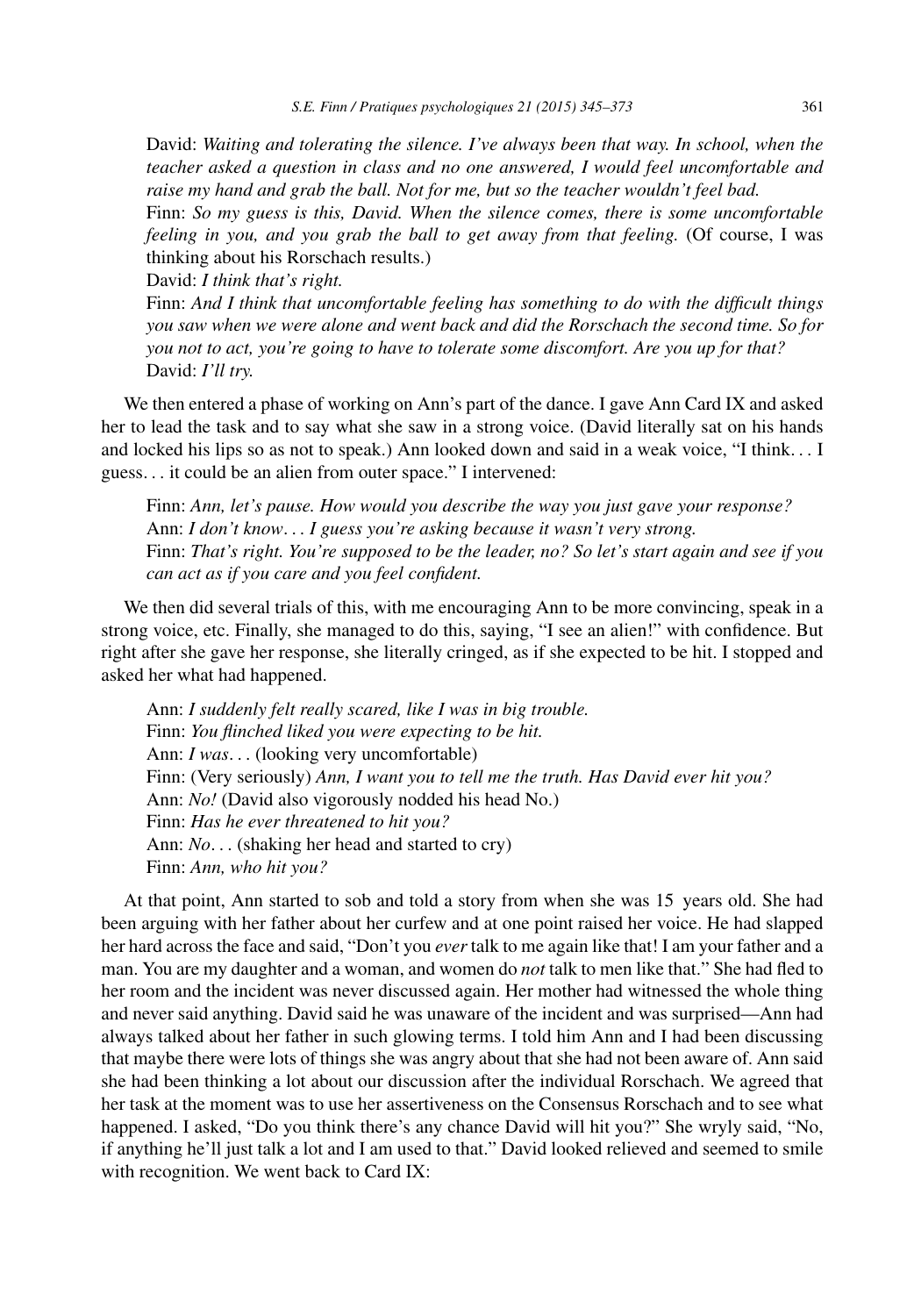Ann: (in a strong voice) *I see an alien from outer space.* David: *Hmmm*. . . *I can't see it. Can you show me the parts?* Ann: *Here are the eyes, this is the top of his head, and these are some kind of ears or antennae sticking out.* David: *Now I see it! Wow, that's neat.*

Ann beamed, and we kept practicing, with her taking the lead and giving her responses in a confident voice. David could see each one, sometimes after Ann's explanation. At one point she started off a response saying, "This one is kind of weird. . ." but stopped mid-sentence when she caught my eye, and then continued more confidently. By the end of the "experiment" both people were smiling and laughing, and David also looked relieved. I asked David how it felt to have Ann take charge.

David: I like it. I'm surprised... but I like it. In fact, it's a big relief. I'm not good at things like this, and I'm really happy that Ann led the way and that I could see the things she saw. Finn: *Yes, it seems that when Ann speaks up, you are able to get more emotionally in tune with her. And it looked like the two of you were having a lot of fun. Is that right?* Both: *Yes!* Ann: *And I feel closer.* David: *Me too!*

As we closed the session, I asked them to go home and try this same method when they were next discussing what restaurant to go to. They agreed then walked out smiling and holding hands. I felt very happy too.

#### *3.6. Summary/discussion sessions*

In TA, we use the term "summary/discussion sessions" for those meetings at the end of an assessment where test results are reviewed. This phrase highlights that such meetings are literally occasionsfor*summarizing* and *discussing* test findings collaboratively with clients, and using them to address clients' goals for the assessment. In couples' TA, this process is typically broken into two parts: in the first session, each person's test results and "individual" assessment questions are discussed, while the other person listens.<sup>2</sup> In a second session, this information is integrated into a systemic case formulation followed by a discussion of those assessment questions concerning the couple relationship. Then, suggestions for next steps are discussed. As in all forms of TA, the assessor takes responsibility before the meeting to think about which information gleaned from the assessment is *Level 1* (congruent with the clients' existing views and likely to be accepted easily), *Level* 2 (slightly discrepant from the existing story but not likely to cause severe anxiety or defensiveness), and *Level 3* (very incongruent with the clients' current views and likely to experienced as threatening). Generally, information and questions are discussed in order of this hierarchy ([Finn,](#page-27-0) [1996c\).](#page-27-0)

When clients are in ongoing treatment with other mental health professionals (e.g., psychotherapists, psychiatrists) I often tell clients that it can be helpful to have these professionals join us for the summary/discussion session. Whether or not they attend, with clients' permission I often brief

<sup>&</sup>lt;sup>2</sup> When assessing couples who are separating or who have already separated, some portions of the individual feedback may be given without the other person present.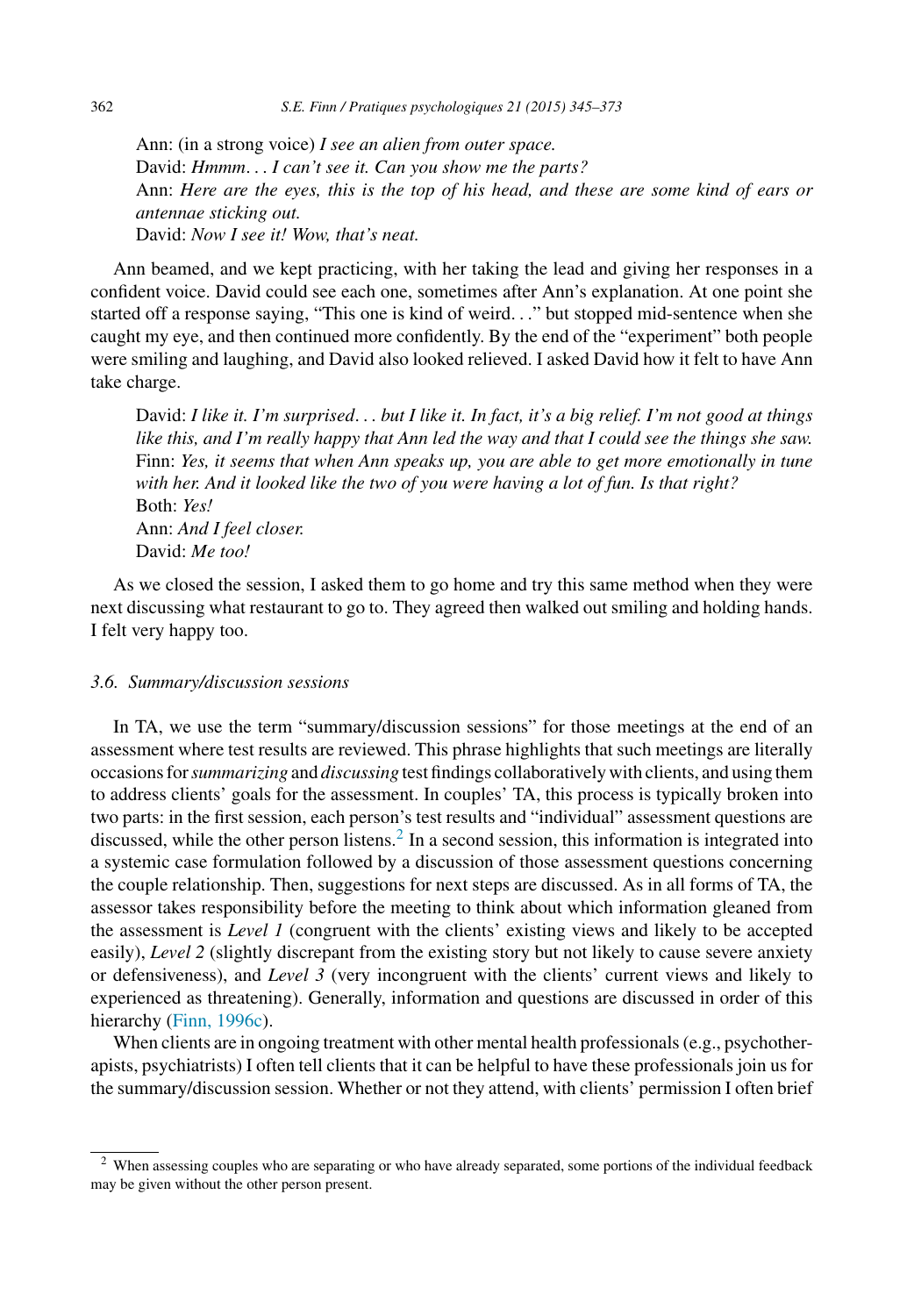collateral professionals on the assessment results prior to my meeting with the clients, to get these colleagues' reactions, suggestions, and help defining viable next steps for after the assessment.

Research shows that different clients are impacted by different parts of a Therapeutic Assessment ([Smith,](#page-28-0) [Handler,](#page-28-0) [&](#page-28-0) [Nash,](#page-28-0) [2010\).](#page-28-0) Nevertheless, in my clinical experience summary/discussion sessions are often powerful opportunities to solidify and expand changes that began earlier in the assessment. With couples, summary/discussion sessions are a chance to present a new "story" to the partners about why they struggle and what would help them be more intimate. This new narrative is typically more systemic (i.e., "It takes two to tango...), more compassionate, and more coherent than the previous narrative, in which partners typically blame each other for their difficulties. These sessions are also a chance to help each partner find empathy for the other's psychological dilemmas of change, and thereby help each person take "less personally" those traits and behaviors of the other that are upsetting or hurtful. In brief we indirectly (or sometimes directly) give the message, "She/he doesn't do these things to hurt you or reject you, but because he/she had to adapt to a difficult situation earlier in life, before you ever met. This is painful for you, but it isn't personal. And if you can modify the way you approach him/her, this could help your partner act differently."

*Case example*. I met with Ann and David for a total of 5 hours over 2 days. In the first session of 3 hours, we discussed each of their individual testing and questions; the next day we talked for 2 hours about them as a couple. Dr. Perlman, the referring couples' therapist, declined to attend the sessions as it was not clear if the couple would work with him after the assessment. However, I did speak with him beforehand about the assessment and he found the test results illuminating and said he would be interested in seeing David and Ann if they wished to continue.

When I checked in with the couple at the beginning of the first session they said they felt very positively about the session with the Consensus Rorschach and that they had applied what they learned to choose a restaurant one evening. They said they were very anxious to hear about the other test results. I explained the plan for the two sessions, and suggested we begin with David; I did this to disrupt Ann's position as the identified patient, and the couple readily agreed. Ann seemed relieved that she was not in the "hot seat," and David was eager to get information about himself.

### **4. David's assessment results**

I first showed David his MMPI-2 profile and used it to praise his character defenses, i.e., that he was a well functioning man, a "sturdy survivor" (pointing to Scale 4) who had learned to cope with difficult emotions by putting them aside (Scale 3). This strategy typically worked so well that he appeared to others as a kind of "superman" who could handle stressful situations easily (Scale S). This kind of ego-strength had served him extremely well in his business, and it was part of what had attracted Ann to him when they first met. Both Ann and David nodded in recognition, and David looked pleased. However, I continued, there was a downside to David's way of being. To survive, he had learned to detach from his deeper emotions and "hold his cards close to his chest emotionally" (Scale K), with the result that (1) he was an emotional mystery to himself and (2) he struggled in situations that required emotional sensitivity, empathy, and communication—such as a marriage. In fact, people with similar profiles could sometimes come off as "assholes," even though they were not really. At that point David nodded soberly, and I paused to ask about his reaction. He said that he was more aware of the shortcomings of the way he approached things and wanted to know how to do things differently. I said that before discussing next steps, there was another important part I wanted to get his thoughts about, and I turned to the Rorschach.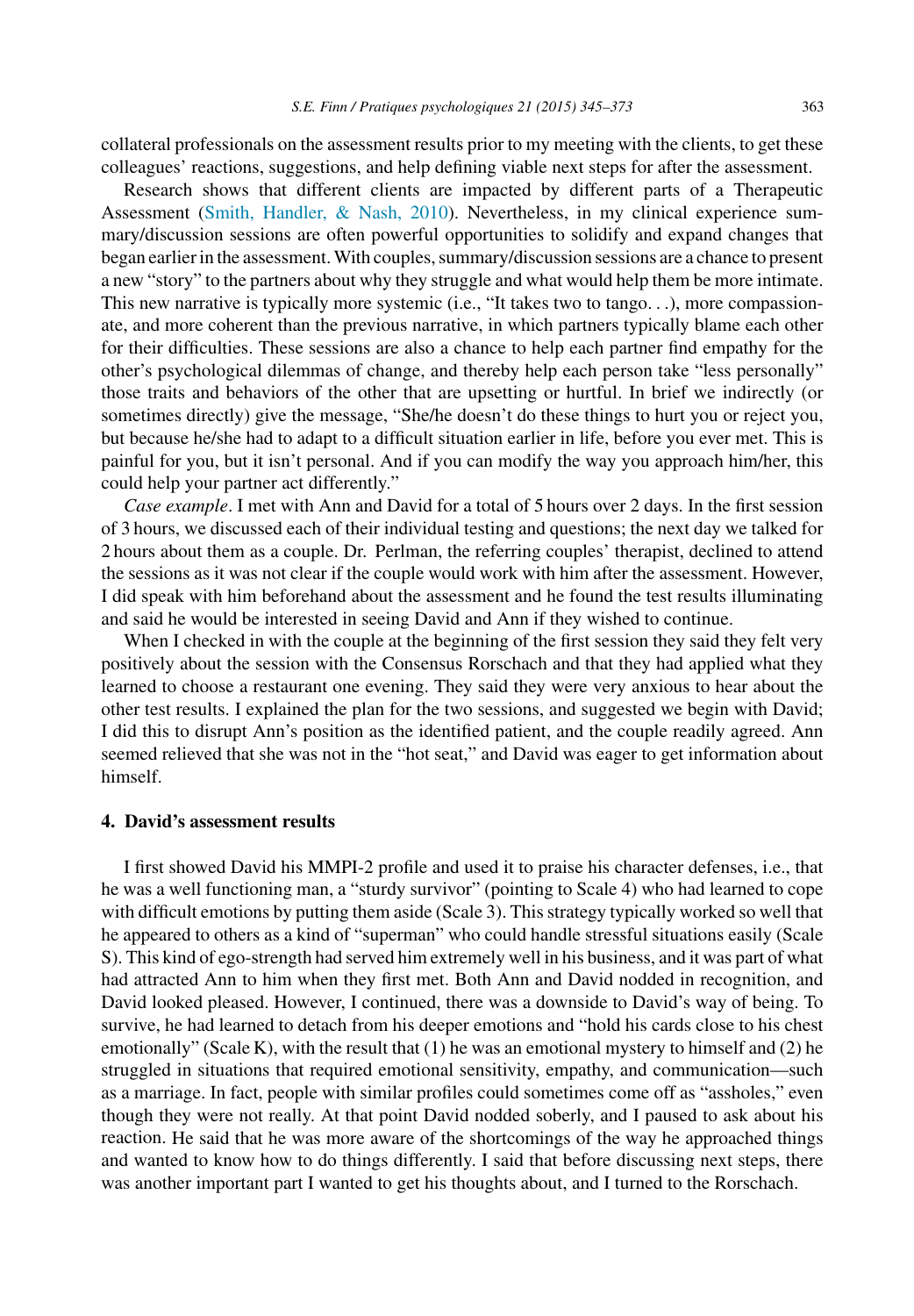As I have recommended elsewhere [\(Finn,](#page-27-0) [1996b\)](#page-27-0) I then explained that the Rorschach excels at showing emotions, dilemmas, and aspects of the person's personality of which he/she is not fully aware. I asked David to share with Ann what he had learned from our Rorschach extended inquiry session, and he said "There are a lot of things I feel bad about from my past and I work hard not to think about them. I'm afraid if I face them I won't be able to go to work and do what I need to do to support our family. So I just avoid emotions, but that makes me look like I don't care. I do care a lot; I just don't know what to do about all this." Ann put a hand on his arm sympathetically, and I asked permission to go on.

I said that David's summary fit really well with the Rorschach, and that I had now scored his protocol and had more information. David's test results suggested that he had pushed aside a lot of painful feelings in order to keep going, including sadness, anger, guilt, shame, longing, and some depression. These feelings did not come just from things David had done in the past, but also from things that had happened to him when he was younger (I had since learned that David's father was an alcoholic and that David had witnessed many traumatic incidents when he was young). I recalled David's saying his family "didn't do feelings," and I hypothesized that his emotions had "gone underground" because he had not had any support for them growing up. He agreed, and at this point Ann spoke up and said that she was always shocked that David's family was so unemotional. For example, when David's grandfather had died some years ago, "not a single tear was shed." I said that David's Rorschach scores agreed with what he had said—that he did care a lot, and he desired and needed emotional contact to feel happy. He just did not look like that was true when he was in his "sturdy survivor" mode. I then turned to David's individual assessment questions and asked if we could try to answer them together based on what I had just explained. David readily jumped in.

*Answering David's questions*

**I don't let people or things get close to my emotions so I'm never exposed. Why? What emotions are down there that would come up if I opened up more? How can I learn to be more emotionally in tune with Ann?**

David: *Well if I get what you've been saying it's that I actually have been doing a good thing by not being in contact with my feelings.*

Finn: *That's right. I don't think you're ready to face them on your own or else you would already have done that. Right now it's like you're sitting next to a deep pool of feelings and if you jumped into it, you might drown.*

David: *So that makes sense, but I can't be in tune with Ann unless I learn to swim in that pool.*

Finn: *I think that's right. And in the end the goal is for the two of you to be "swimming buddies" who help each other swim and stay safe.*

David: *How can I learn how to do that?*

Finn: *You need a "swim coach" who teaches you how to safely get in the water and get back out again.*

David: *Can't Ann do that?*

Finn: *No, that'stoo big a job for a wife, and she has her own deep poolsshe needs help with. You can do some of this work in couples therapy, but really David, you'll need individual therapy and an expert coach to help you learn these skills and explore your pool.* David: *That sounds expensive.*

Finn: *It would be an investment of time and money, for sure.*

David: *I see*. . . *but unless I do this, we'll keep having problems, don't you think?*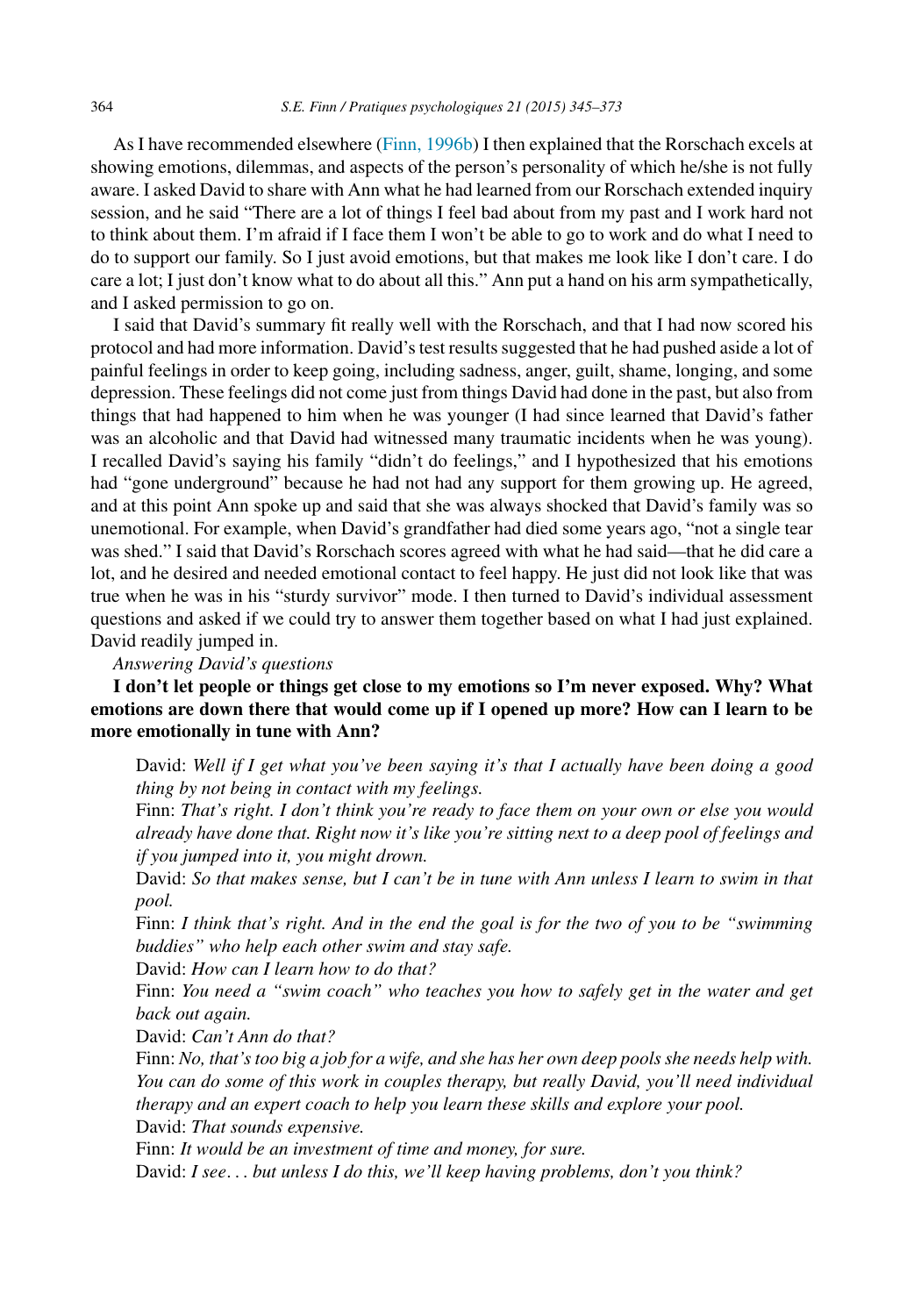Finn: *I think if you work hard in individual therapy, it would really help get you out of your dilemma about wanting to be close to Ann but not being able to do it because it feels too dangerous. And Ann will have her own work to do, as I'll talk about when we go over her test results.*

We discussed all this further and David gave several examples of how he had avoided emotional situations, only to pay some cost afterwards. Ann said she really understood David better, and that it helped to know why he acted the way he did. At that point we took a short break before returning to discuss Ann's testing and individual questions.

### **5. Ann's assessment results**

As with David, I began by showing Ann's MMPI-2 profile and asking for her input as I discussed the major features. I reminded Ann that she had taken the test at the beginning of the assessment, almost 3 months earlier, and that I was not sure it accurately reflected how she was feeling at that moment in time. But if I had to summarize the profile in one phrase, it would be, "Help me! I'm drowning!!" Ann's eyes glistened with tears immediately, and I sensed she felt understood. I then pointed out the severe depression (Scale 2), isolation (Scale 0), alienation (Scale 8), and anxiety (Scale 7) and said I was amazed that Ann had been able to keep functioning at the time she had completed the test. By this point, Ann was silently weeping and David's face was completely white. When I asked, Ann said this all fit her perfectly, but that she was feeling somewhat better then. I said I was glad, because no one could tolerate the amount of pain that showed up in her profile forever. There was evidence that she, like David, was a "sturdy survivor" (Scale 4) who coped in part by being able to push away painful feelings (Scale 3) and move on. But as a sensitive (Scale 6) more introverted person (Scale 0), she could not do this forever. I then pointed to the K Scale, which I said measured "how strong one's sense of self was." I said I thought Ann's extremely low score confirmed what she had said about feeling "de-selved." I also explained that people with similar profiles used their sensitivity to try to "read" other people and give them what they wanted. This was a way of staying safe, but it was very costly. Ann agreed.

At that point we paused and talked for quite a while. David was clearly in shock and kept saying he had not realized how bad off Ann was. To my eye, Ann looked satisfied to see his obvious guilt and discomfort and to have me confirm that she had been in major psychological trouble. Ann did say that things were not "so extreme" at that moment, which relieved David some, but added that she did not want to "go back there." I nodded and said I thought that was a risk. I then turned to her one individual assessment question and used it to summarize what the MMPI-2 and Rorschach suggested about Ann's dilemma of change.

*Answering Ann's question*

# **Are my expectations too high in our marriage?**

Finn: *Ann, what is your sense of what you were feeling when you posed that question?* Ann: *Unsure of myself*. . . *confused*. . . *and*. . . *probably mad at David.* Finn: *That's what I thought. And it's interesting, isn't it, that those feelings go together for you?*

Ann: *I know* (seeming to think). *Do you think it's just because of that incident with my father?* (She was referring to the incident that emerged during the Consensus Rorschach when her father slapped her because she raised her voice at him).

Finn: *My guess is that it's not just that one incident, but the constant messages and training you received that it was "unladylike" to be angry and that you had to always defer to men.*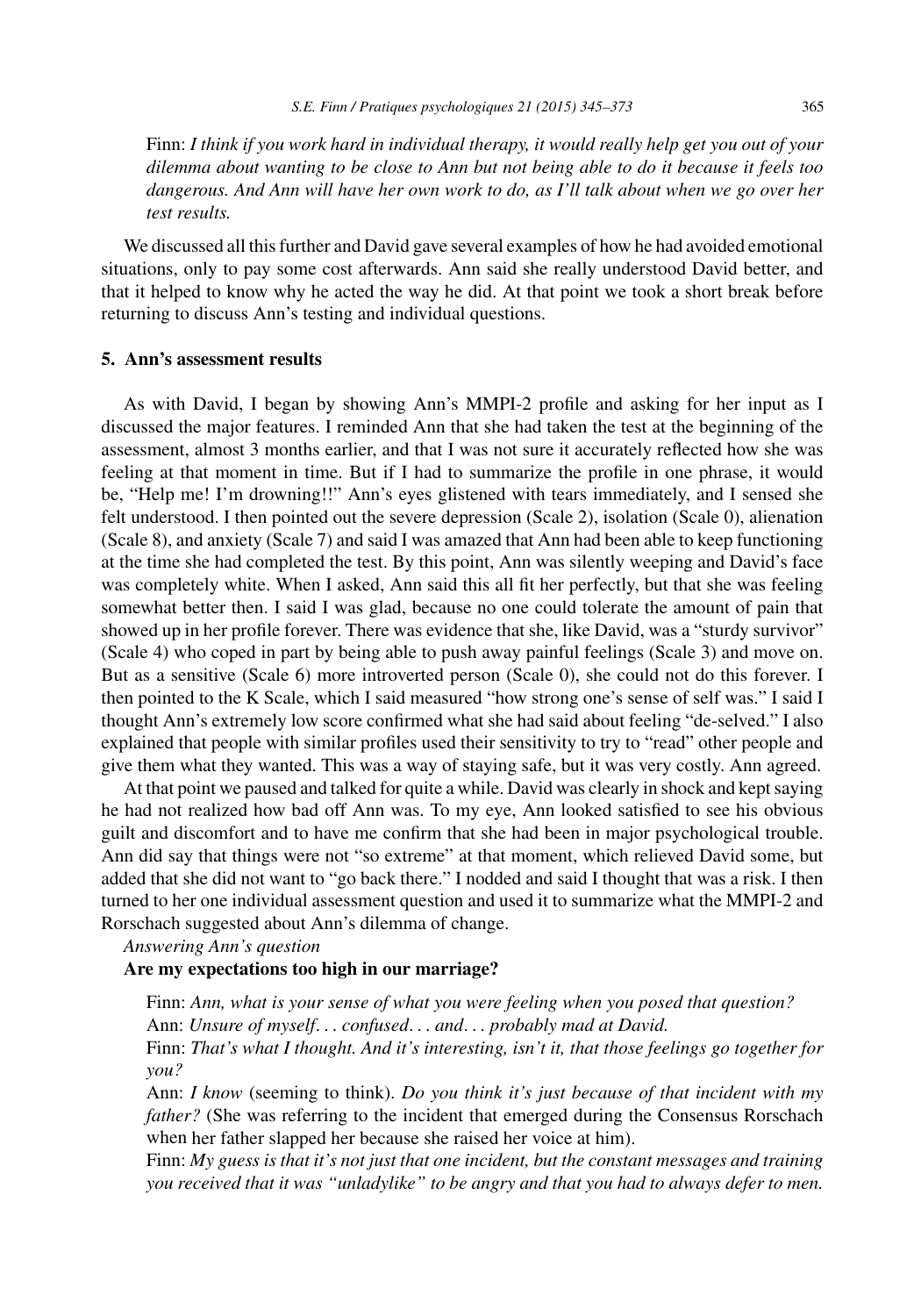*And you were just starting to find your own voice and develop some confidence when your parents were killed in the car accident. That pulled the rug out from underneath you, and you were pleased to find David and have him take charge for a while. You needed that and it gave you the space to care for your children. But after a while, you felt trapped, and couldn't figure out how to change things. Is that right?*

Ann: *I think I was terribly afraid about what would happen if I tried.*

Finn: *That seems right. And remember what we learned from the Rorschach? Your scores suggest you've been afraid to speak up in part because you were punished in the past for doing so, but also because you're afraid you won't be able to control your anger if you start speaking up. I think there is lots of very legitimate anger in there that hasn't had a chance to see the light of day*. . . *Do you think that's right?*

Ann: *I'm starting to think so. In fact, last night I had a dream where I was telling off my mother for having been such a doormat. She let my father walk all over her, and me and my sister too!*

Finn: *And maybe your dream is telling us you're ready to have that pattern stop with you.* Ann: *I'd like to try.*

Finn: *And if you speak up and David hears you, then you won't be adding to anger piled up inside.*

Ann: *"Piled up*. . .*" That seems right. I felt so much lighter after our last session*. . . *I think because I didn't pile anything up.*

Finn: *The other thing you'll want to pay attention to is how your sensitivity lets you focus on other people's unspoken needs and give them what they want, putting your own needs aside.*

Ann: *That's going to be hard to stop.*

Finn: *I'm sure, because you learned how to do it really well to keep your father's temper in charge. And you were taught it's your job as a woman to do so.*

Ann: *How will I unlearn that?*

Finn: *You too will need some good individual therapy*. . .

Shortly after this, we closed the session, with the plan to meet the next day to discuss the couples' questions.

### **6. Systemic feedback and couples questions**

The second summary/discussion session also went very well. David and Ann arrived looking excited and hopeful and both said they were amazed how much the testing had helped illuminate the problems they were having. David also made me promise that I would tell them "what to do to now," and I said I would cover that before they left that day. Rather than give a detailed account of this session, in [Appendix](#page-24-0) [A,](#page-24-0) I present an excerpt from the feedback letter I sent David and Ann after the assessment. This section of the letter captures the new narrative I offered to them about their couple relationship (In previous sections of the letter I reviewed the assessment procedures and summarized the individual testing and questions).

Ann and David reacted really well to the systemic picture I laid out and both said that they now saw how "neither was at fault." We reviewed my suggestions and they were both interested in pursuing individual therapy and in returning to couples therapy. They agreed that they wanted to go back to Dr. Perlman, and I shared that he had told me he was willing to work them. We all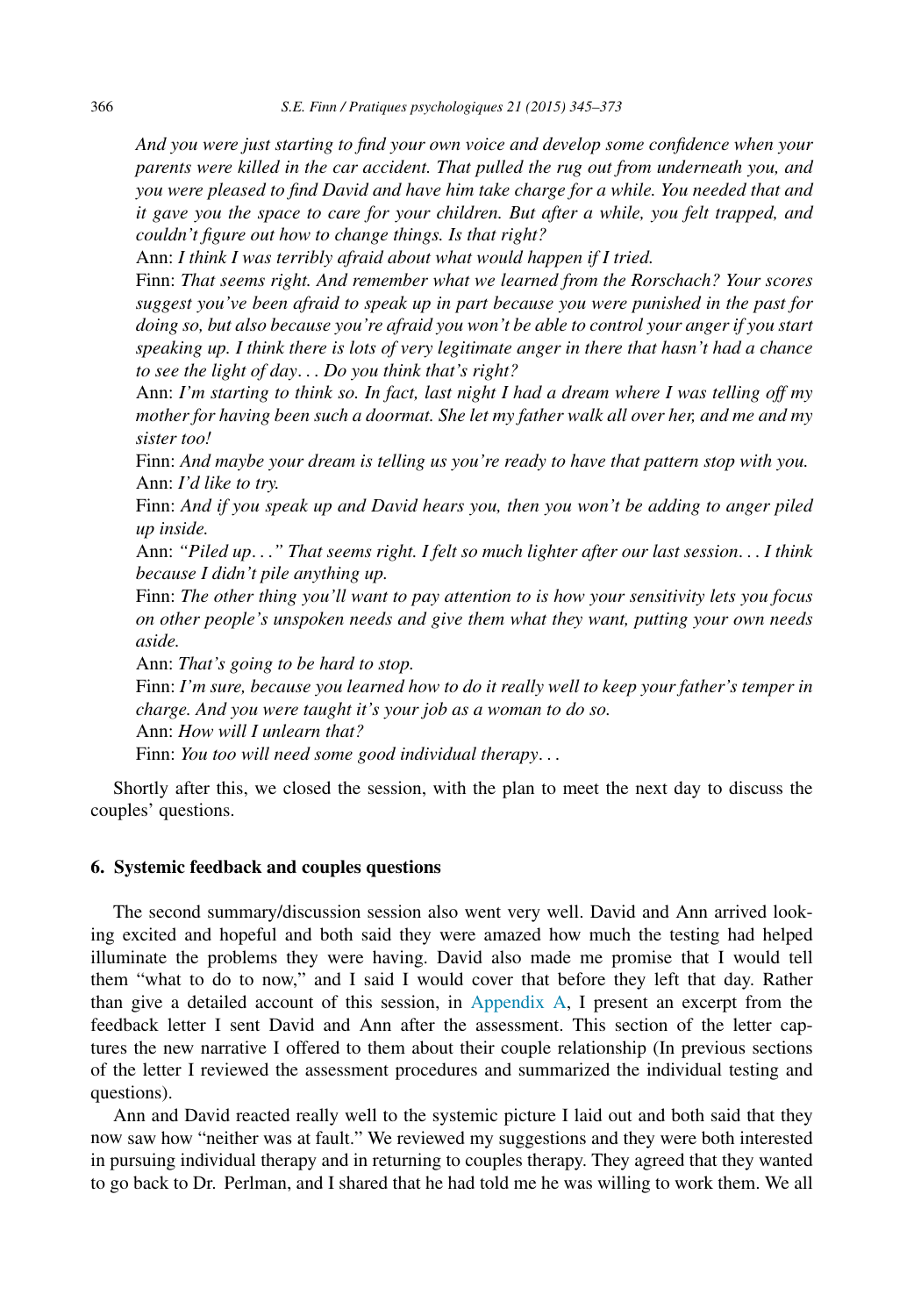decided it would be important for me to meet with Dr. Perlman to go over the assessment results in detail, and I said I would contact him to arrange that meeting.

### *6.1. Follow-up session*

Two and a half months after the summary/discussion sessions, I met with Ann and David for a 1-hour follow-up session. We had initially been scheduled two weeks earlier, but when I sent an email reminder Ann wrote back to say they would be on vacation and wanted to come after that. They arrived smiling, holding hands, and looking more relaxed and happy than I would ever have believed possible.

The session began with them telling me about the changes they had made. They had hired a live-in nanny, and Ann was now getting regular breaks from the children. David had cut down his work some, and for the first time ever, they had taken a vacation together without the children and all had gone well. They had been meeting with Dr. Perlman (which I already knew from him) and both felt the sessions were much more productive. Ann had begun individual therapy with a therapist I recommended and liked it. David had not yet begun individual therapy, but told me that he intended to; it was just that with spending more time with Ann and the children, he had not yet found the time. I suspected there was more to it, but let it go. I praised them for the changes they had made and said how happy I was to see them doing well together.

I also asked about their thoughts about the assessment and both said they felt extremely positively about it and had found the summary letter very helpful. I asked if they could say what the most important part of the assessment was for them. David said, "I had my head in the sand about how my actions were affecting Ann. She and the children are the most important thing in my life and I hadn't been acting that way. The assessment really woke me up, and I'm acting differently now." Ann thought a moment and said, "For me, I've come to realize that David is not trying to hurt me or keep me down. He just doesn't realize sometimes how his actions affect me, and how could he, if I don't speak up? I'm speaking up for myself now, and he is really listening. And that helps me feel much better about our relationship."

I thanked them for these comments and said that I wished them well. I told David I thought the individual therapy would really be helpful in keeping up the positive changes, and that I was available for future follow-ups if they needed any.

### *6.2. Long-term follow-up*

Because I had an open release of information with Dr. Perlman and with Ann's individual therapist, I continued to hear about this couple for a number of years after the assessment. Also, at one point about 14 months after the first follow-up, they did come back to consult with me during a crisis. In short, the post-assessment "second honeymoon" period I had witnessed at the follow-up session gradually waned, and I cannot say I was surprised. Dr. Perlman had been keeping me abreast and had told me that David's vow to work less had lasted a while, but when a new exciting business opportunity had come up, David and Ann had *both* decided he should pursue it, and that with the extra help she now had Ann could handle his being away for long periods of time. In fact, things had gotten very hard; Ann felt "dropped" and had spoken up about this, and David felt unappreciated and blamed. Around that time they asked for a session with me and I was happy to oblige.

When we met, I asked many questions and the following facts emerged: David never had followed through on my recommendation for individual therapy, and he admitted he had begun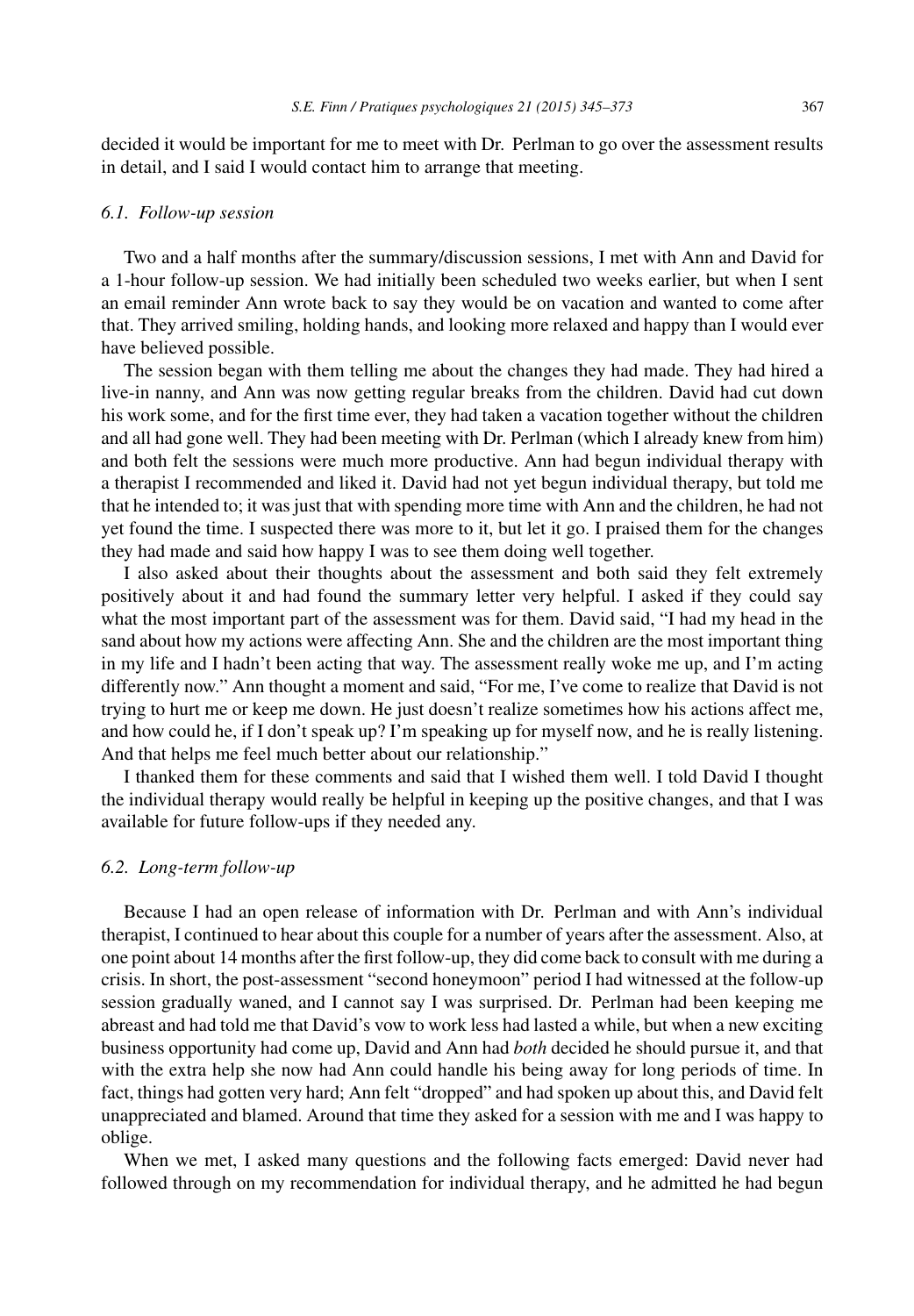to feel a bit "anxious" with his slower-paced life when the exciting new business opportunity had suddenly come up. Upon reflection, Ann realized she too had been starting to feel a bit unsatisfied with the relationship around the same time, as if "is this all there is?" I suggested perhaps both had "colluded" in agreeing that David should take on the new project, and that this made sense because their testing suggested that "getting really intimate with each other would be quite a mixed bag." I commended Ann for speaking up when she realized she was feeling "forgotten," and I told David I thought he had quite a dilemma to face again. I strongly recommended that he consult an individual therapist and that the two of them continue to work with Dr. Perlman. They left feeling more hopeful.

I found out later than David did follow through with individual therapy and that he was able to make changes in the new work project so he could be home more. Dr. Perlman said the couples' sessions then became more productive than ever, as Ann and David got curious about why they had "backed away" from the growing intimacy they had been developing. This led each of them into exploring their grief about their families of origin, and how their childhoods had made each of them highly ambivalent about getting close to each other.

Almost 5 years after the assessment, I ran into Dr. Perlman at a professional conference and we had lunch together. He told me that David and Ann were doing extremely well and had recently stopped couples therapy. Ann was taking college classes and hoped to finish her degree; David was successfully balancing work and family and was very involved in coaching his son's soccer team. Dr. Perlman said he and the couple had repeatedly referred to the assessment results in their work together, and that one of the most frequent phrases had been, "As Dr. Finn said. . ." Of course, I was very happy for David and Ann and pleased that the TA had helped them succeed in their relationship.

### **7. Conclusions**

Therapeutic Assessment can help many different types of couples, and in some contexts—such as new couples planning to marry—relatively brief (e.g., 6-hour) TA protocols can be very effective. With long-term distressed couples, my colleagues and I have developed a comprehensive approach that combines individual and couples sessions, and that uses many of the techniques of TA (extended inquiries, assessment interventions, summary/discussion sessions, and written letters) to help disrupt problematic projective identification and interrupt systemic "role-locks" that keep clients from growing with each other and becoming more intimate. Because it is fairly lengthy and time consuming, the protocol I described may be best suited to couples that have previously been in couples' therapy, but have not achieved the results they hoped for. Also, my colleagues and I are working to identify the specific therapeutic elements of this extensive couples TA protocol, to see if they can be distilled into a more efficient process that would be available to a larger number of couples.

The case example I have presented is fairly typical in terms of difficulty level of the longterm distressed couples we generally see, and the outcome of the assessment is in keeping with other such couples. This couple did stand out, however, in terms of the emotional and financial resources they were able to bring to bear both during the assessment and in pursuing treatment afterwards. The TA helped create a new narrative, a map, and a "taste" of what future work would be like. However additional couples and individual therapy was necessary to resolve the multiply determined destructive interactive cycle the couple was in. In my opinion, this does not diminish the value of the Therapeutic Assessment. In fact, evidence is accruing that in some instances, one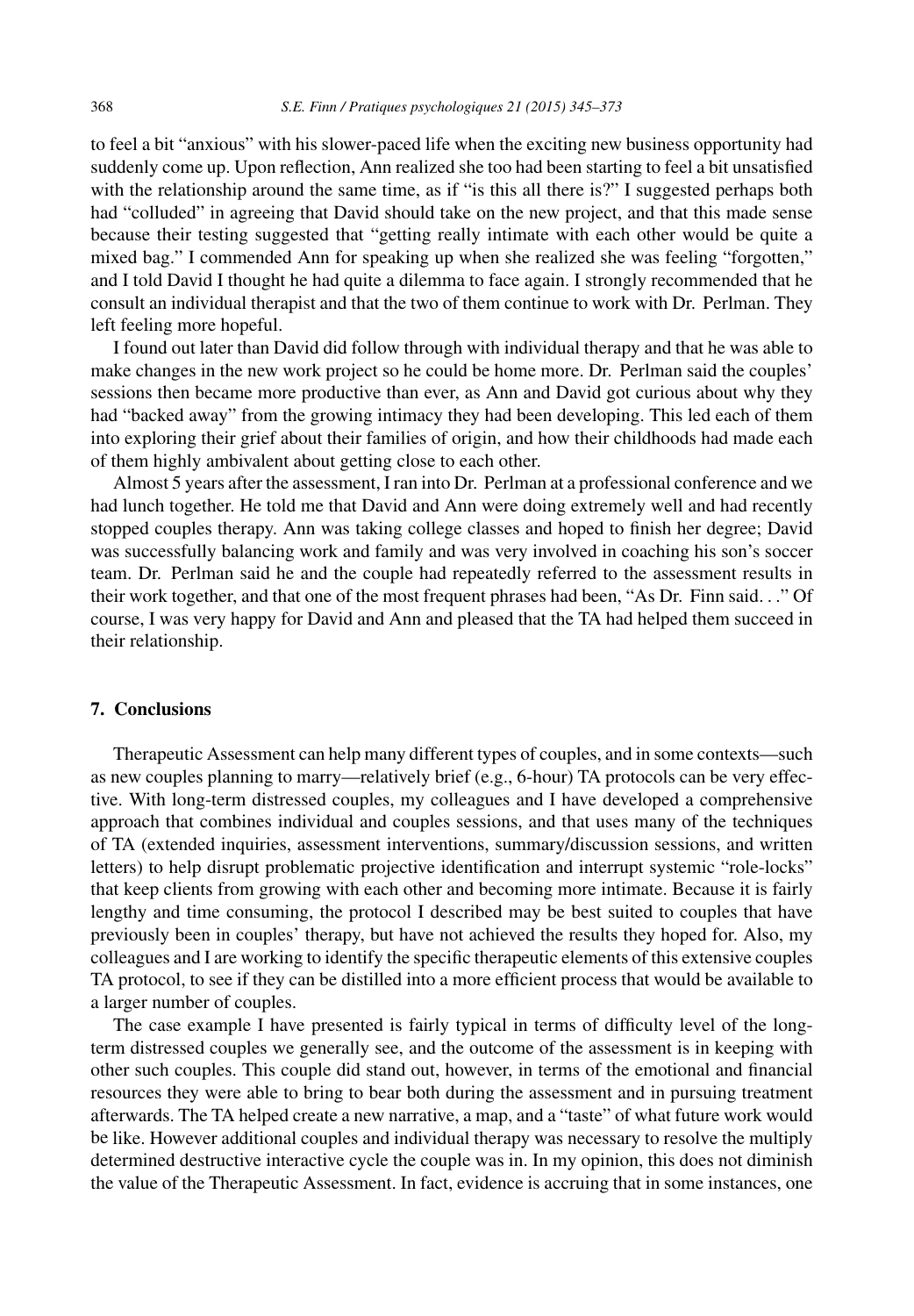<span id="page-24-0"></span>of the most valuable effects of TA is to enhance compliance with and success of subsequent or consecutive treatments (e.g., [De](#page-27-0) [Saeger](#page-27-0) et [al.,](#page-27-0) [2014;](#page-27-0) [Smith,](#page-27-0) [Eichler,](#page-27-0) [Norman,](#page-27-0) [&](#page-27-0) [Smith,](#page-27-0) [2014\).](#page-27-0)

Training in Therapeutic Assessment with couples is available through the Therapeutic Assessment Institute and workshops and certified assessors are listed on the website: [www.therapeuticassessment.com.](http://www.therapeuticassessment.com/)

# **Disclosure of interest**

The author declares that he has no competing interest.

### **Appendix A. Excerpts from the feedback letter to Ann and David**

# *Implications of the test results: how the two of you fit together psychologically*

David and Ann, having discussed your individual test results, now I can discuss how your individual personalities and coping styles come together to reflect your strengths, potentials, and challenges as a couple. I don't think it's an accident that the two of you are you together. Looking at your test results, I can see lots of psychological similarities, and some important differences. I think some of these similarities drew you to each other and have kept you together. Some of the differences may have served the same function. . .

### **Similarities**

1)Both of you have numerousstrengthssuch asintelligence, good socialskills, good hearts, and perseverance. You really are exceptional people, and your strengths have served you in handling situations in your lives that might have made other people collapse, e.g., Ann, your parents' sudden deaths, and David, your father's drinking problem and temper. You both are gutsy, stubborn, sturdy survivors.

2) Both of you love each other, have strong family values, and want the marriage to work. You want this for you and for your children. You both are willing to face pain and to struggle in order for the relationship to be better. You have come to see that your problems are not either person's "fault," and that you each have a role in creating and resolving your difficulties. These are key ingredients for relationships to succeed long-term, and they give me a lot of hope for you as a couple.

3) Both of you have a history of early relationships where people were not available or reliably present emotionally to help you manage feelings without getting overwhelmed by them. David, your family "didn't do feelings" much at all and you weren't protected from your father's drinking or outbursts. Ann, your family could be warm and affectionate, but didn't know how to handle differences or conflict in a productive manner and sent the message that women were less capable than men.

4) As a result, both of you get overwhelmed by strong emotions and have various ways of coping when this happens (more later). Although this is changing, the ways you each cope when overwhelmed tend to hurt your relationship rather than pull you together.

# **Differences**

The main differences are in the ways you handle difficult emotions, what hurts you each the most, and how these things affect you individually and in relationships.

1) As described above, David, you excel at keeping "softer" emotions (vulnerability, sadness, anxiety, fear, and self-doubt) out of awareness and pushing ahead to "get the job done." This means that when you get overwhelmed or stressed, your tendency is to retreat into a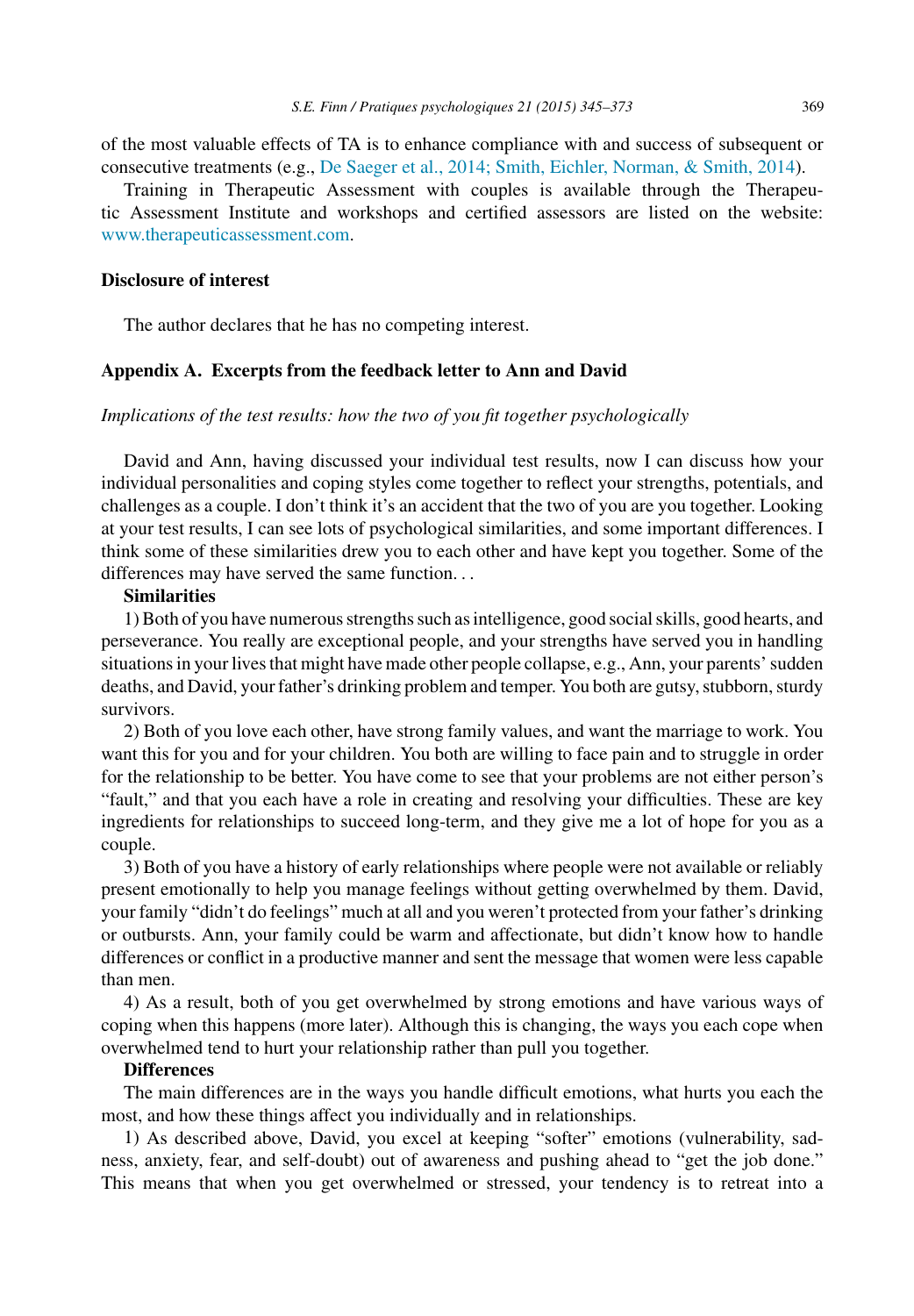"self-sufficient" place where you keep busy, do lots of things, focus on yourself, and seem OK. From this place, you seem confident and self-centered, and you can appear insensitive to others' needs.

2) Ann, you excel at being patient and understanding, picking up on others needs, and putting your own needs aside to care for others. You also have an incredible ability to carry on even when you are stretched to the maximum. When stressed you get overwhelmed by emotions, become very focused on what other people want, and lose your own ability to speak up for yourself. You "stuff" healthy feelings of anger, but this sets you up to feel trapped, hopeless, and unappreciated.

3) The two of you also have other differences that can be difficult to manage. Ann, although you like people and need friends, you generally feel less confident meeting people and entering into social situations. David, you are more extroverted and feel almost no anxiety about meeting new people. When the two of you are in a good place together, these differences can work well together, with Ann encouraging David to slow down and spend quiet time with the family, and David helping Ann to venture into new social situations and be more comfortable. But when things are hard between the two of you, these differences can lead to conflict and frustration

The Difficult Dance That Gets Created

This leads me to a general fact about intimate relationships. When things get tough each person tends to react to the other, who then reacts back, and before long the two people are getting the *worst* rather than the best of each other. I think this has happened with the two of you. Because it is a cyclical process, I could start at any point to describe the dance you both do, but let's say for the sake of illustration that David starts to feel worried, anxious, or stressed by work or your relationship. David's way of handling this is to numb his emotions, throw himself into work, look like he doesn't need anybody, and tell Ann how to manage the house and the children. Because Ann was trained to never express anger at men, she's likely to block any anger she might feel at David's being less available or telling her what to do, put her own needs aside and focus on the children and on keeping the home together. Ann won't realize that what she is trying to do is too much for any one person, and she's likely to get depleted and depressed. Underneath, she'll feel angry at David and at her situation, but she won't be aware of that and the anger will either get her to withdraw or to say indirect things that hurt David. David will then feel rejected and hurt, and cope with that by working more and getting his satisfaction and approval there. This will lead to Ann's feeling even more abandoned, and so on...

When we discussed this cycle in our last session you both laughed with recognition, and then felt sad about how it keeps you from having the relationship you want. Being aware of a pattern is the first important step to changing it, and I see you both already take steps to get out of this dance.

*Answers to Your Couple Questions*

Here are the suggestions we discussed together that I think will help you.

Why doesn't Ann feel that I respect her, when I try so hard to show her that her point of **view counts?** *(from David)*

**Am I too sensitive, or is David really too rough?** *(from Ann)*

**Why do I feel so put down in our marriage?** *(from Ann)*

**Am I a nag, or is David just overreacting when I say something that isn't totally positive?** *(from Ann)*

(In this section I presented brief answers to the questions above.)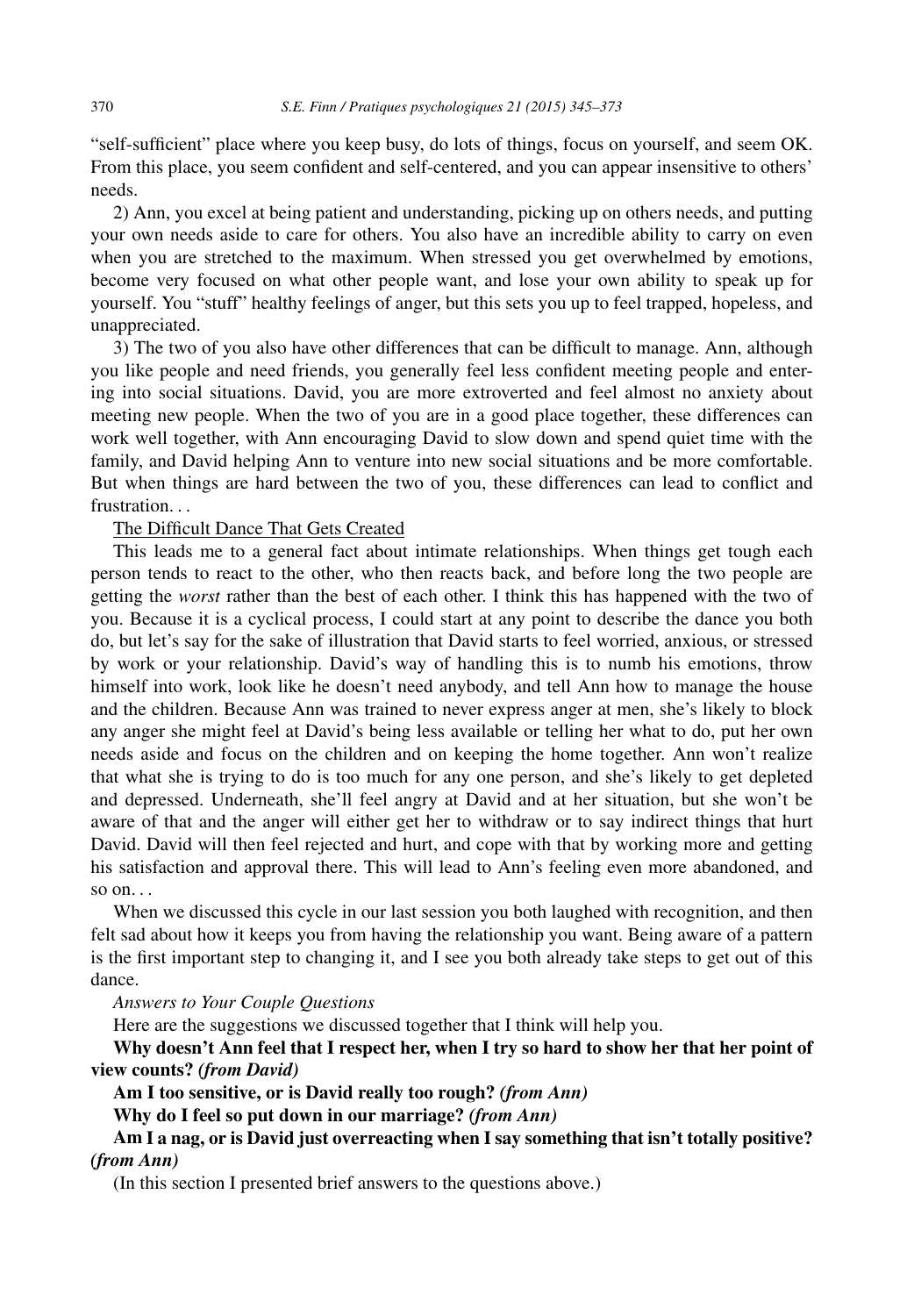### *Recommendations for Next Steps*

1. It's clear to me that Ann is trying to do something not humanly possible: take care of three young children, manage a house, provide a stable base so David can travel, and take care of her own health. The recent additions of a housecleaner once a week and the occasional babysitter so Ann can have a break are good starts, but no where near enough. So either, David will need to work less (more about this later) and/or Ann needs much more help. I think it would be entirely reasonable for Ann to have a full time housekeeper or someone like an au pair/nanny, who lives in the house with her and helps care for the children. David, of course this will cost money, but so would the alternatives (divorce or Ann getting so depressed she has to be hospitalized). Ann, at first you thought I was going overboard in this recommendation, but as you sat with it you realized you actually agreed.

2. David, I worry that if you continue to work at the pace you have been, that a) it will not be good for the marriage and family, b) you will miss out on having relationships with your children, and c) you will not be able to slow down enough to make the psychological changes you say you want to make. I know you are proud of the successful business you have built and that you are a great financial provider—in a way that your own father never was when you are growing up. Still, I think there are costs to your working so much that you haven't been aware of, and therefore haven't been able to list accurately in your "balance sheet" calculations. Now that you are more aware of these costs, I hope you will consider making some changes.

3. The relationship dance you have been stuck in for some time is based in lifetime coping strategies the two of you needed and have used since you were children. Thus, I think you are going to need outside professional help to continue to change this dance. In particular I think you will each need weekly individual therapy, and frequent couples therapy to successfully shift your dance so you don't fall into it when things get stressful. As we discussed, I am willing to help you find good individual therapists.

David, your individual therapy goals would include: a) becoming more aware of uncomfortable feelings you tend to avoid and push out of awareness, b) learning to lean on another person to feel and explore such feelings, c) learning to express your feelings in a modulated fashion, d) learning to ask for help, and e) learning to tolerate the anxiety you will feel in getting close to people without controlling them. It would also help you to understand better the effects your father's alcoholism had on you and your family. Attending some meetings of Al-anon or Alcoholics Anonymous might be very useful in that regard.

Ann, appropriate goals for your individual therapy would be: a) becoming more aware of and comfortable with your anger, b) learning to harness anger and turn it into assertive and self-protective action, c) catching when your anger gets blocked and turned into self-blame and depression, d) becoming more confident in your skills and abilities, e) learning to manage your emotional sensitivity better so you don't lose yourself, and f) re-examining the lessons you received from your family and culture about appropriate behavior for women. I think you would benefit from more support from other women, and we discussed whether you would consider being in a women's support or therapy group.

4. The two of you agreed that it would be important to continue couples therapy, and you said you would like to see Dr. Perlman again. As I told you, he is willing to work with the two of you, and I will meet with him to share the results of the assessment and what I think the implications are for couples therapy. As we discussed one of the major goals of couples therapy right now is to catch and interrupt the destructive cycle you can fall into as a couple. As you have more success with this, I think there are also old hurts and disappointments from earlier in the relationship that it would be good to talk through. . .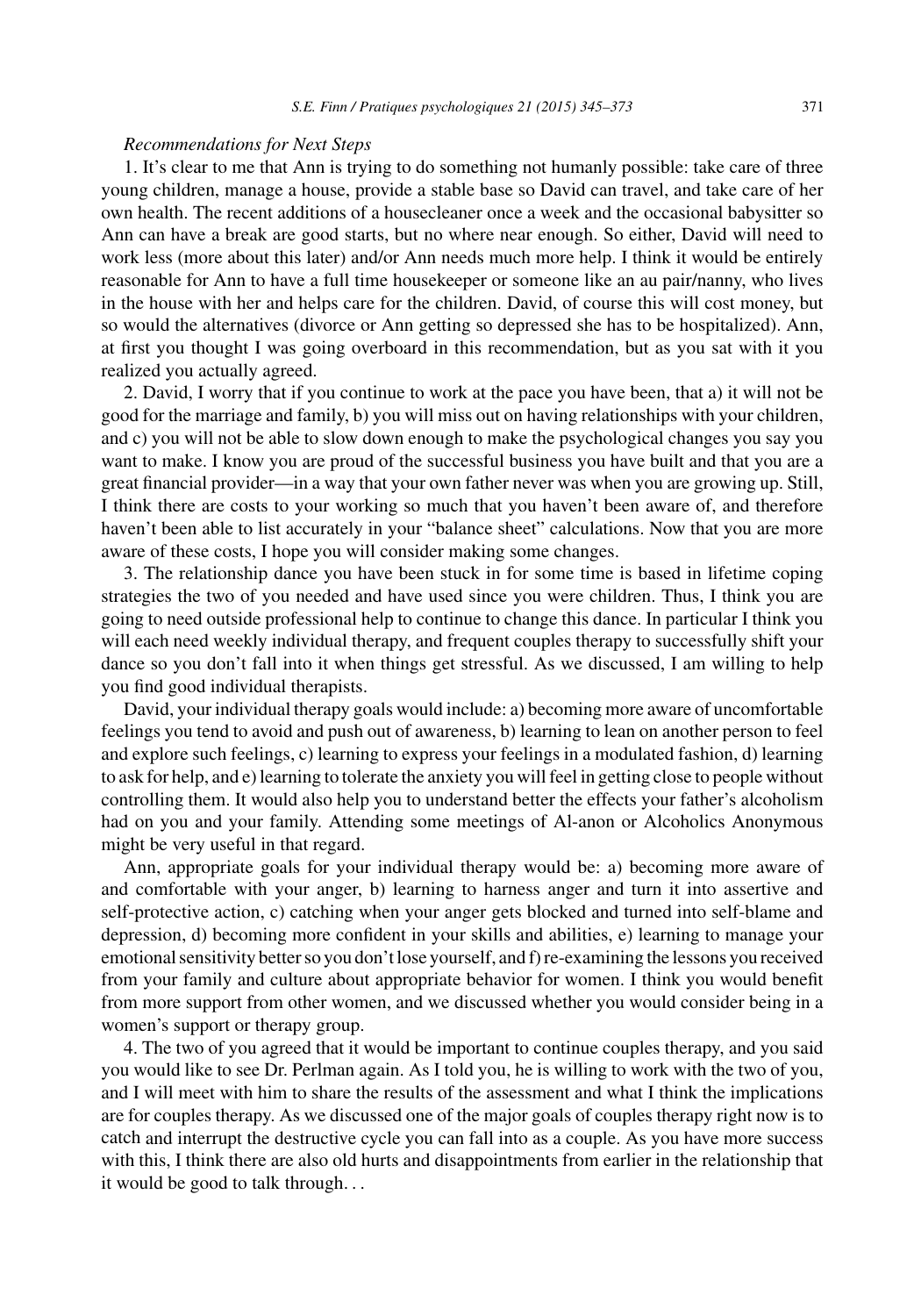<span id="page-27-0"></span>372 *S.E. Finn / Pratiques psychologiques 21 (2015) 345–373*

In closing, let me say again how much I appreciated the chance to work with the two of you and how much I admired and was touched by the hard work you did during the assessment. I feel very hopeful about your marriage, and I wish you the best as you go forward. I look forward to the follow-up session we scheduled for 2 months from now. I will send you a reminder several weeks before; if you need to make any changes feel free to contact me. . .

Warm regards,

*Steve Finn*

# **References**

- Aschieri, F. (2012). [The](http://refhub.elsevier.com/S1269-1763(15)00069-3/sbref0005) [Conjoint](http://refhub.elsevier.com/S1269-1763(15)00069-3/sbref0005) [Rorschach](http://refhub.elsevier.com/S1269-1763(15)00069-3/sbref0005) [Comprehensive](http://refhub.elsevier.com/S1269-1763(15)00069-3/sbref0005) [System:](http://refhub.elsevier.com/S1269-1763(15)00069-3/sbref0005) [Reliability](http://refhub.elsevier.com/S1269-1763(15)00069-3/sbref0005) [and](http://refhub.elsevier.com/S1269-1763(15)00069-3/sbref0005) [validity](http://refhub.elsevier.com/S1269-1763(15)00069-3/sbref0005) [in](http://refhub.elsevier.com/S1269-1763(15)00069-3/sbref0005) [clinical](http://refhub.elsevier.com/S1269-1763(15)00069-3/sbref0005) [and](http://refhub.elsevier.com/S1269-1763(15)00069-3/sbref0005) [nonclinical](http://refhub.elsevier.com/S1269-1763(15)00069-3/sbref0005) [couples.](http://refhub.elsevier.com/S1269-1763(15)00069-3/sbref0005) *[Journal](http://refhub.elsevier.com/S1269-1763(15)00069-3/sbref0005) [of](http://refhub.elsevier.com/S1269-1763(15)00069-3/sbref0005) [Personality](http://refhub.elsevier.com/S1269-1763(15)00069-3/sbref0005) [Assessment](http://refhub.elsevier.com/S1269-1763(15)00069-3/sbref0005)*[,](http://refhub.elsevier.com/S1269-1763(15)00069-3/sbref0005) *[95](http://refhub.elsevier.com/S1269-1763(15)00069-3/sbref0005)*[\(1\),](http://refhub.elsevier.com/S1269-1763(15)00069-3/sbref0005) [46–53.](http://refhub.elsevier.com/S1269-1763(15)00069-3/sbref0005)
- Butcher, J. N., Dahlstrom, W. G., Graham, J. R., Tellegen, A., & Kaemmer, B. (1989). *[MMPI-2:](http://refhub.elsevier.com/S1269-1763(15)00069-3/sbref0010) [Minnesota](http://refhub.elsevier.com/S1269-1763(15)00069-3/sbref0010) [Mul](http://refhub.elsevier.com/S1269-1763(15)00069-3/sbref0010)[tiphasic](http://refhub.elsevier.com/S1269-1763(15)00069-3/sbref0010) [Personality](http://refhub.elsevier.com/S1269-1763(15)00069-3/sbref0010) [Inventory-2:](http://refhub.elsevier.com/S1269-1763(15)00069-3/sbref0010) [Manual](http://refhub.elsevier.com/S1269-1763(15)00069-3/sbref0010) [for](http://refhub.elsevier.com/S1269-1763(15)00069-3/sbref0010) [administration](http://refhub.elsevier.com/S1269-1763(15)00069-3/sbref0010) [and](http://refhub.elsevier.com/S1269-1763(15)00069-3/sbref0010) [scoring](http://refhub.elsevier.com/S1269-1763(15)00069-3/sbref0010)*[.](http://refhub.elsevier.com/S1269-1763(15)00069-3/sbref0010) [Minneapolis:](http://refhub.elsevier.com/S1269-1763(15)00069-3/sbref0010) [University](http://refhub.elsevier.com/S1269-1763(15)00069-3/sbref0010) [of](http://refhub.elsevier.com/S1269-1763(15)00069-3/sbref0010) [Minnesota](http://refhub.elsevier.com/S1269-1763(15)00069-3/sbref0010) [Press.](http://refhub.elsevier.com/S1269-1763(15)00069-3/sbref0010)
- De Saeger, H., Kamphuis, J. H., Finn, S. E., Verheul, R., Smith, J. D., van Busschbach, J. J. V., et al. (2014). [Therapeutic](http://refhub.elsevier.com/S1269-1763(15)00069-3/sbref0015) [Assessment](http://refhub.elsevier.com/S1269-1763(15)00069-3/sbref0015) [promotes](http://refhub.elsevier.com/S1269-1763(15)00069-3/sbref0015) [treatment](http://refhub.elsevier.com/S1269-1763(15)00069-3/sbref0015) [readiness](http://refhub.elsevier.com/S1269-1763(15)00069-3/sbref0015) [but](http://refhub.elsevier.com/S1269-1763(15)00069-3/sbref0015) [does](http://refhub.elsevier.com/S1269-1763(15)00069-3/sbref0015) [not](http://refhub.elsevier.com/S1269-1763(15)00069-3/sbref0015) [affect](http://refhub.elsevier.com/S1269-1763(15)00069-3/sbref0015) [symptom](http://refhub.elsevier.com/S1269-1763(15)00069-3/sbref0015) [change](http://refhub.elsevier.com/S1269-1763(15)00069-3/sbref0015) [in](http://refhub.elsevier.com/S1269-1763(15)00069-3/sbref0015) [patients](http://refhub.elsevier.com/S1269-1763(15)00069-3/sbref0015) [with](http://refhub.elsevier.com/S1269-1763(15)00069-3/sbref0015) [personality](http://refhub.elsevier.com/S1269-1763(15)00069-3/sbref0015) [disorders:](http://refhub.elsevier.com/S1269-1763(15)00069-3/sbref0015) [Findings](http://refhub.elsevier.com/S1269-1763(15)00069-3/sbref0015) [from](http://refhub.elsevier.com/S1269-1763(15)00069-3/sbref0015) [a](http://refhub.elsevier.com/S1269-1763(15)00069-3/sbref0015) [randomized](http://refhub.elsevier.com/S1269-1763(15)00069-3/sbref0015) [clinical](http://refhub.elsevier.com/S1269-1763(15)00069-3/sbref0015) [trial.](http://refhub.elsevier.com/S1269-1763(15)00069-3/sbref0015) *[Psychological](http://refhub.elsevier.com/S1269-1763(15)00069-3/sbref0015) [Assessment](http://refhub.elsevier.com/S1269-1763(15)00069-3/sbref0015)*[,](http://refhub.elsevier.com/S1269-1763(15)00069-3/sbref0015) *[26](http://refhub.elsevier.com/S1269-1763(15)00069-3/sbref0015)*[\(2\),](http://refhub.elsevier.com/S1269-1763(15)00069-3/sbref0015) [474–483.](http://refhub.elsevier.com/S1269-1763(15)00069-3/sbref0015)
- Evans, F. B. (2012). [Therapeutic](http://refhub.elsevier.com/S1269-1763(15)00069-3/sbref0105) [assessment](http://refhub.elsevier.com/S1269-1763(15)00069-3/sbref0105) [alternative](http://refhub.elsevier.com/S1269-1763(15)00069-3/sbref0105) [to](http://refhub.elsevier.com/S1269-1763(15)00069-3/sbref0105) [custody](http://refhub.elsevier.com/S1269-1763(15)00069-3/sbref0105) [evaluations:](http://refhub.elsevier.com/S1269-1763(15)00069-3/sbref0105) [an](http://refhub.elsevier.com/S1269-1763(15)00069-3/sbref0105) [adolescent](http://refhub.elsevier.com/S1269-1763(15)00069-3/sbref0105) [whose](http://refhub.elsevier.com/S1269-1763(15)00069-3/sbref0105) [parents](http://refhub.elsevier.com/S1269-1763(15)00069-3/sbref0105) [could](http://refhub.elsevier.com/S1269-1763(15)00069-3/sbref0105) [not](http://refhub.elsevier.com/S1269-1763(15)00069-3/sbref0105) [stop](http://refhub.elsevier.com/S1269-1763(15)00069-3/sbref0105) [fighting.](http://refhub.elsevier.com/S1269-1763(15)00069-3/sbref0105) [In](http://refhub.elsevier.com/S1269-1763(15)00069-3/sbref0105) [S.](http://refhub.elsevier.com/S1269-1763(15)00069-3/sbref0105) [E.](http://refhub.elsevier.com/S1269-1763(15)00069-3/sbref0105) [Finn,](http://refhub.elsevier.com/S1269-1763(15)00069-3/sbref0105) [C.](http://refhub.elsevier.com/S1269-1763(15)00069-3/sbref0105) [T.](http://refhub.elsevier.com/S1269-1763(15)00069-3/sbref0105) [Fischer,](http://refhub.elsevier.com/S1269-1763(15)00069-3/sbref0105) [&](http://refhub.elsevier.com/S1269-1763(15)00069-3/sbref0105) [L.](http://refhub.elsevier.com/S1269-1763(15)00069-3/sbref0105) [Handler](http://refhub.elsevier.com/S1269-1763(15)00069-3/sbref0105) [\(Eds.\),](http://refhub.elsevier.com/S1269-1763(15)00069-3/sbref0105) *[Collaborative/Therapeutic](http://refhub.elsevier.com/S1269-1763(15)00069-3/sbref0105) [Assessment:](http://refhub.elsevier.com/S1269-1763(15)00069-3/sbref0105) [a](http://refhub.elsevier.com/S1269-1763(15)00069-3/sbref0105) [casebook](http://refhub.elsevier.com/S1269-1763(15)00069-3/sbref0105) [and](http://refhub.elsevier.com/S1269-1763(15)00069-3/sbref0105) [guide](http://refhub.elsevier.com/S1269-1763(15)00069-3/sbref0105)* [\(pp.](http://refhub.elsevier.com/S1269-1763(15)00069-3/sbref0105) [357](http://refhub.elsevier.com/S1269-1763(15)00069-3/sbref0105)–[378\).](http://refhub.elsevier.com/S1269-1763(15)00069-3/sbref0105) [Hoboken,](http://refhub.elsevier.com/S1269-1763(15)00069-3/sbref0105) [NJ:](http://refhub.elsevier.com/S1269-1763(15)00069-3/sbref0105) [Wiley](http://refhub.elsevier.com/S1269-1763(15)00069-3/sbref0105).
- Exner, J. E., Jr. (1993). *[The](http://refhub.elsevier.com/S1269-1763(15)00069-3/sbref0020) [Rorschach:](http://refhub.elsevier.com/S1269-1763(15)00069-3/sbref0020) [A](http://refhub.elsevier.com/S1269-1763(15)00069-3/sbref0020) [comprehensive](http://refhub.elsevier.com/S1269-1763(15)00069-3/sbref0020) [system:](http://refhub.elsevier.com/S1269-1763(15)00069-3/sbref0020) [Vol.](http://refhub.elsevier.com/S1269-1763(15)00069-3/sbref0020) [1.](http://refhub.elsevier.com/S1269-1763(15)00069-3/sbref0020) [Basic](http://refhub.elsevier.com/S1269-1763(15)00069-3/sbref0020) [foundations](http://refhub.elsevier.com/S1269-1763(15)00069-3/sbref0020)* [\(3rd.](http://refhub.elsevier.com/S1269-1763(15)00069-3/sbref0020) [ed.\).](http://refhub.elsevier.com/S1269-1763(15)00069-3/sbref0020) [New](http://refhub.elsevier.com/S1269-1763(15)00069-3/sbref0020) [York:](http://refhub.elsevier.com/S1269-1763(15)00069-3/sbref0020) [Wiley.](http://refhub.elsevier.com/S1269-1763(15)00069-3/sbref0020)
- Finn, S. E. (1996a). [Using](http://refhub.elsevier.com/S1269-1763(15)00069-3/sbref0025) [the](http://refhub.elsevier.com/S1269-1763(15)00069-3/sbref0025) [Consensus](http://refhub.elsevier.com/S1269-1763(15)00069-3/sbref0025) [Rorschach](http://refhub.elsevier.com/S1269-1763(15)00069-3/sbref0025) [technique](http://refhub.elsevier.com/S1269-1763(15)00069-3/sbref0025) [as](http://refhub.elsevier.com/S1269-1763(15)00069-3/sbref0025) [an](http://refhub.elsevier.com/S1269-1763(15)00069-3/sbref0025) [assessment](http://refhub.elsevier.com/S1269-1763(15)00069-3/sbref0025) [intervention](http://refhub.elsevier.com/S1269-1763(15)00069-3/sbref0025) [with](http://refhub.elsevier.com/S1269-1763(15)00069-3/sbref0025) [couples.](http://refhub.elsevier.com/S1269-1763(15)00069-3/sbref0025) [Paper](http://refhub.elsevier.com/S1269-1763(15)00069-3/sbref0025) [presented](http://refhub.elsevier.com/S1269-1763(15)00069-3/sbref0025) [at](http://refhub.elsevier.com/S1269-1763(15)00069-3/sbref0025) [the](http://refhub.elsevier.com/S1269-1763(15)00069-3/sbref0025) [Society](http://refhub.elsevier.com/S1269-1763(15)00069-3/sbref0025) [for](http://refhub.elsevier.com/S1269-1763(15)00069-3/sbref0025) [Personality](http://refhub.elsevier.com/S1269-1763(15)00069-3/sbref0025) [Assessment](http://refhub.elsevier.com/S1269-1763(15)00069-3/sbref0025) [annual](http://refhub.elsevier.com/S1269-1763(15)00069-3/sbref0025) [meeting,](http://refhub.elsevier.com/S1269-1763(15)00069-3/sbref0025) [Denver,](http://refhub.elsevier.com/S1269-1763(15)00069-3/sbref0025) [CO,](http://refhub.elsevier.com/S1269-1763(15)00069-3/sbref0025) [as](http://refhub.elsevier.com/S1269-1763(15)00069-3/sbref0025) [part](http://refhub.elsevier.com/S1269-1763(15)00069-3/sbref0025) [of](http://refhub.elsevier.com/S1269-1763(15)00069-3/sbref0025) [a](http://refhub.elsevier.com/S1269-1763(15)00069-3/sbref0025) [symposium,](http://refhub.elsevier.com/S1269-1763(15)00069-3/sbref0025) ["Collaborative](http://refhub.elsevier.com/S1269-1763(15)00069-3/sbref0025) [assessment](http://refhub.elsevier.com/S1269-1763(15)00069-3/sbref0025) [of](http://refhub.elsevier.com/S1269-1763(15)00069-3/sbref0025) [couples,"](http://refhub.elsevier.com/S1269-1763(15)00069-3/sbref0025) [S.E.](http://refhub.elsevier.com/S1269-1763(15)00069-3/sbref0025) [Finn,](http://refhub.elsevier.com/S1269-1763(15)00069-3/sbref0025) [Chair.](http://refhub.elsevier.com/S1269-1763(15)00069-3/sbref0025) [Reprinted](http://refhub.elsevier.com/S1269-1763(15)00069-3/sbref0025) [as](http://refhub.elsevier.com/S1269-1763(15)00069-3/sbref0025) [Chapter](http://refhub.elsevier.com/S1269-1763(15)00069-3/sbref0025) [12](http://refhub.elsevier.com/S1269-1763(15)00069-3/sbref0025) [in](http://refhub.elsevier.com/S1269-1763(15)00069-3/sbref0025) [Finn,](http://refhub.elsevier.com/S1269-1763(15)00069-3/sbref0025) [S.E.](http://refhub.elsevier.com/S1269-1763(15)00069-3/sbref0025) [\(2007\).](http://refhub.elsevier.com/S1269-1763(15)00069-3/sbref0025) [In](http://refhub.elsevier.com/S1269-1763(15)00069-3/sbref0025) *[In](http://refhub.elsevier.com/S1269-1763(15)00069-3/sbref0025) [our](http://refhub.elsevier.com/S1269-1763(15)00069-3/sbref0025) [clients'](http://refhub.elsevier.com/S1269-1763(15)00069-3/sbref0025) [shoes:](http://refhub.elsevier.com/S1269-1763(15)00069-3/sbref0025) [theory](http://refhub.elsevier.com/S1269-1763(15)00069-3/sbref0025) [and](http://refhub.elsevier.com/S1269-1763(15)00069-3/sbref0025) [techniques](http://refhub.elsevier.com/S1269-1763(15)00069-3/sbref0025) [of](http://refhub.elsevier.com/S1269-1763(15)00069-3/sbref0025) [Therapeutic](http://refhub.elsevier.com/S1269-1763(15)00069-3/sbref0025) [Assessment](http://refhub.elsevier.com/S1269-1763(15)00069-3/sbref0025)*[.](http://refhub.elsevier.com/S1269-1763(15)00069-3/sbref0025) [Mahwah,](http://refhub.elsevier.com/S1269-1763(15)00069-3/sbref0025) [NJ:](http://refhub.elsevier.com/S1269-1763(15)00069-3/sbref0025) [Erlbaum.](http://refhub.elsevier.com/S1269-1763(15)00069-3/sbref0025)
- Finn, S. E. (1996b). [Assessment](http://refhub.elsevier.com/S1269-1763(15)00069-3/sbref0030) [feedback](http://refhub.elsevier.com/S1269-1763(15)00069-3/sbref0030) [integrating](http://refhub.elsevier.com/S1269-1763(15)00069-3/sbref0030) [MMPI-2](http://refhub.elsevier.com/S1269-1763(15)00069-3/sbref0030) [and](http://refhub.elsevier.com/S1269-1763(15)00069-3/sbref0030) [Rorschach](http://refhub.elsevier.com/S1269-1763(15)00069-3/sbref0030) [findings.](http://refhub.elsevier.com/S1269-1763(15)00069-3/sbref0030) *[Journal](http://refhub.elsevier.com/S1269-1763(15)00069-3/sbref0030) [of](http://refhub.elsevier.com/S1269-1763(15)00069-3/sbref0030) [Personality](http://refhub.elsevier.com/S1269-1763(15)00069-3/sbref0030) [Assessment](http://refhub.elsevier.com/S1269-1763(15)00069-3/sbref0030)*[,](http://refhub.elsevier.com/S1269-1763(15)00069-3/sbref0030) *[67](http://refhub.elsevier.com/S1269-1763(15)00069-3/sbref0030)*[,](http://refhub.elsevier.com/S1269-1763(15)00069-3/sbref0030) [543–557.](http://refhub.elsevier.com/S1269-1763(15)00069-3/sbref0030) [\(Reprinted](http://refhub.elsevier.com/S1269-1763(15)00069-3/sbref0030) [in](http://refhub.elsevier.com/S1269-1763(15)00069-3/sbref0030) [Finn,](http://refhub.elsevier.com/S1269-1763(15)00069-3/sbref0030) [S.E.](http://refhub.elsevier.com/S1269-1763(15)00069-3/sbref0030) [\(2007\).](http://refhub.elsevier.com/S1269-1763(15)00069-3/sbref0030) *[In](http://refhub.elsevier.com/S1269-1763(15)00069-3/sbref0030) [our](http://refhub.elsevier.com/S1269-1763(15)00069-3/sbref0030) [clients'](http://refhub.elsevier.com/S1269-1763(15)00069-3/sbref0030) [shoes:](http://refhub.elsevier.com/S1269-1763(15)00069-3/sbref0030) [theory](http://refhub.elsevier.com/S1269-1763(15)00069-3/sbref0030) [and](http://refhub.elsevier.com/S1269-1763(15)00069-3/sbref0030) [techniques](http://refhub.elsevier.com/S1269-1763(15)00069-3/sbref0030) [of](http://refhub.elsevier.com/S1269-1763(15)00069-3/sbref0030) [Therapeutic](http://refhub.elsevier.com/S1269-1763(15)00069-3/sbref0030) [Assessment](http://refhub.elsevier.com/S1269-1763(15)00069-3/sbref0030)* [\(pp.](http://refhub.elsevier.com/S1269-1763(15)00069-3/sbref0030) [65](http://refhub.elsevier.com/S1269-1763(15)00069-3/sbref0030)–[82\).](http://refhub.elsevier.com/S1269-1763(15)00069-3/sbref0030) [Mahwah,](http://refhub.elsevier.com/S1269-1763(15)00069-3/sbref0030) [NJ:](http://refhub.elsevier.com/S1269-1763(15)00069-3/sbref0030) [Erlbaum](http://refhub.elsevier.com/S1269-1763(15)00069-3/sbref0030)
- Finn, S. E. (1996c). *[A](http://refhub.elsevier.com/S1269-1763(15)00069-3/sbref0035) [manual](http://refhub.elsevier.com/S1269-1763(15)00069-3/sbref0035) [for](http://refhub.elsevier.com/S1269-1763(15)00069-3/sbref0035) [using](http://refhub.elsevier.com/S1269-1763(15)00069-3/sbref0035) [the](http://refhub.elsevier.com/S1269-1763(15)00069-3/sbref0035) [MMPI-2](http://refhub.elsevier.com/S1269-1763(15)00069-3/sbref0035) [as](http://refhub.elsevier.com/S1269-1763(15)00069-3/sbref0035) [a](http://refhub.elsevier.com/S1269-1763(15)00069-3/sbref0035) [therapeutic](http://refhub.elsevier.com/S1269-1763(15)00069-3/sbref0035) [intervention](http://refhub.elsevier.com/S1269-1763(15)00069-3/sbref0035)*[.](http://refhub.elsevier.com/S1269-1763(15)00069-3/sbref0035) [Minneapolis:](http://refhub.elsevier.com/S1269-1763(15)00069-3/sbref0035) [University](http://refhub.elsevier.com/S1269-1763(15)00069-3/sbref0035) [of](http://refhub.elsevier.com/S1269-1763(15)00069-3/sbref0035) [Minnesota](http://refhub.elsevier.com/S1269-1763(15)00069-3/sbref0035) [Press.](http://refhub.elsevier.com/S1269-1763(15)00069-3/sbref0035)
- Finn, S. E. (2002). [Challenges](http://refhub.elsevier.com/S1269-1763(15)00069-3/sbref0040) [and](http://refhub.elsevier.com/S1269-1763(15)00069-3/sbref0040) [lessons](http://refhub.elsevier.com/S1269-1763(15)00069-3/sbref0040) [of](http://refhub.elsevier.com/S1269-1763(15)00069-3/sbref0040) [intersubjectivity](http://refhub.elsevier.com/S1269-1763(15)00069-3/sbref0040) [theory](http://refhub.elsevier.com/S1269-1763(15)00069-3/sbref0040) [for](http://refhub.elsevier.com/S1269-1763(15)00069-3/sbref0040) [psychological](http://refhub.elsevier.com/S1269-1763(15)00069-3/sbref0040) [assessment.](http://refhub.elsevier.com/S1269-1763(15)00069-3/sbref0040) [Paper](http://refhub.elsevier.com/S1269-1763(15)00069-3/sbref0040) [presented](http://refhub.elsevier.com/S1269-1763(15)00069-3/sbref0040) [at](http://refhub.elsevier.com/S1269-1763(15)00069-3/sbref0040) [the](http://refhub.elsevier.com/S1269-1763(15)00069-3/sbref0040) [Society](http://refhub.elsevier.com/S1269-1763(15)00069-3/sbref0040) [for](http://refhub.elsevier.com/S1269-1763(15)00069-3/sbref0040) [Personality](http://refhub.elsevier.com/S1269-1763(15)00069-3/sbref0040) [Assessment](http://refhub.elsevier.com/S1269-1763(15)00069-3/sbref0040) [annual](http://refhub.elsevier.com/S1269-1763(15)00069-3/sbref0040) [meeting,](http://refhub.elsevier.com/S1269-1763(15)00069-3/sbref0040) [San](http://refhub.elsevier.com/S1269-1763(15)00069-3/sbref0040) [Antonio,](http://refhub.elsevier.com/S1269-1763(15)00069-3/sbref0040) [TX,](http://refhub.elsevier.com/S1269-1763(15)00069-3/sbref0040) [as](http://refhub.elsevier.com/S1269-1763(15)00069-3/sbref0040) [part](http://refhub.elsevier.com/S1269-1763(15)00069-3/sbref0040) [of](http://refhub.elsevier.com/S1269-1763(15)00069-3/sbref0040) [a](http://refhub.elsevier.com/S1269-1763(15)00069-3/sbref0040) [symposium,](http://refhub.elsevier.com/S1269-1763(15)00069-3/sbref0040) ["Concepts](http://refhub.elsevier.com/S1269-1763(15)00069-3/sbref0040) [of](http://refhub.elsevier.com/S1269-1763(15)00069-3/sbref0040) [the](http://refhub.elsevier.com/S1269-1763(15)00069-3/sbref0040) [self:](http://refhub.elsevier.com/S1269-1763(15)00069-3/sbref0040) [Implications](http://refhub.elsevier.com/S1269-1763(15)00069-3/sbref0040) [for](http://refhub.elsevier.com/S1269-1763(15)00069-3/sbref0040) [assessment,"](http://refhub.elsevier.com/S1269-1763(15)00069-3/sbref0040) [M.L.](http://refhub.elsevier.com/S1269-1763(15)00069-3/sbref0040) [Silverstein,](http://refhub.elsevier.com/S1269-1763(15)00069-3/sbref0040) [Chair.](http://refhub.elsevier.com/S1269-1763(15)00069-3/sbref0040) [Reprinted](http://refhub.elsevier.com/S1269-1763(15)00069-3/sbref0040) [as](http://refhub.elsevier.com/S1269-1763(15)00069-3/sbref0040) [Chapter](http://refhub.elsevier.com/S1269-1763(15)00069-3/sbref0040) [17](http://refhub.elsevier.com/S1269-1763(15)00069-3/sbref0040) [in](http://refhub.elsevier.com/S1269-1763(15)00069-3/sbref0040) [Finn,](http://refhub.elsevier.com/S1269-1763(15)00069-3/sbref0040) [S.E.](http://refhub.elsevier.com/S1269-1763(15)00069-3/sbref0040) [\(2007\).](http://refhub.elsevier.com/S1269-1763(15)00069-3/sbref0040) [In](http://refhub.elsevier.com/S1269-1763(15)00069-3/sbref0040) *[In](http://refhub.elsevier.com/S1269-1763(15)00069-3/sbref0040) [our](http://refhub.elsevier.com/S1269-1763(15)00069-3/sbref0040) [clients'](http://refhub.elsevier.com/S1269-1763(15)00069-3/sbref0040) [shoes:](http://refhub.elsevier.com/S1269-1763(15)00069-3/sbref0040) [theory](http://refhub.elsevier.com/S1269-1763(15)00069-3/sbref0040) [and](http://refhub.elsevier.com/S1269-1763(15)00069-3/sbref0040) [techniques](http://refhub.elsevier.com/S1269-1763(15)00069-3/sbref0040) [of](http://refhub.elsevier.com/S1269-1763(15)00069-3/sbref0040) [Therapeutic](http://refhub.elsevier.com/S1269-1763(15)00069-3/sbref0040) [Assessment](http://refhub.elsevier.com/S1269-1763(15)00069-3/sbref0040)*. [Mahwah,](http://refhub.elsevier.com/S1269-1763(15)00069-3/sbref0040) [NJ:](http://refhub.elsevier.com/S1269-1763(15)00069-3/sbref0040) [Erlbaum.](http://refhub.elsevier.com/S1269-1763(15)00069-3/sbref0040)
- Finn, S. E. (2004). ["But](http://refhub.elsevier.com/S1269-1763(15)00069-3/sbref0045) [I](http://refhub.elsevier.com/S1269-1763(15)00069-3/sbref0045) [was](http://refhub.elsevier.com/S1269-1763(15)00069-3/sbref0045) [only](http://refhub.elsevier.com/S1269-1763(15)00069-3/sbref0045) [trying](http://refhub.elsevier.com/S1269-1763(15)00069-3/sbref0045) [to](http://refhub.elsevier.com/S1269-1763(15)00069-3/sbref0045) [help!":](http://refhub.elsevier.com/S1269-1763(15)00069-3/sbref0045) [Therapeutic](http://refhub.elsevier.com/S1269-1763(15)00069-3/sbref0045) [Assessment](http://refhub.elsevier.com/S1269-1763(15)00069-3/sbref0045) [and](http://refhub.elsevier.com/S1269-1763(15)00069-3/sbref0045) [Karpman's](http://refhub.elsevier.com/S1269-1763(15)00069-3/sbref0045) [triangle.](http://refhub.elsevier.com/S1269-1763(15)00069-3/sbref0045) [Paper](http://refhub.elsevier.com/S1269-1763(15)00069-3/sbref0045) [presented](http://refhub.elsevier.com/S1269-1763(15)00069-3/sbref0045) [at](http://refhub.elsevier.com/S1269-1763(15)00069-3/sbref0045) [the](http://refhub.elsevier.com/S1269-1763(15)00069-3/sbref0045) [Society](http://refhub.elsevier.com/S1269-1763(15)00069-3/sbref0045) [for](http://refhub.elsevier.com/S1269-1763(15)00069-3/sbref0045) [Personality](http://refhub.elsevier.com/S1269-1763(15)00069-3/sbref0045) [Assessment](http://refhub.elsevier.com/S1269-1763(15)00069-3/sbref0045) [annual](http://refhub.elsevier.com/S1269-1763(15)00069-3/sbref0045) [meeting,](http://refhub.elsevier.com/S1269-1763(15)00069-3/sbref0045) [Miami,](http://refhub.elsevier.com/S1269-1763(15)00069-3/sbref0045) [FL,](http://refhub.elsevier.com/S1269-1763(15)00069-3/sbref0045) [as](http://refhub.elsevier.com/S1269-1763(15)00069-3/sbref0045) [part](http://refhub.elsevier.com/S1269-1763(15)00069-3/sbref0045) [of](http://refhub.elsevier.com/S1269-1763(15)00069-3/sbref0045) [a](http://refhub.elsevier.com/S1269-1763(15)00069-3/sbref0045) [symposium,](http://refhub.elsevier.com/S1269-1763(15)00069-3/sbref0045) ["What](http://refhub.elsevier.com/S1269-1763(15)00069-3/sbref0045) [can](http://refhub.elsevier.com/S1269-1763(15)00069-3/sbref0045) [we](http://refhub.elsevier.com/S1269-1763(15)00069-3/sbref0045) [learn](http://refhub.elsevier.com/S1269-1763(15)00069-3/sbref0045) [from](http://refhub.elsevier.com/S1269-1763(15)00069-3/sbref0045) [failed](http://refhub.elsevier.com/S1269-1763(15)00069-3/sbref0045) [assessments?"](http://refhub.elsevier.com/S1269-1763(15)00069-3/sbref0045) [S.E.](http://refhub.elsevier.com/S1269-1763(15)00069-3/sbref0045) [Finn,](http://refhub.elsevier.com/S1269-1763(15)00069-3/sbref0045) [Chair.](http://refhub.elsevier.com/S1269-1763(15)00069-3/sbref0045) [Reprinted](http://refhub.elsevier.com/S1269-1763(15)00069-3/sbref0045) [as](http://refhub.elsevier.com/S1269-1763(15)00069-3/sbref0045) [Chapter](http://refhub.elsevier.com/S1269-1763(15)00069-3/sbref0045) [13](http://refhub.elsevier.com/S1269-1763(15)00069-3/sbref0045) [in](http://refhub.elsevier.com/S1269-1763(15)00069-3/sbref0045) [Finn,](http://refhub.elsevier.com/S1269-1763(15)00069-3/sbref0045) [S.E.](http://refhub.elsevier.com/S1269-1763(15)00069-3/sbref0045) [\(2007\).](http://refhub.elsevier.com/S1269-1763(15)00069-3/sbref0045) [In](http://refhub.elsevier.com/S1269-1763(15)00069-3/sbref0045) *[In](http://refhub.elsevier.com/S1269-1763(15)00069-3/sbref0045) [our](http://refhub.elsevier.com/S1269-1763(15)00069-3/sbref0045) [clients'](http://refhub.elsevier.com/S1269-1763(15)00069-3/sbref0045) [shoes:](http://refhub.elsevier.com/S1269-1763(15)00069-3/sbref0045) [theory](http://refhub.elsevier.com/S1269-1763(15)00069-3/sbref0045) [and](http://refhub.elsevier.com/S1269-1763(15)00069-3/sbref0045) [techniques](http://refhub.elsevier.com/S1269-1763(15)00069-3/sbref0045) [of](http://refhub.elsevier.com/S1269-1763(15)00069-3/sbref0045) [Therapeutic](http://refhub.elsevier.com/S1269-1763(15)00069-3/sbref0045) [Assessment](http://refhub.elsevier.com/S1269-1763(15)00069-3/sbref0045)*[.](http://refhub.elsevier.com/S1269-1763(15)00069-3/sbref0045) [Mahwah,](http://refhub.elsevier.com/S1269-1763(15)00069-3/sbref0045) [NJ:](http://refhub.elsevier.com/S1269-1763(15)00069-3/sbref0045) [Erlbaum.](http://refhub.elsevier.com/S1269-1763(15)00069-3/sbref0045)
- Finn, S. E. (2007). *[In](http://refhub.elsevier.com/S1269-1763(15)00069-3/sbref0050) [our](http://refhub.elsevier.com/S1269-1763(15)00069-3/sbref0050) [clients'](http://refhub.elsevier.com/S1269-1763(15)00069-3/sbref0050) [shoes:](http://refhub.elsevier.com/S1269-1763(15)00069-3/sbref0050) [Theory](http://refhub.elsevier.com/S1269-1763(15)00069-3/sbref0050) [and](http://refhub.elsevier.com/S1269-1763(15)00069-3/sbref0050) [techniques](http://refhub.elsevier.com/S1269-1763(15)00069-3/sbref0050) [of](http://refhub.elsevier.com/S1269-1763(15)00069-3/sbref0050) [Therapeutic](http://refhub.elsevier.com/S1269-1763(15)00069-3/sbref0050) [Assessment](http://refhub.elsevier.com/S1269-1763(15)00069-3/sbref0050)*[.](http://refhub.elsevier.com/S1269-1763(15)00069-3/sbref0050) [Mahwah,](http://refhub.elsevier.com/S1269-1763(15)00069-3/sbref0050) [NJ:](http://refhub.elsevier.com/S1269-1763(15)00069-3/sbref0050) [Erlbaum.](http://refhub.elsevier.com/S1269-1763(15)00069-3/sbref0050)
- Finn, S. E. (2011). [Use](http://refhub.elsevier.com/S1269-1763(15)00069-3/sbref0055) [of](http://refhub.elsevier.com/S1269-1763(15)00069-3/sbref0055) [the](http://refhub.elsevier.com/S1269-1763(15)00069-3/sbref0055) [Adult](http://refhub.elsevier.com/S1269-1763(15)00069-3/sbref0055) [Attachment](http://refhub.elsevier.com/S1269-1763(15)00069-3/sbref0055) [Projective](http://refhub.elsevier.com/S1269-1763(15)00069-3/sbref0055) [Picture](http://refhub.elsevier.com/S1269-1763(15)00069-3/sbref0055) [System](http://refhub.elsevier.com/S1269-1763(15)00069-3/sbref0055) [\(AAP\)](http://refhub.elsevier.com/S1269-1763(15)00069-3/sbref0055) [in](http://refhub.elsevier.com/S1269-1763(15)00069-3/sbref0055) [the](http://refhub.elsevier.com/S1269-1763(15)00069-3/sbref0055) [middle](http://refhub.elsevier.com/S1269-1763(15)00069-3/sbref0055) [of](http://refhub.elsevier.com/S1269-1763(15)00069-3/sbref0055) [a](http://refhub.elsevier.com/S1269-1763(15)00069-3/sbref0055) [long-term](http://refhub.elsevier.com/S1269-1763(15)00069-3/sbref0055) [psychother](http://refhub.elsevier.com/S1269-1763(15)00069-3/sbref0055)[apy.](http://refhub.elsevier.com/S1269-1763(15)00069-3/sbref0055) *[Journal](http://refhub.elsevier.com/S1269-1763(15)00069-3/sbref0055) [of](http://refhub.elsevier.com/S1269-1763(15)00069-3/sbref0055) [Personality](http://refhub.elsevier.com/S1269-1763(15)00069-3/sbref0055) [Assessment](http://refhub.elsevier.com/S1269-1763(15)00069-3/sbref0055)*[,](http://refhub.elsevier.com/S1269-1763(15)00069-3/sbref0055) *[93](http://refhub.elsevier.com/S1269-1763(15)00069-3/sbref0055)*[,](http://refhub.elsevier.com/S1269-1763(15)00069-3/sbref0055) [427–433.](http://refhub.elsevier.com/S1269-1763(15)00069-3/sbref0055)
- Finn, S. E. (2012). [Therapeutic](http://refhub.elsevier.com/S1269-1763(15)00069-3/sbref0060) [Assessment](http://refhub.elsevier.com/S1269-1763(15)00069-3/sbref0060) [with](http://refhub.elsevier.com/S1269-1763(15)00069-3/sbref0060) [a](http://refhub.elsevier.com/S1269-1763(15)00069-3/sbref0060) [couple](http://refhub.elsevier.com/S1269-1763(15)00069-3/sbref0060) [in](http://refhub.elsevier.com/S1269-1763(15)00069-3/sbref0060) [crisis:](http://refhub.elsevier.com/S1269-1763(15)00069-3/sbref0060) [Undoing](http://refhub.elsevier.com/S1269-1763(15)00069-3/sbref0060) [problematic](http://refhub.elsevier.com/S1269-1763(15)00069-3/sbref0060) [projective](http://refhub.elsevier.com/S1269-1763(15)00069-3/sbref0060) [identification](http://refhub.elsevier.com/S1269-1763(15)00069-3/sbref0060) [via](http://refhub.elsevier.com/S1269-1763(15)00069-3/sbref0060) [the](http://refhub.elsevier.com/S1269-1763(15)00069-3/sbref0060) [Consensus](http://refhub.elsevier.com/S1269-1763(15)00069-3/sbref0060) [Rorschach.](http://refhub.elsevier.com/S1269-1763(15)00069-3/sbref0060) [In](http://refhub.elsevier.com/S1269-1763(15)00069-3/sbref0060) [S.](http://refhub.elsevier.com/S1269-1763(15)00069-3/sbref0060) [E.](http://refhub.elsevier.com/S1269-1763(15)00069-3/sbref0060) [Finn,](http://refhub.elsevier.com/S1269-1763(15)00069-3/sbref0060) [C.](http://refhub.elsevier.com/S1269-1763(15)00069-3/sbref0060) [T.](http://refhub.elsevier.com/S1269-1763(15)00069-3/sbref0060) [Fischer,](http://refhub.elsevier.com/S1269-1763(15)00069-3/sbref0060) [&](http://refhub.elsevier.com/S1269-1763(15)00069-3/sbref0060) [L.](http://refhub.elsevier.com/S1269-1763(15)00069-3/sbref0060) [Handler](http://refhub.elsevier.com/S1269-1763(15)00069-3/sbref0060) [\(Eds.\),](http://refhub.elsevier.com/S1269-1763(15)00069-3/sbref0060) *[Collaborative/Therapeutic](http://refhub.elsevier.com/S1269-1763(15)00069-3/sbref0060) [Assessment:](http://refhub.elsevier.com/S1269-1763(15)00069-3/sbref0060) [A](http://refhub.elsevier.com/S1269-1763(15)00069-3/sbref0060) [casebook](http://refhub.elsevier.com/S1269-1763(15)00069-3/sbref0060) [and](http://refhub.elsevier.com/S1269-1763(15)00069-3/sbref0060) [guide](http://refhub.elsevier.com/S1269-1763(15)00069-3/sbref0060)* [\(pp.](http://refhub.elsevier.com/S1269-1763(15)00069-3/sbref0060) [379–400\).](http://refhub.elsevier.com/S1269-1763(15)00069-3/sbref0060) [Hoboken,](http://refhub.elsevier.com/S1269-1763(15)00069-3/sbref0060) [NJ:](http://refhub.elsevier.com/S1269-1763(15)00069-3/sbref0060) [Wiley.](http://refhub.elsevier.com/S1269-1763(15)00069-3/sbref0060)
- Frackowiak, M., Fantini, F., & Aschieri, F. (2015). [L'évaluation](http://refhub.elsevier.com/S1269-1763(15)00069-3/sbref0070) [thérapeutique](http://refhub.elsevier.com/S1269-1763(15)00069-3/sbref0070) [Description](http://refhub.elsevier.com/S1269-1763(15)00069-3/sbref0070) [de](http://refhub.elsevier.com/S1269-1763(15)00069-3/sbref0070) [quatre](http://refhub.elsevier.com/S1269-1763(15)00069-3/sbref0070) [modèles.](http://refhub.elsevier.com/S1269-1763(15)00069-3/sbref0070) *[Pratiques](http://refhub.elsevier.com/S1269-1763(15)00069-3/sbref0070) [Psychologiques](http://refhub.elsevier.com/S1269-1763(15)00069-3/sbref0070)* [\(this](http://refhub.elsevier.com/S1269-1763(15)00069-3/sbref0070) [issue\).](http://refhub.elsevier.com/S1269-1763(15)00069-3/sbref0070)
- Graham, J. R. (2012). *[MMPI-2:](http://refhub.elsevier.com/S1269-1763(15)00069-3/sbref0075) [Assessing](http://refhub.elsevier.com/S1269-1763(15)00069-3/sbref0075) [personality](http://refhub.elsevier.com/S1269-1763(15)00069-3/sbref0075) [and](http://refhub.elsevier.com/S1269-1763(15)00069-3/sbref0075) [psychopathology](http://refhub.elsevier.com/S1269-1763(15)00069-3/sbref0075)* [\(5th](http://refhub.elsevier.com/S1269-1763(15)00069-3/sbref0075) [edn\).](http://refhub.elsevier.com/S1269-1763(15)00069-3/sbref0075) [New](http://refhub.elsevier.com/S1269-1763(15)00069-3/sbref0075) [York:](http://refhub.elsevier.com/S1269-1763(15)00069-3/sbref0075) [Oxford](http://refhub.elsevier.com/S1269-1763(15)00069-3/sbref0075) [University](http://refhub.elsevier.com/S1269-1763(15)00069-3/sbref0075) [Press.](http://refhub.elsevier.com/S1269-1763(15)00069-3/sbref0075)
- Handler, L. (1997). [He](http://refhub.elsevier.com/S1269-1763(15)00069-3/sbref0080) [says,](http://refhub.elsevier.com/S1269-1763(15)00069-3/sbref0080) [she](http://refhub.elsevier.com/S1269-1763(15)00069-3/sbref0080) [says,](http://refhub.elsevier.com/S1269-1763(15)00069-3/sbref0080) [they](http://refhub.elsevier.com/S1269-1763(15)00069-3/sbref0080) [say:](http://refhub.elsevier.com/S1269-1763(15)00069-3/sbref0080) [The](http://refhub.elsevier.com/S1269-1763(15)00069-3/sbref0080) [Consensus](http://refhub.elsevier.com/S1269-1763(15)00069-3/sbref0080) [Rorschach.](http://refhub.elsevier.com/S1269-1763(15)00069-3/sbref0080) [In](http://refhub.elsevier.com/S1269-1763(15)00069-3/sbref0080) [J.](http://refhub.elsevier.com/S1269-1763(15)00069-3/sbref0080) [R.](http://refhub.elsevier.com/S1269-1763(15)00069-3/sbref0080) [Meloy,](http://refhub.elsevier.com/S1269-1763(15)00069-3/sbref0080) [M.](http://refhub.elsevier.com/S1269-1763(15)00069-3/sbref0080) [W.](http://refhub.elsevier.com/S1269-1763(15)00069-3/sbref0080) [Acklin,](http://refhub.elsevier.com/S1269-1763(15)00069-3/sbref0080) [C.](http://refhub.elsevier.com/S1269-1763(15)00069-3/sbref0080) [B.](http://refhub.elsevier.com/S1269-1763(15)00069-3/sbref0080) [Gacono,](http://refhub.elsevier.com/S1269-1763(15)00069-3/sbref0080) [J.](http://refhub.elsevier.com/S1269-1763(15)00069-3/sbref0080) [F.](http://refhub.elsevier.com/S1269-1763(15)00069-3/sbref0080) [Murray,](http://refhub.elsevier.com/S1269-1763(15)00069-3/sbref0080) [&](http://refhub.elsevier.com/S1269-1763(15)00069-3/sbref0080) [C.](http://refhub.elsevier.com/S1269-1763(15)00069-3/sbref0080) [A.](http://refhub.elsevier.com/S1269-1763(15)00069-3/sbref0080) [Peterson](http://refhub.elsevier.com/S1269-1763(15)00069-3/sbref0080) [\(Eds.\),](http://refhub.elsevier.com/S1269-1763(15)00069-3/sbref0080) *[Contemporary](http://refhub.elsevier.com/S1269-1763(15)00069-3/sbref0080) [Rorschach](http://refhub.elsevier.com/S1269-1763(15)00069-3/sbref0080) [interpretation](http://refhub.elsevier.com/S1269-1763(15)00069-3/sbref0080)* [\(pp.](http://refhub.elsevier.com/S1269-1763(15)00069-3/sbref0080) [499–533\).](http://refhub.elsevier.com/S1269-1763(15)00069-3/sbref0080) [Mahwah,](http://refhub.elsevier.com/S1269-1763(15)00069-3/sbref0080) [NJ:](http://refhub.elsevier.com/S1269-1763(15)00069-3/sbref0080) [Erlbaum.](http://refhub.elsevier.com/S1269-1763(15)00069-3/sbref0080)
- Lewak, R. W., Marks, P. A., & Nelson, G. E. (1990). *[Therapist](http://refhub.elsevier.com/S1269-1763(15)00069-3/sbref0085) [guide](http://refhub.elsevier.com/S1269-1763(15)00069-3/sbref0085) [to](http://refhub.elsevier.com/S1269-1763(15)00069-3/sbref0085) [the](http://refhub.elsevier.com/S1269-1763(15)00069-3/sbref0085) [MMPI](http://refhub.elsevier.com/S1269-1763(15)00069-3/sbref0085) [&](http://refhub.elsevier.com/S1269-1763(15)00069-3/sbref0085) [MMPI-2:](http://refhub.elsevier.com/S1269-1763(15)00069-3/sbref0085) [Providing](http://refhub.elsevier.com/S1269-1763(15)00069-3/sbref0085) [feedback](http://refhub.elsevier.com/S1269-1763(15)00069-3/sbref0085) [and](http://refhub.elsevier.com/S1269-1763(15)00069-3/sbref0085) [treatment](http://refhub.elsevier.com/S1269-1763(15)00069-3/sbref0085)*[.](http://refhub.elsevier.com/S1269-1763(15)00069-3/sbref0085) [Muncie,](http://refhub.elsevier.com/S1269-1763(15)00069-3/sbref0085) [IN:](http://refhub.elsevier.com/S1269-1763(15)00069-3/sbref0085) [Accelerated](http://refhub.elsevier.com/S1269-1763(15)00069-3/sbref0085) [Development.](http://refhub.elsevier.com/S1269-1763(15)00069-3/sbref0085)